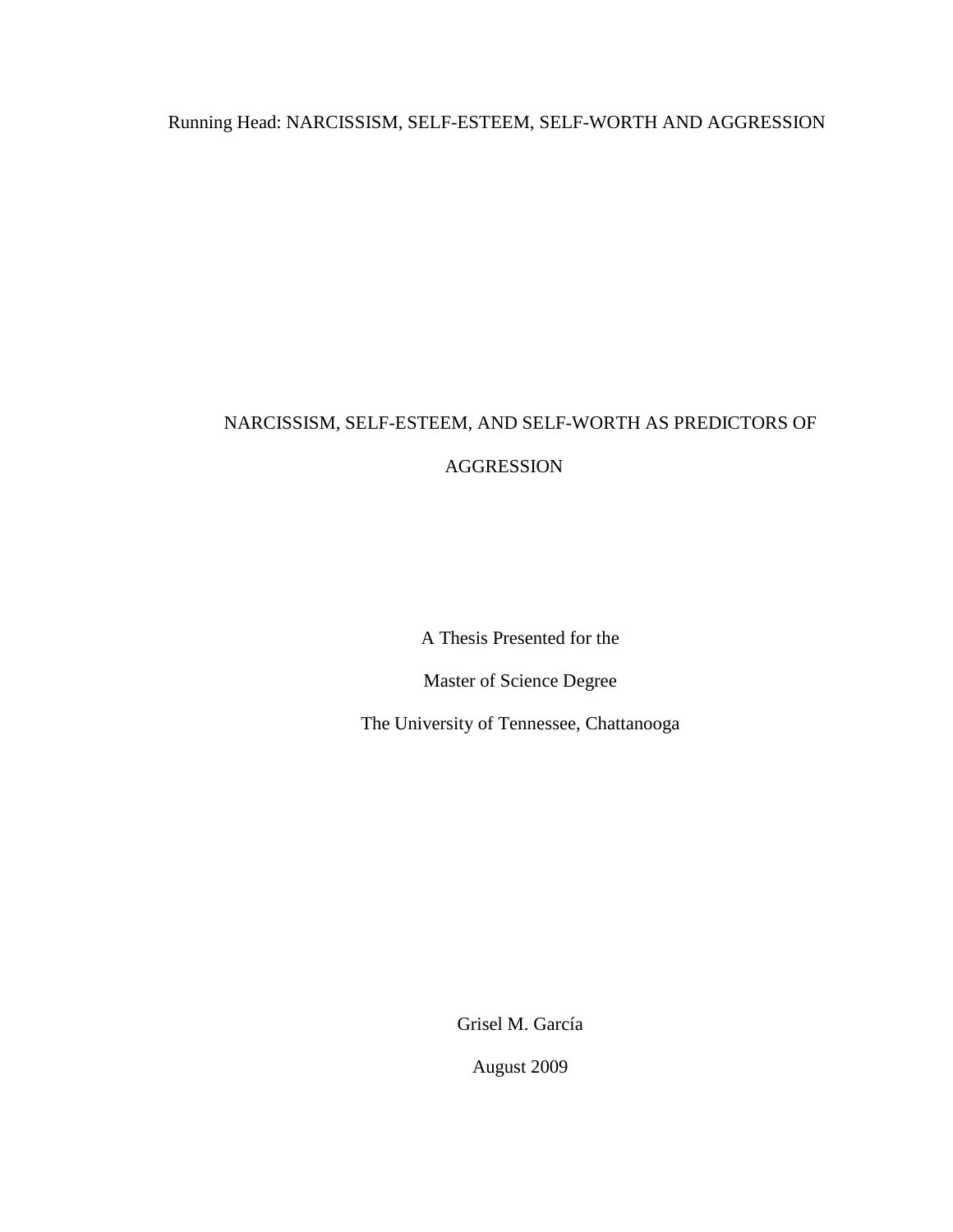Copyright © 2009 by Grisel M. García

All rights reserved.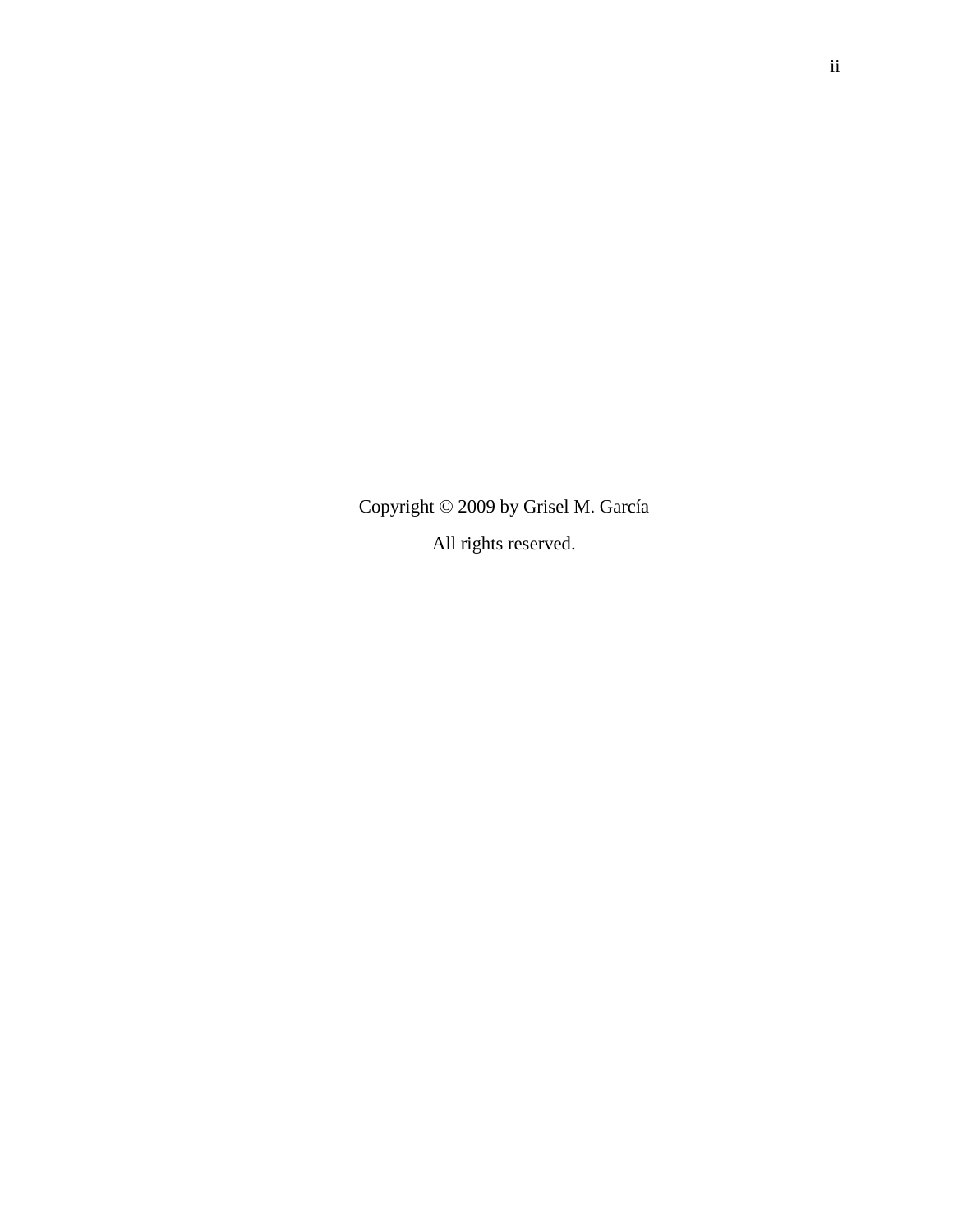# Dedication

This thesis is dedicated to my parents, Pedro M. García and Grisel Ramírez,

for their unconditional support,

and their trust on following my own path.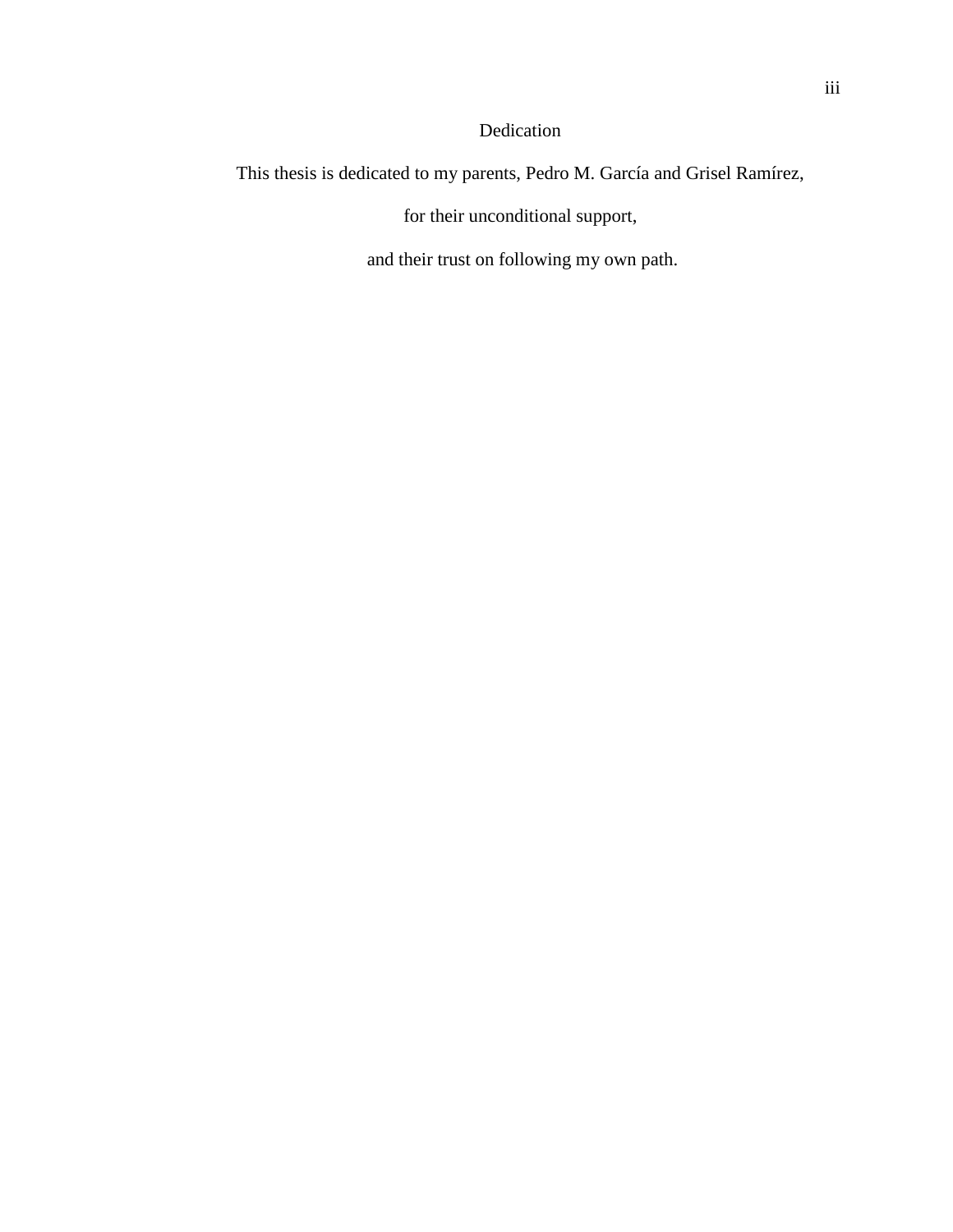## Acknowledgments

Thanks to all who have helped me in one way or another to complete my Master of Science degree in Research Psychology. Thanks to my friends and family, for their words of encouragement and understanding. Thanks to Dr. O'Leary, for his support, and help throughout this process. Thanks to Dr. Cunningham, for his help and statistical guidance. And special thanks to Dr. Watson, for accepting to be my advisor, for his patience, understanding, and encouragement, especially this last year, and pushing me towards becoming a better researcher.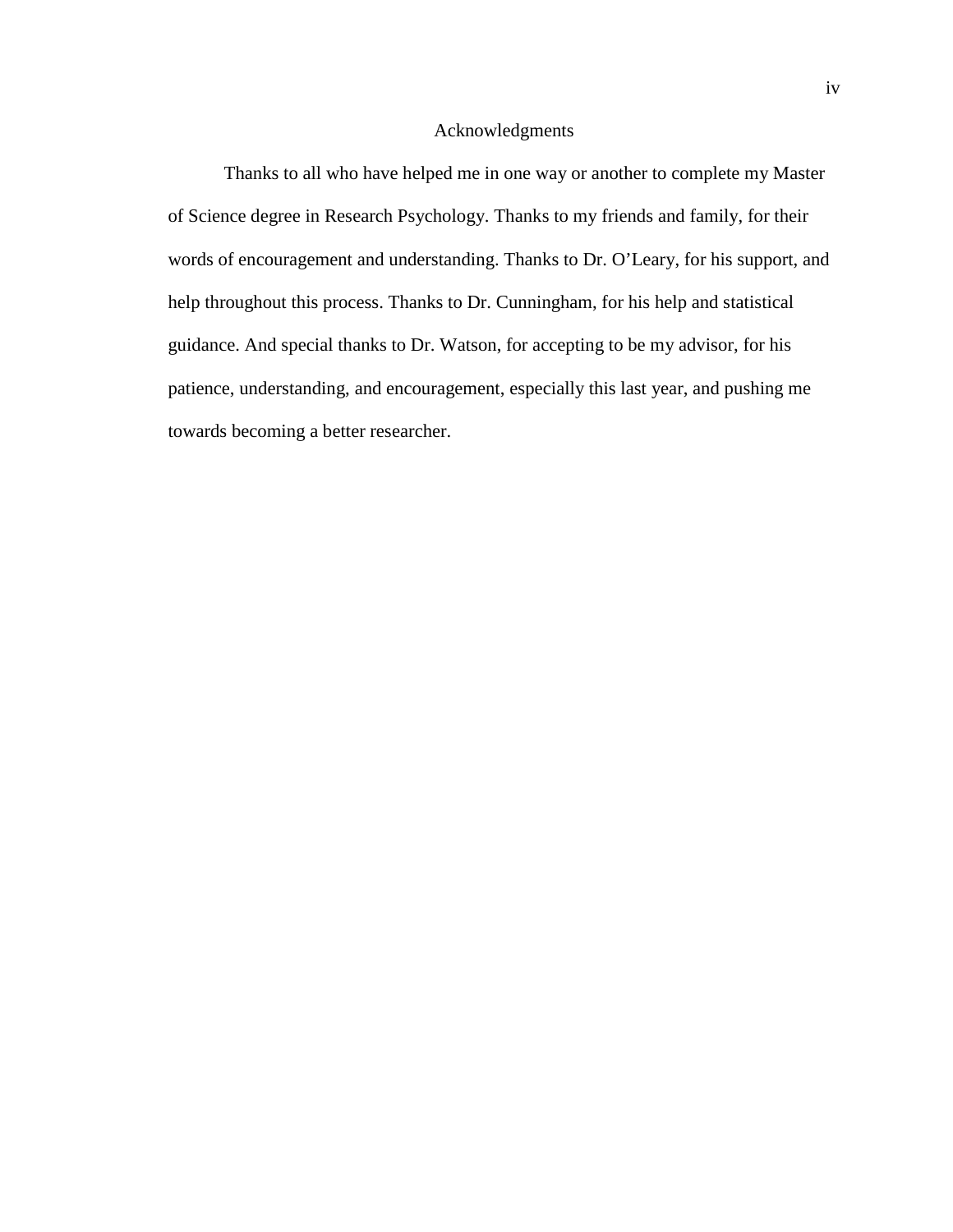Abstract

Previous research has shown a relationship between narcissism and aggression, and between narcissism and self-esteem. Indeed, aspects of narcissism predict both adjusted and maladjusted forms of functioning. Therefore, narcissism appears to be both adaptive and maladaptive. In the present study, maladjusted narcissism was directly correlated with aggression, while self-esteem was inversely correlated with aggression. Another objective of this research was to relate narcissism and aggression with contingencies of self-worth. Contingencies of self-worth consisted of two relational contingencies: internal and external. Most of the external contingencies of self-worth were related to aggression, lower self-esteem, and maladaptive narcissism. In contrast internal contingencies of self-worth were related to less self-reported aggression, greater self-esteem, and adaptive narcissism. Also, the contingencies of self-worth involving appearance and virtue partially mediated the relationship between narcissism and aggression.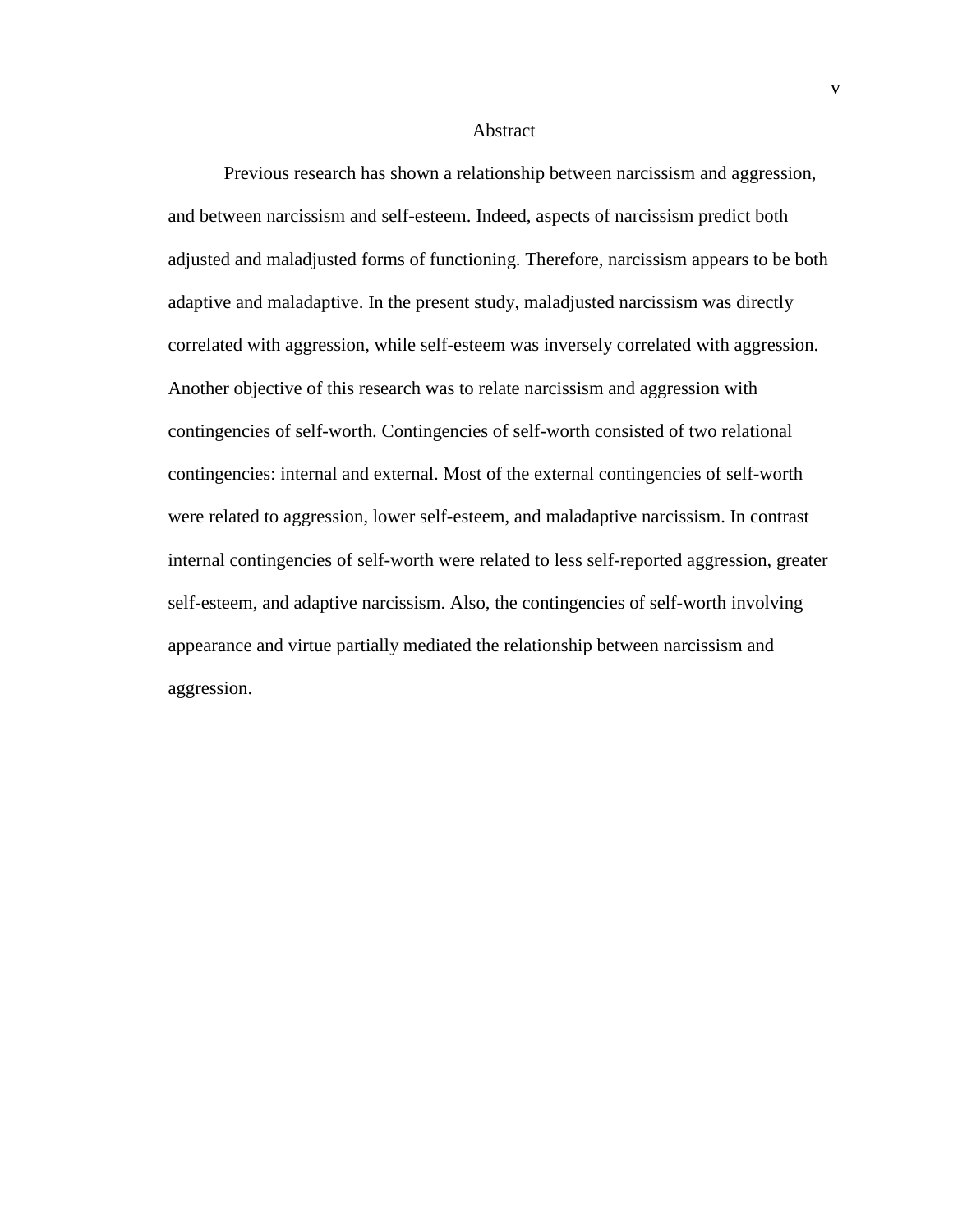|  | Table of Contents |
|--|-------------------|
|--|-------------------|

| Self-reported Narcissism and the Continuum of Self-Functioning13 |
|------------------------------------------------------------------|
|                                                                  |
|                                                                  |
|                                                                  |
|                                                                  |
|                                                                  |
|                                                                  |
|                                                                  |
|                                                                  |
|                                                                  |
|                                                                  |
|                                                                  |
|                                                                  |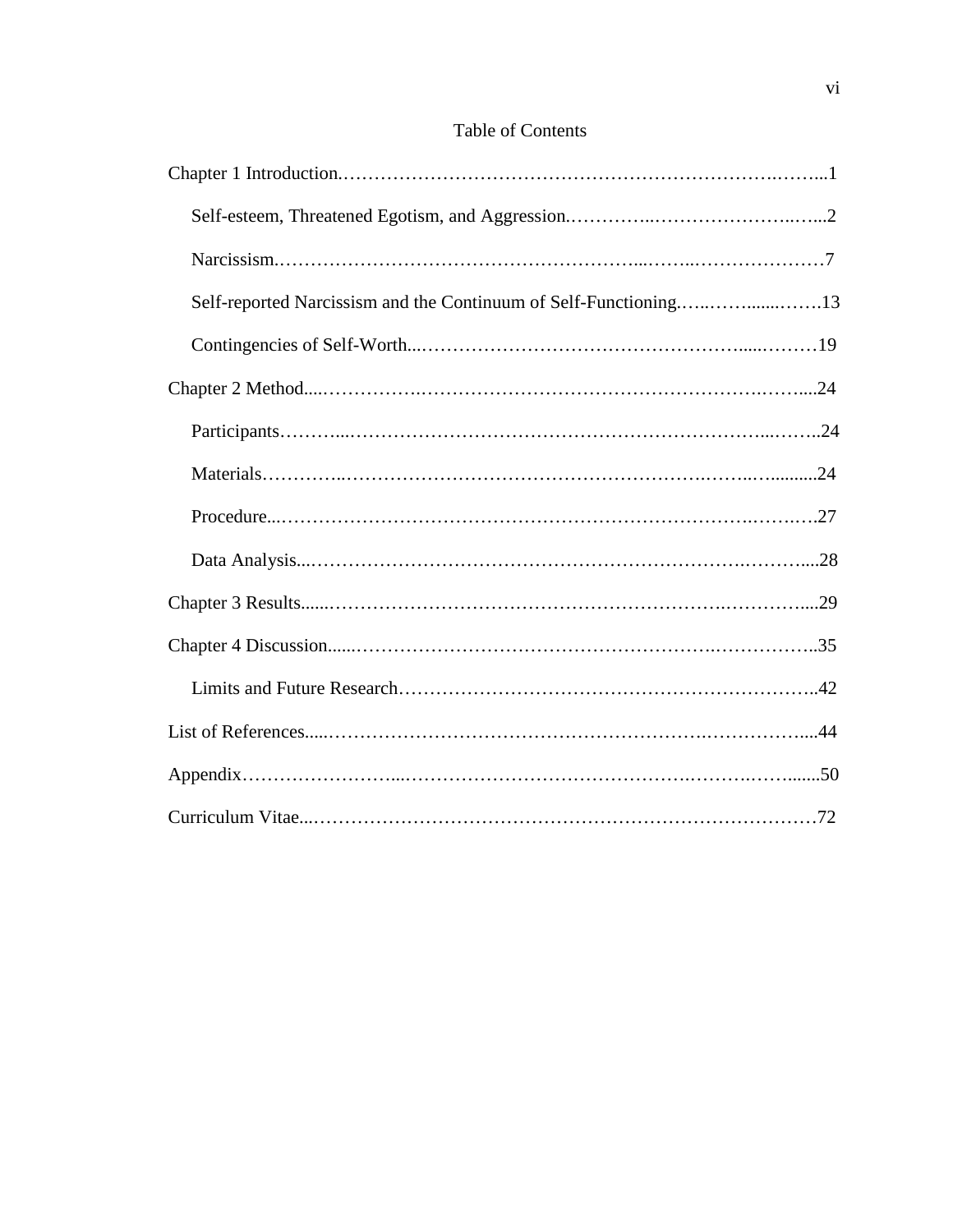# List of Tables

| Table 3. Partial Correlations for study variables Controlling        |  |
|----------------------------------------------------------------------|--|
|                                                                      |  |
| Table 4. Partial Correlations for study variables Controlling        |  |
|                                                                      |  |
| Table 5. Hierarchical Regression results for Aggression predicted by |  |
|                                                                      |  |
| Table 6. Hierarchical Regression results for Aggression predicted by |  |
|                                                                      |  |
| Table 7. Multiple Mediation results for Adaptive Narcissism          |  |
|                                                                      |  |
| Table 8. Multiple Mediation results for Maladaptive Narcissism       |  |
|                                                                      |  |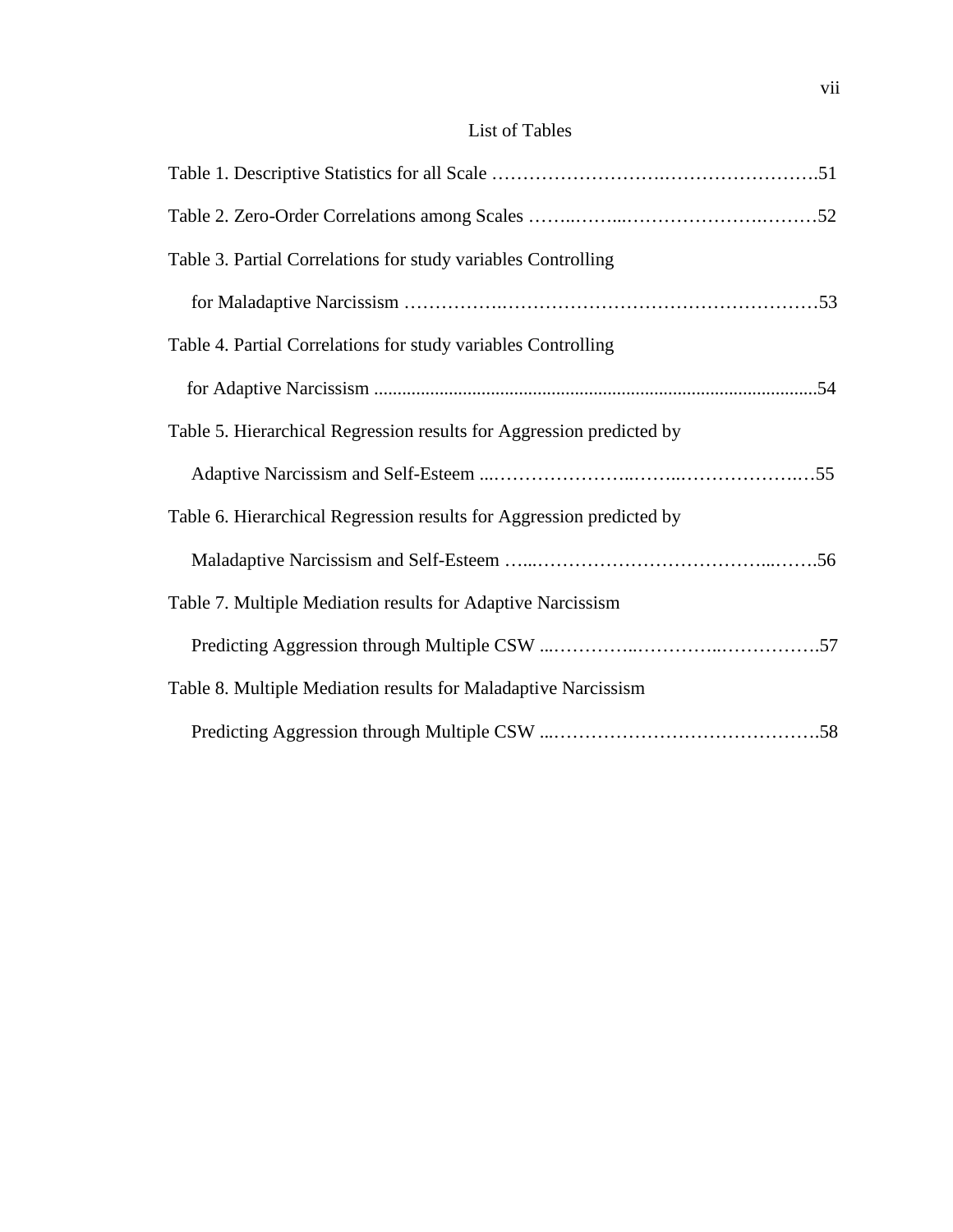Narcissism, Self-Esteem, and Self-Worth as Predictors of Aggression

Why do some people act aggressively while others do not? Previous research has tried to answer this question. It has been proposed that levels of self-esteem, either low or high, and the stability of self-esteem are likely to determine aggressive behavior (Kernis, Grannemann, & Barclay, 1989; Kernis, Cornell, Sun, Berry, & Harlow, 1993). Other researchers believe the variable that influences aggressive behavior is threatened egotism (Bushman & Baumeister, 1998; Baumeister, Bushman, & Campbell, 2000; Baumeister, Smart & Boden, 1996). In short, there are different assumptions about the relationships of self-esteem and narcissism with aggressive behavior, but the specific association has not yet been determined. The purpose of the present research was not to give the ultimate answer to this problem, but to further help explain how self-functioning might be related to aggressive behavior.

Further explanation of aggressive behavior based upon self-esteem and narcissism may require consideration of contingencies of self-worth (Crocker & Wolfe, 2001). The importance of contingencies of self-worth in light of this research may be their close relation to self-esteem; so, these contingencies could help clarify aggressive behavior. Besides analyzing the direct relationship of the contingencies of self-worth to aggression, this project also considered if contingencies of self-worth might serve as mediators between narcissism and aggression. Also considered was the possibility that self-esteem functions as a moderator between the relationship between narcissism and aggression. In sum, the main purpose of the present study was to analyze the relationship relationships between narcissism, self-esteem, and contingencies of self-worth, and of these variables with aggression.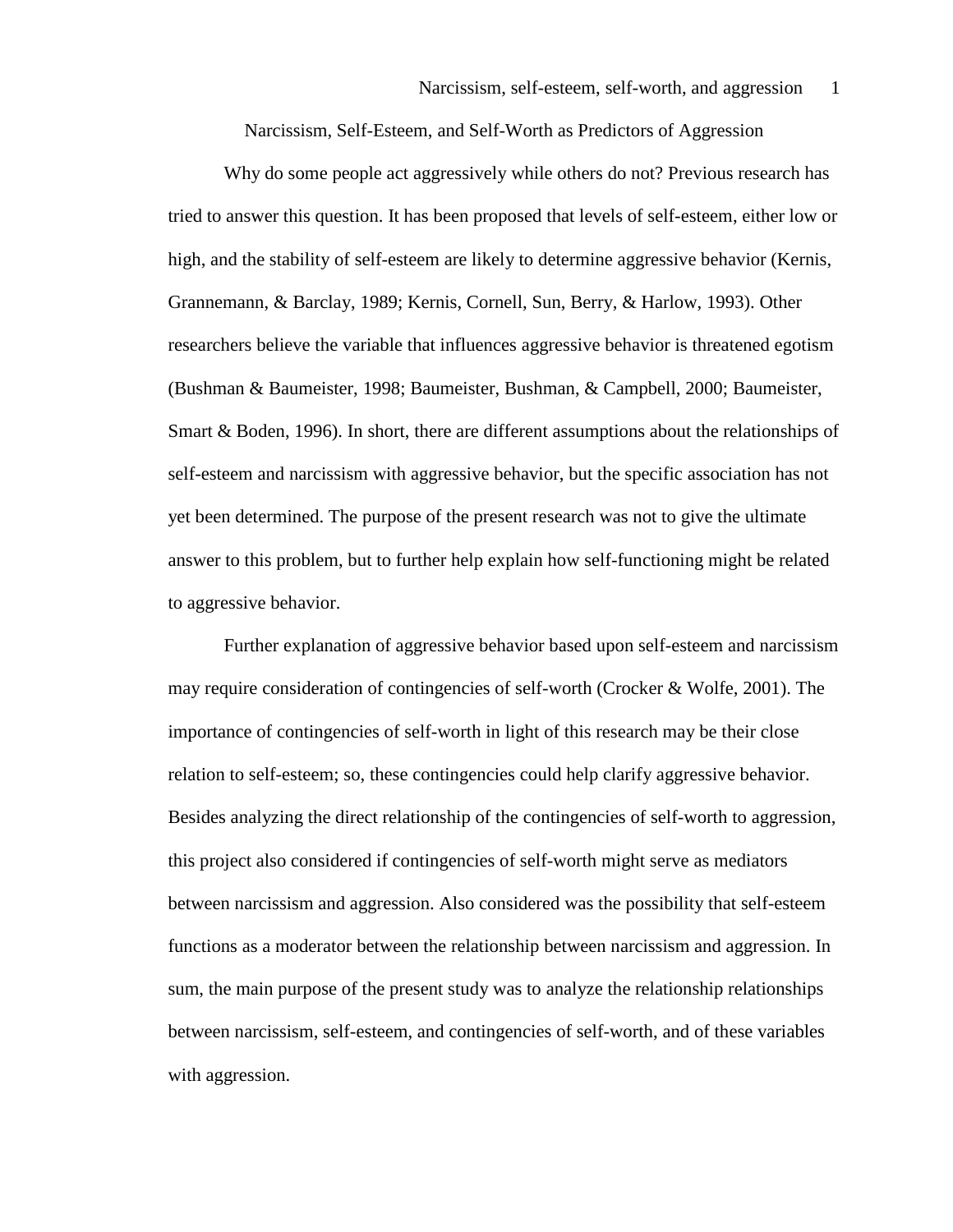## *Self-esteem, Threatened Egotism and Aggression*

One of the explanations researchers have analyzed in order to explain why people are likely to act aggressively, while others do not, are their levels of self-esteem: whether they have either high self-esteem or low self-esteem. Often the views of self-esteem and aggression are contradictory. Some research has demonstrated that a relationship does exist between low self-esteem and aggressive behavior (Donnellan, Trzesniewski, Robins, Moffitt, & Caspi, 2005; Trzesniewski, Donnellan, Moffitt, Robins, Poulton, & Caspi, 2006). These authors propose that negative behavior, such as delinquency and criminal behavior are related to low self-esteem. In contrast, research by Kernis et al. (1989, 1993) proposed high and unstable self-esteem to be a better predictor of aggressive behavior. Thus, clearly, there has not been a consensus on the influence selfesteem has on aggressive behavior.

Before explaining the relationship between self-esteem and aggression, it is important to clarify the definition of aggression in the present study. Anderson and Bushman (2002) define human aggression as "behavior directed toward another individual that is carried out with the*…* intent to cause harm" (p. 28). These authors also define hostile aggression "as being impulsive, thoughtless (i.e., unplanned), driven by anger, having the ultimate motive of harming the target, and occurring as a reaction to some perceived provocation" (p. 29). In the present study, aggression is defined in terms of this Anderson and Bushman description of hostile aggression.

As previously mentioned, Donnellan et al. (2005), as well as Trzesniewski et al. (2006), have proposed that low self-esteem is one possible explanation for aggressive behavior. In the studies by Donnellan et al. (2005), results revealed an inverse correlation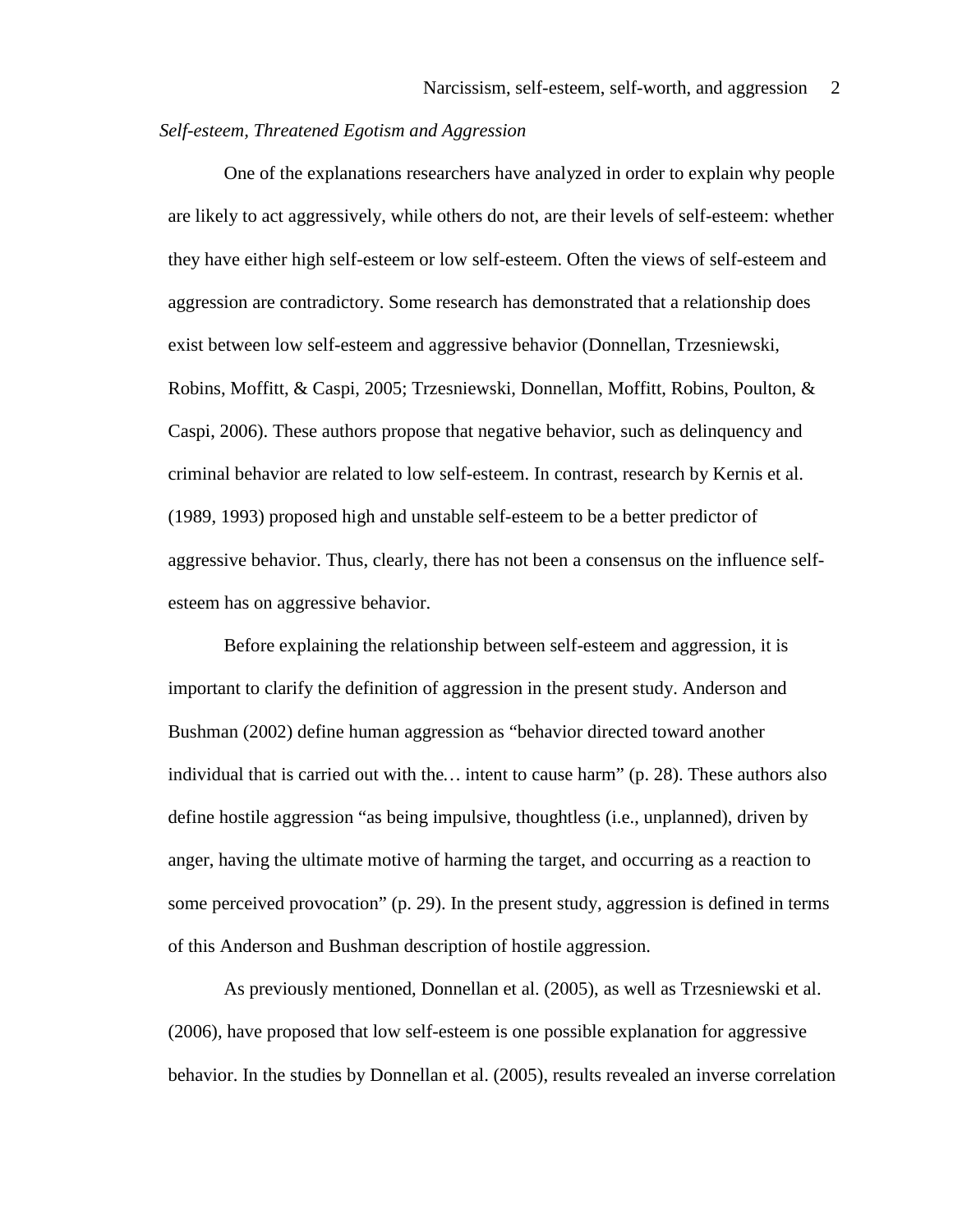between self-esteem and aggression, based on the Buss-Perry Aggression Questionnaire. They also found that self-esteem and narcissism related to aggression independently from one another. In sum, Donnellan et al. found that low self-esteem was related to aggression. Similar to Donnellan et al., Trzesniewski et al. (2006) found that low selfesteem can indicate negative outcomes, such as criminal behavior. These authors also found other negative outcomes of low self-esteem, such as poorer mental and physical health. These studies suggest that one cannot ignore the relationship of low self-esteem to aggression even as other possible explanations for aggression are considered.

In contrast to the hypothesis that low self-esteem is related to aggression, research by Kernis et al. (1989, 1993) proposes that high self-esteem is positively related to aggressive behavior. Kernis et al. (1989) suggested that the combination of stability of self-esteem and level of self-esteem serve as predictors for aggression. The authors referred to the stability of self-esteem as "short-term fluctuations in one's global selfevaluation" (p. 1013). The results showed that individuals with an unstable high selfesteem were more likely to experience anger, whereas individuals with stable high selfesteem were less likely to experience anger. Individuals with low self-esteem, either stable or unstable, fall between those with unstable high self-esteem and stable high selfesteem.

Similarly, Kernis et al. (1993) suggested that individuals with unstable high selfesteem were more likely to act defensively when faced with negative feedback. The opposite happened for individuals with unstable low self-esteem. They were more likely to perceive negative feedback as correct, and therefore participants did not act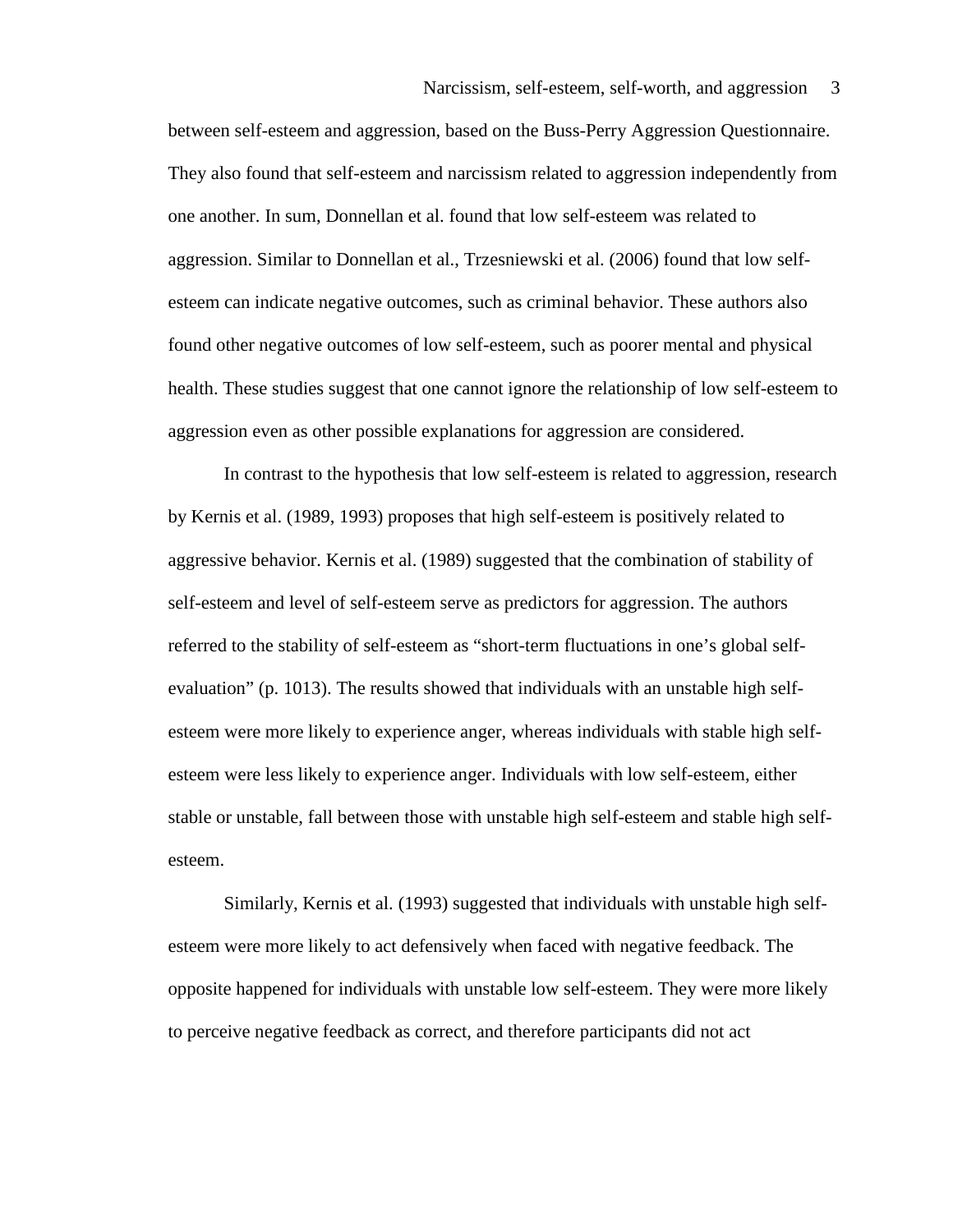defensively toward criticism. In sum, these researches suggested that higher and unstable self-esteem, rather than lower self-esteem, is more likely to predict aggressive behavior.

In addition to different views of self-esteem and its relationship with aggression, it is also relevant to mention research where other variables are taken into consideration as predictors of aggression. Past researches propose threatened egotism as a determinant for aggressive behavior. Baumeister, Smart, and Boden (1996) review literature support the hypothesis that threatened egotism might be a good and valid predictor of aggressive behavior. The authors base this hypothesis of threatened egotism on the possibility that an individual's self-esteem may not be realistic. For those whose self-esteem is not realistic, when faced with reality, in this case an "external evaluation," might feel threatened and consequently might act aggressively.

Baumeister et al. (1996) defined self-esteem as "a favorable global evaluation of oneself" (p. 5). They suggest that people are more likely to act aggressively when high self-esteem is combined with situational factors that threaten the person's egotism. The authors refer to egotism as "favorable appraisals of self and… the motivated preference for such favorable appraisals, regardless of whether they are valid or inflated" (Baumeister et al., 1996, p. 6). An ego threat can occur when people are being disrespected, insulted, or their pride hurt by someone else. When discrepancies between positive self-appraisals and realistic appraisals by others are presented, the individual may act aggressively because he wants to confirm the positive views he has of himself.

Baumeister et al. (1996) proposed that the combination of high self-esteem and ego threat is what may cause an aggressive response. If the positive views people have of themselves are inconsistent with the negative view others have about them, and they do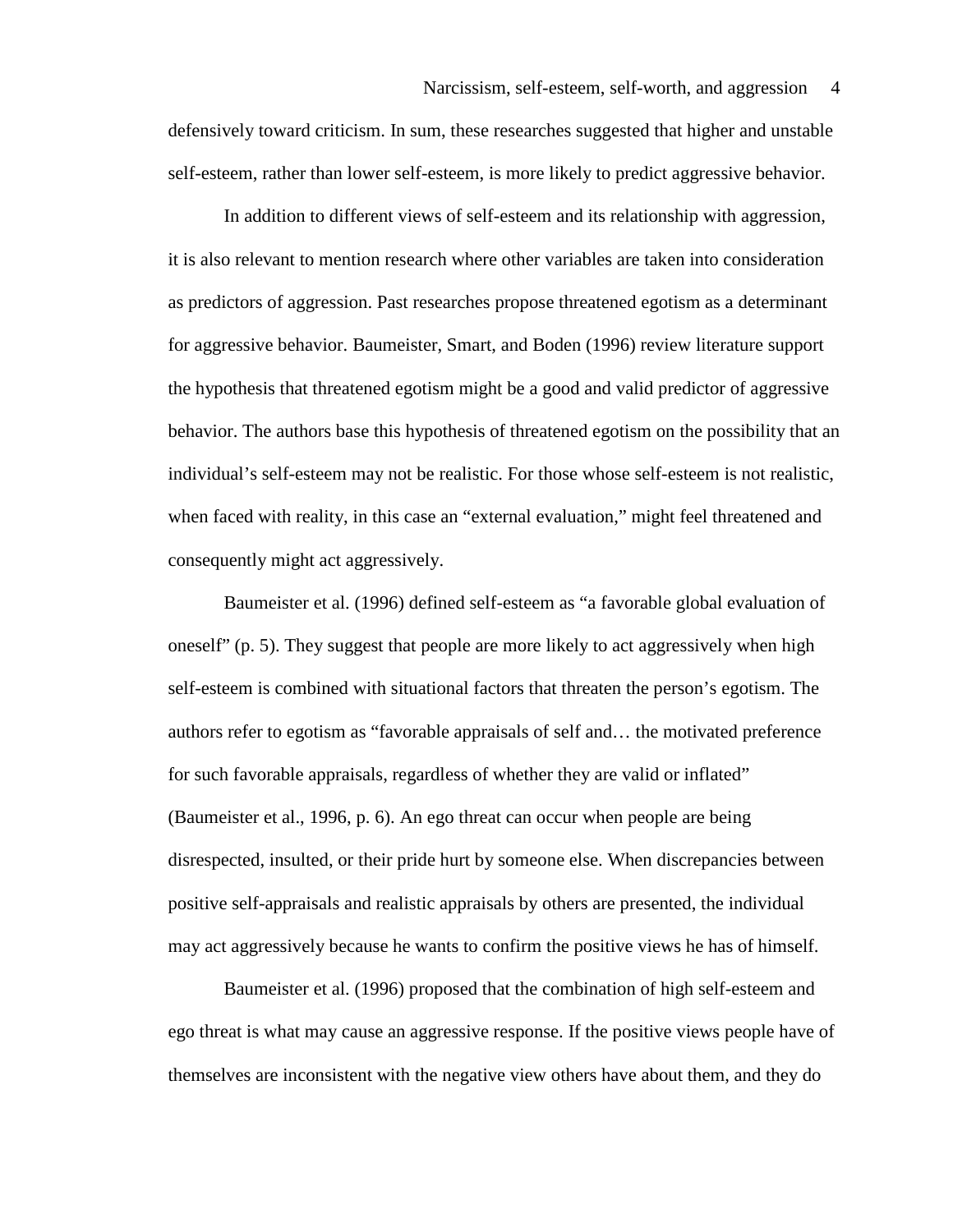not accept those negative views, then people are more likely to be aggressive. As a way of rejecting negative evaluations and maintaining the favorable views they have of themselves, individuals act aggressively toward the person who offended them as their defense. In sum, Baumeister et al. (1996) believe that for the individual to act aggressively, someone has to threaten their ego. They are likely to act aggressively because they have a high self-esteem that must be maintained, and others are not doing so.

Similar to Baumeister et al. (1996), Bushman and Baumeister (1998) proposed that threatened egotism is what leads to aggressive behavior. Bushman and Baumeister also considered whether self-esteem and narcissism were related to aggression. To threaten the ego of participants, they either received criticism (ego threat) or praise (ego boost) for the essays they wrote as part of the study. The results of the study implied that individuals who scored higher on traits descriptive of narcissism were likely to act aggressively but strictly toward those who threatened their ego; the more threatened they felt, the more likely they would act aggressively. Meanwhile, if participants received praise and did not feel threatened, they did not act aggressively. Bushman and Baumeister did not find a relationship that linked self-esteem with aggression, but did find a relationship between threatened egotism and aggression.

People tended to be more aggressive if their egos were threatened and if they had narcissistic characteristics such as grandiose views of themselves (Bushman & Baumeister, 1998). Individuals who score higher on narcissistic traits are looking for others to think highly of themselves. The frustration when this does not occur may drive them to act aggressively. Thus, it is not only the fact that people think highly of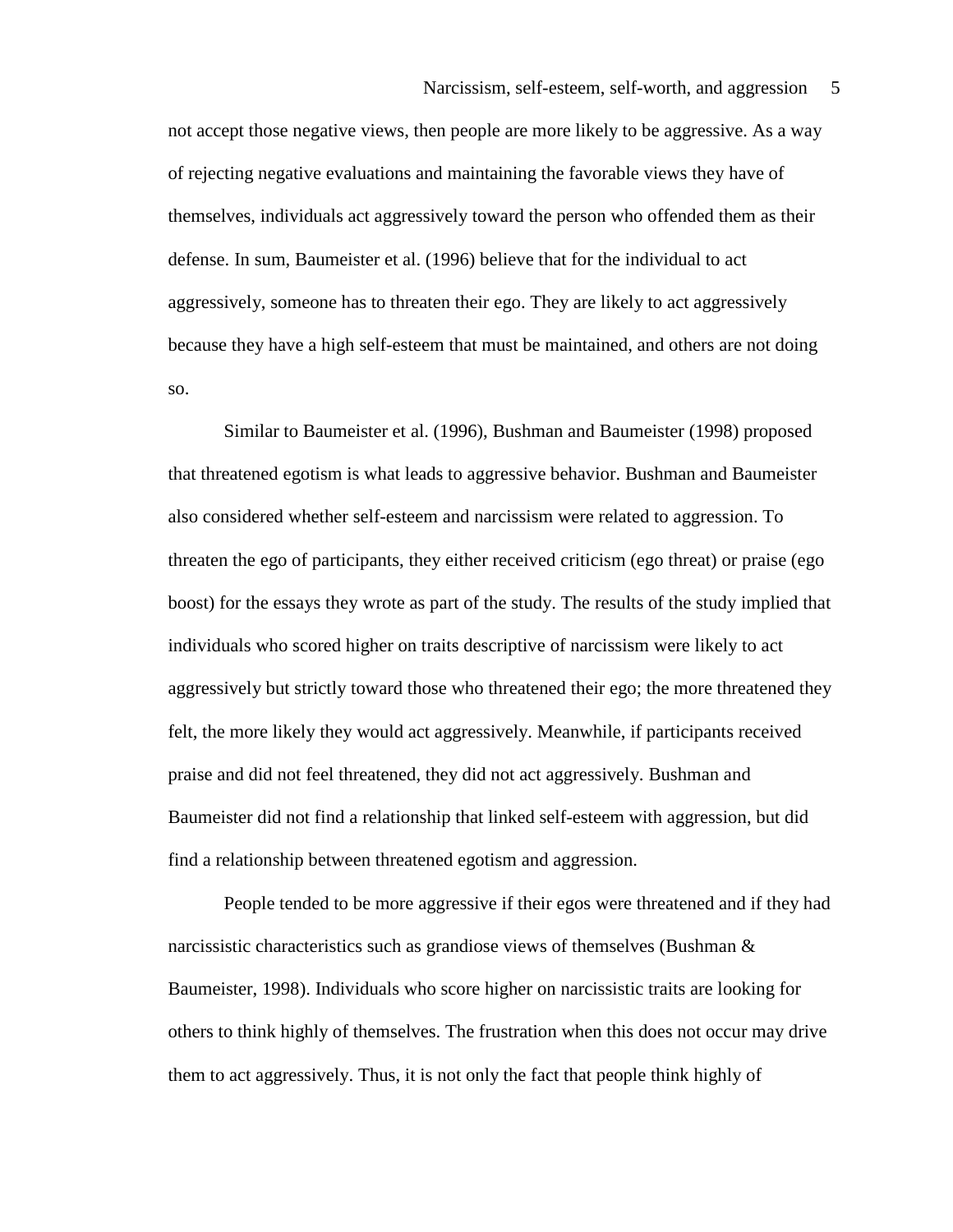themselves that leads them to act aggressively; instead it is the desire that others confirm their sense of grandiosity that leads them to act aggressively when these views are challenged by others.

In sum, the results of Bushman and Baumeister (1998) suggested that individuals who are high in narcissistic traits are more likely to behave aggressively when their ego is being threatened by others. The authors also suggested that high self-esteem and low selfesteem do not necessarily determine aggressive behavior. According to Bushman and Baumeister, narcissism and threatened egotism are better predictors of aggression.

Baumeister, Bushman, and Campbell (2000) support the idea presented by Bushman and Baumeister (1998) that individuals who have narcissistic traits or who wish to think positively about themselves are more likely to act aggressively when their ego is being threatened. Baumeister et al. proposed that "narcissism is… not directly a cause of aggression and should… be understood as a risk factor that can contribute to increasing a violent, aggressive response to provocation" (p. 27). They proposed that the relationship between aggression and high self-esteem is too "simple," and that people with high selfesteem can either be too aggressive or too non-aggressive. Individuals with high selfesteem can be in the two extremes; therefore, high self-esteem by itself is not a clear explanation of aggression. For this reason, Baumeister et al. insist on people who *want* to think highly of themselves, or in other words people who have narcissistic traits, as individuals who are more likely to act aggressively.

The view of people who think highly of themselves versus those who want to think highly of themselves proposed by Baumeister et al. (2000) parallels the views of Kernis et al. (1989, 1993). The latter researchers proposed that when self-esteem is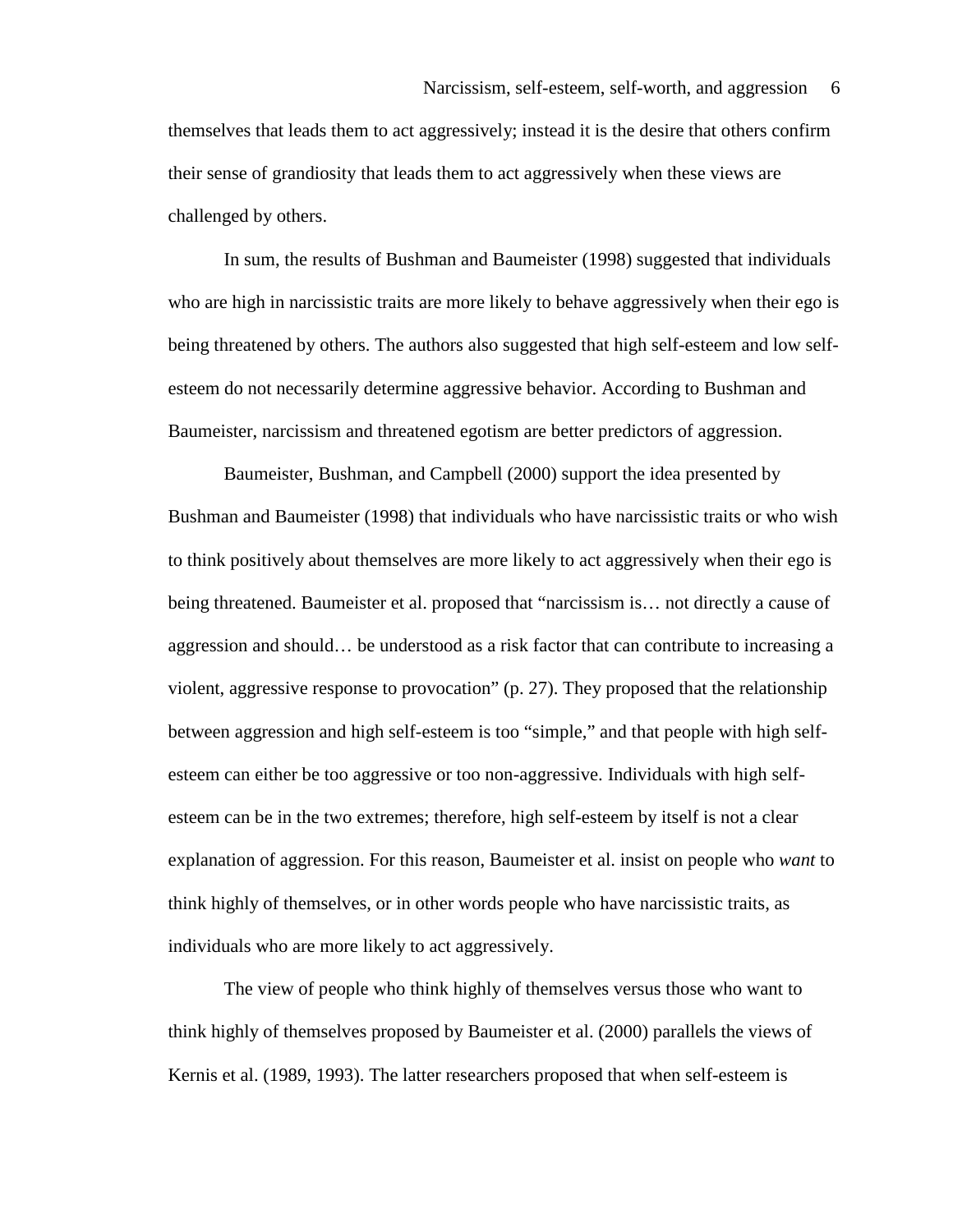unstable, individuals are more likely to behave aggressively. If people want to think positively about themselves, their self-esteem is not stable; therefore, they are more likely to act aggressively than those people who think highly about themselves, and whose selfesteem is stable and higher.

## *Narcissism*

Because narcissism is such an important part of this study, the following section will focus on defining narcissism from different perspectives. The focus starts with Freud, followed by the definition of narcissism based on the Diagnostic Statistic Manual (DSM), proceeds to newer perspectives like the "Psychology of the Self" from Heinz Kohut (1977), and concludes with the continuum hypothesis. This review will help mold the first set of hypotheses for the present research.

In his theory of narcissism, Freud (1914/1986) proposed two types: primary narcissism and secondary narcissism. Primary narcissism is the type of narcissism that refers to the libido that is invested in the ego of an individual prior to differentiating the ego from external objects (Freud, 1914/1986). The libido refers to the energy associated with basic instinctual characteristics to satisfy the needs that contribute to survival (Ryckman, 2004). External objects in this context refer to other people. Freud considered primary narcissism to be natural for everyone - an instinct - as well as the normal type of narcissism in which the goal of the individual is self-preservation. In order for secondary narcissism to develop, individuals should be able to differentiate between themselves and others. Freud referred to secondary narcissism as the reinvestment of the libido into the self after it was invested in others. He considered secondary narcissism to be the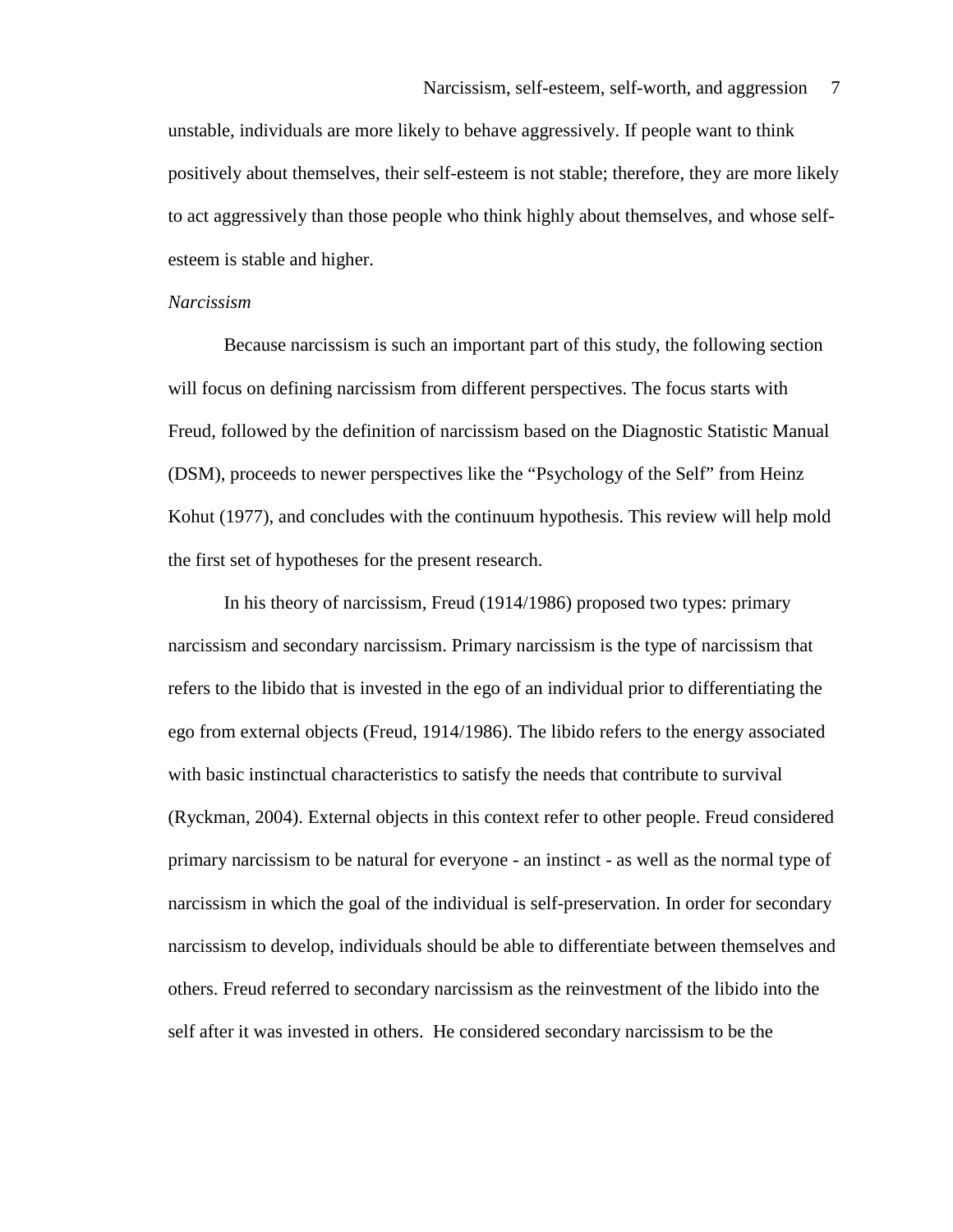pathological aspect of narcissism. It is unhealthy because the "love" or the libido that should be directed toward others is instead redirected toward the self.

After Freud proposed narcissism to be maladjusted, narcissism continued to be interpreted as pathological, and in 1980 became a part of the third edition of Diagnostic and Statistical Manual of Mental Disorders (DSM III) as the Narcissistic Personality Disorder (NPD). According to the latest edition of the DSM (DSM IV; American Psychiatric Association, 1994), the basic characteristics of the NPD are a continuous "pattern of grandiosity, need for admiration, and lack of empathy" (American Psychiatric Association, 1994, p. 658). The grandiose view that narcissists have of themselves refers to their self-perceived self-importance. Narcissists exaggerate their abilities and accomplishments and often expect admiration from others. These persons not only exaggerate their accomplishments, but they also belittle the abilities of others.

People identified as displaying NPD frequently fantasize about their success, beauty, and power. Narcissists also think they are superior and unique (American Psychiatric Association, 1994). As might be anticipated from these characteristics, narcissistic personalities require a disproportionate amount of admiration and approval. Individuals with NPD have a sense of entitlement. These individuals have unfounded expectations and anticipate that everyone else will treat them in an approving and flattering way. Furthermore, people with narcissistic traits lack sensitivity, are indifferent towards others, and expect to be given exactly what they want; the outcome is exploitation of others. Individuals displaying NPD are very susceptible to poor selfesteem, especially when it comes to being criticized by others (American Psychiatric Association, 1994). When narcissists are criticized, they may react in different ways, they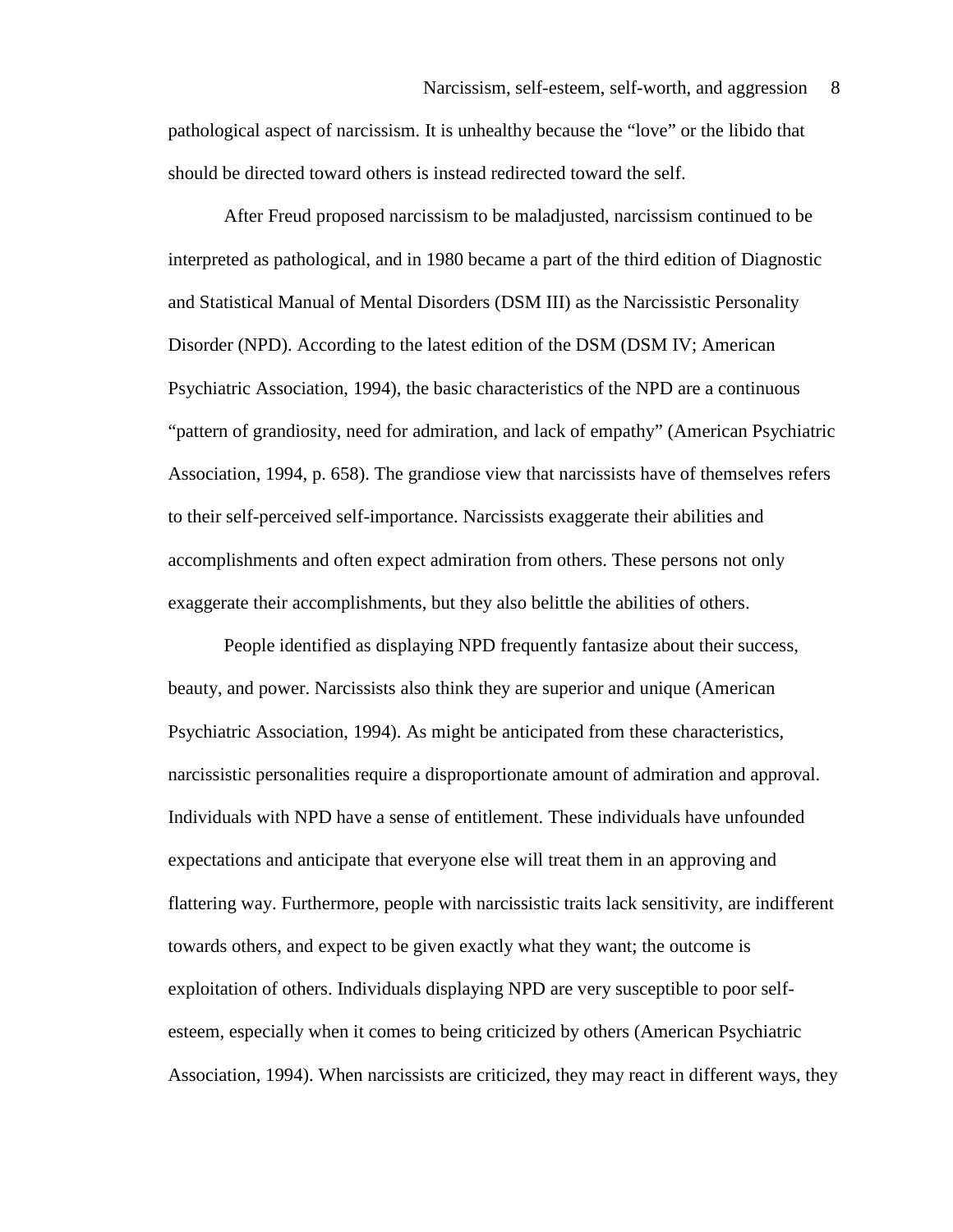might not always express their resentment explicitly, but they could react with rage to defend their self-believed grandiosity. Although many NPD individuals could be aggressive, impulsive, and deceitful, these characteristics are not necessarily evident. It is likely that many people show some characteristics of narcissism, but these tendencies are considered a personality disorder when the traits are inflexible, maladaptive, and persistent.

In contrast to Freud's belief that narcissism is pathological, Heinz Kohut (1977) believed that narcissism could be healthy. In his "Psychology of the Self," Kohut argued that children ideally are born into an empathic-responsive environment. In this environment, the child is not capable of differentiating between himself and the parents. In early stages of development, the self of the child is dependent upon the responsiveness of parents. The parents are the ones who provide the base for the development of healthy psychological structures. Specifically, responsiveness of the parents is the source of psychological structures associated with the self that the child will form.

Kohut (1977) suggests that parents are the first "self-objects" of the child. Selfobjects are "objects whose ongoing presence and functions [are]... necessary for the maintenance of an ongoing sense of self and healthy self-esteem because they perform functions for the self that the self cannot yet perform for itself" (Sacksteder, 1990, p. 55). They are called "self-objects" because the child naturally presumes a connection between himself (i.e. the self) and others (i.e. the external objects). In other words, they are called self-objects because the child perceives the parental figure or object as at least partly within his or her own self.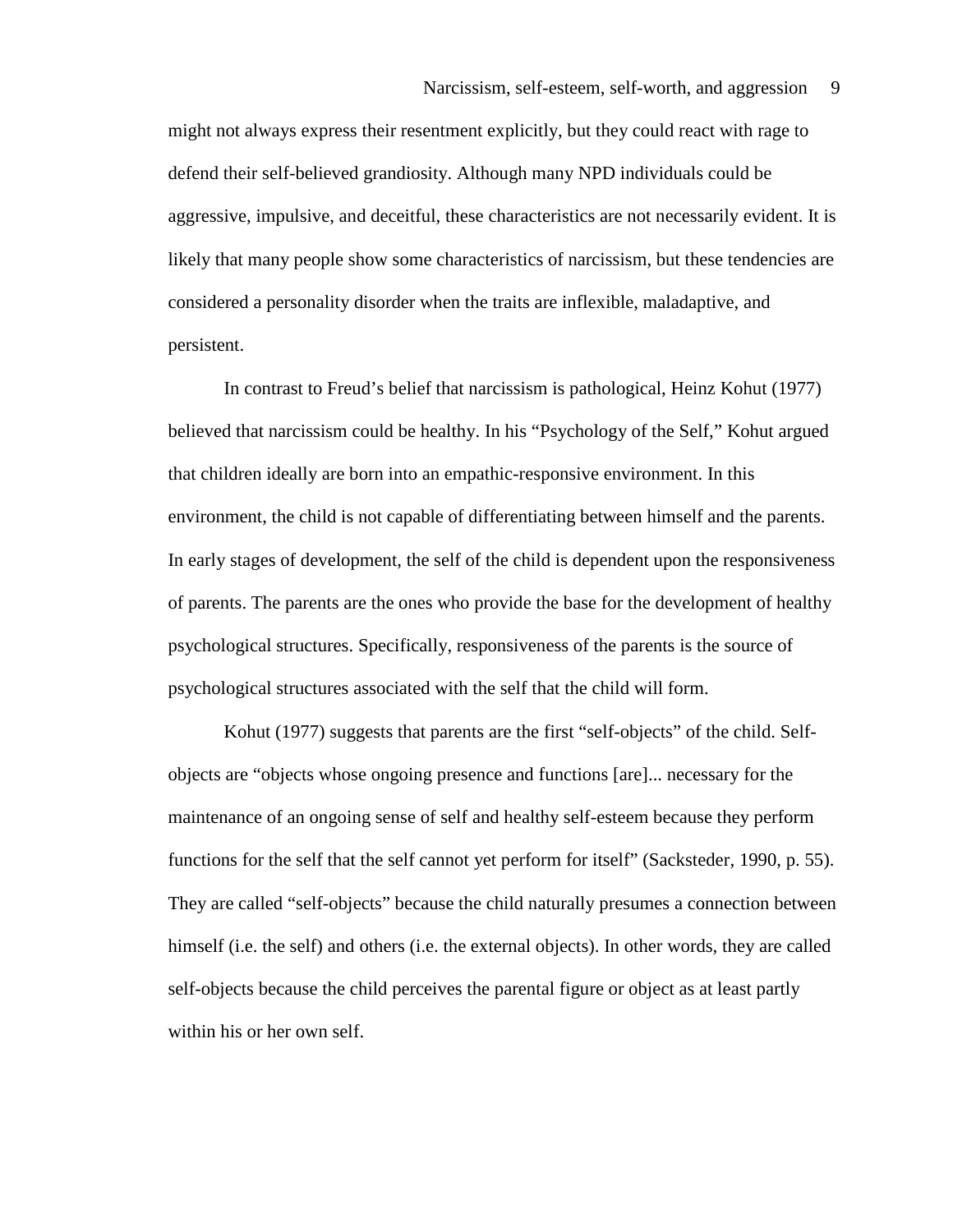According to Kohut (1977), self-objects are imperfect and can frustrate the child in different ways. Children can be optimally frustrated, traumatically frustrated, or not frustrated at all. Optimal frustrations are "nontraumatic delays of the empathic responses of the self-object" (Kohut, 1977, p. 121). Through optimal frustrations, the child is able to build healthy psychological structures that will make him independent from the selfobject*.* Through such frustrations, the child develops an ability to support his or her own self the way that the parental self-objects have done in the past (i.e. by providing esteem for the self of the child).

If, on the other hand, the empathic responses of self-objects are inconsistent, or completely absent, traumatic frustration can occur (Kohut, 1977). Traumatic frustration impedes the full maturation of the self. By being traumatically frustrated, the individual is unable to develop a mature psychological structure that is necessary to become independent of self-objects. In other words, the frustration that the parents provoke in the child is such that the child becomes overwhelmed, and the self cannot mature.

Finally, some children may be too completely gratified and may not receive adequate frustration from self-objects. Children who are fully gratified do not have the need to develop psychological structures that allow them to become independent from self-objects because they have never been sufficiently frustrated. The lack of frustration, similar to the traumatic frustration from self-objects, therefore, impedes the child from developing mature psychological structures necessary for independence. In sum, unhealthy forms of psychological structures can result from either too little or too much frustration or inconsistent empathic responses from self-objects.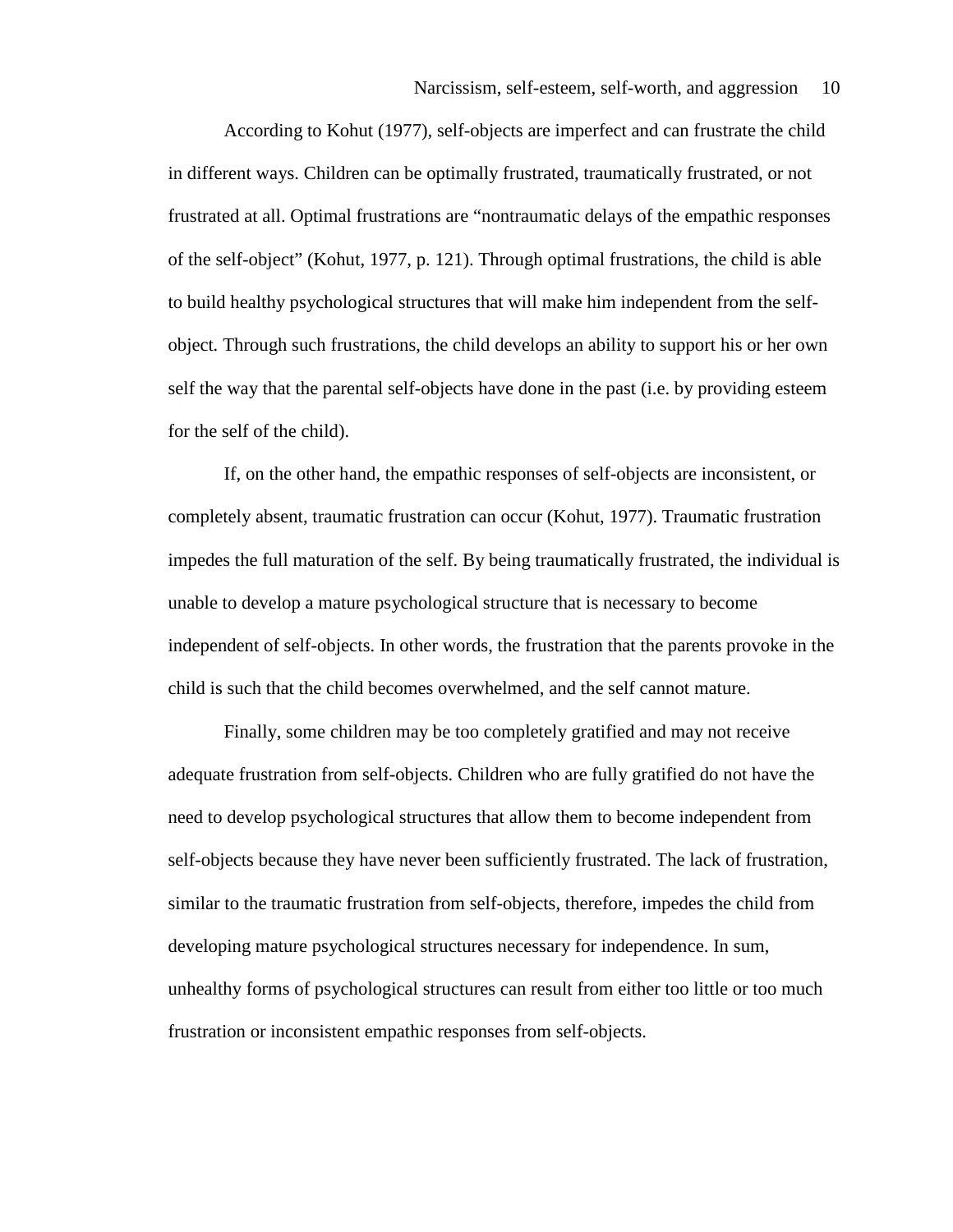The process by which psychological structures are formed out of optimal frustration is referred to as transmuting internalization (Kohut, 1977). When a child is optimally frustrated, he is likely to develop healthy psychological structures that will allow him or her to fulfill his own needs for esteeming the self. In other words, the child internalizes within himself or herself the support previously received from the parents. On the contrary, when the child is traumatically frustrated, or not sufficiently frustrated, he will constantly rely on others to fulfill his or her needs for being esteemed.

When healthy psychological structures are formed, the child becomes independent from self-objects, and he will display a more mature self-esteem because he or she will not have to rely on others (self-objects). If, on the contrary, the child is unable to develop healthy structures, he will be likely to develop NPD (Kohut, 1977). In other words, the lack of empathy and failures from self-objects in relationship to the child results in the development of NPD. With NPD, "the self has not been solidly established, [and]… its cohesion and firmness depend on the presence of a self-object" (Kohut, 1977, p. 137).

Children who were not optimally frustrated, therefore, rely upon the support of others to maintain their own sense of self (Kohut, 1977). For those individuals who depend on others to maintain their self-esteem, if they receive an injury to their self (i.e. narcissistic injury), they will be more likely to respond with shame or narcissistic rage (Kohut, 1972/1978). Narcissistic rage can occur as the result of not having the expected response from self-objects or because the narcissist is not able to live up to personal expectations. Individuals identified as displaying NPD see others as an extension of their self (i.e. self-objects); therefore, they see the person who has offended them as an extension of the self that needs to be fixed. In contrast, a person with a healthier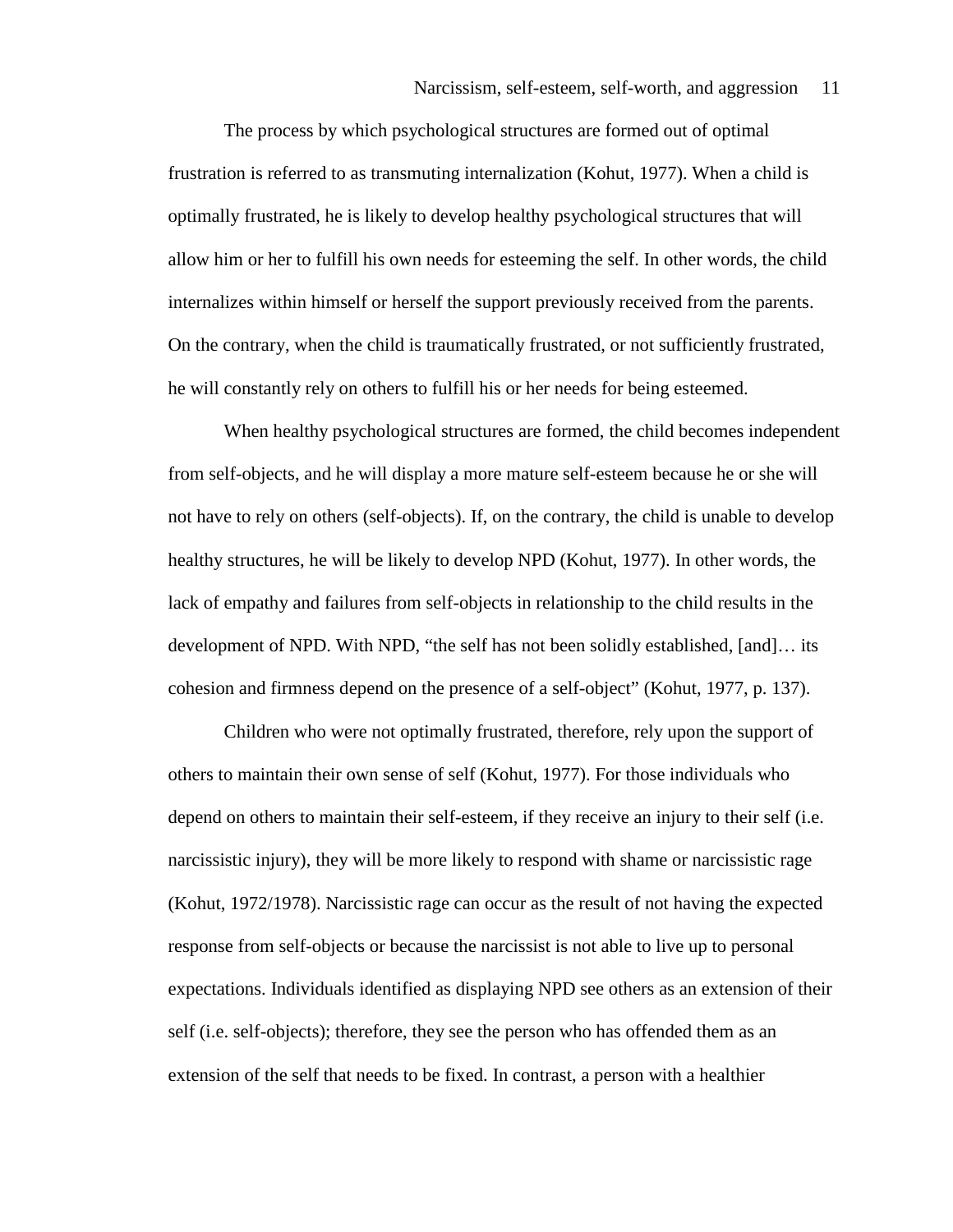development of narcissism is less likely to react with shame or rage, and since this person is able to differentiate between himself or herself and the object, this person will be less likely to respond as if the other individual must be fixed.

According to Kohut (1972/1978), when presented with a narcissistic injury, individuals with narcissistic characteristics are likely to respond similar to the fight or flight reaction. If individuals react similar to the flight reaction, they are likely to react with shame. On the other hand, if they react similar to the fight aspect of the response, they will react with narcissistic rage (Kohut, 1972/1978). Kohut characterized narcissistic rage as a "need of revenge,… righting a wrong,… undoing a hurt by whatever means, and a… compulsion in the pursuit of all these aims" (p. 637-638). Individuals who face a narcissistic injury cannot separate the offenders from themselves, and because someone does not agree with their high opinions of themselves, it will be difficult for him or her to let go of the insult and not seek revenge (Kohut, 1972/1978).

There is a difference between narcissistic rage and mature aggression. Individuals who act on mature rage are able to differentiate the target from themselves, while those who act on narcissistic rage cannot differentiate the offender from themselves. Narcissistic rage occurs "when self or object fail to live up to the expectations directed at their function" (Kohut, 1972/1978, p.644). According to Kohut (1972/1978), everyone reacts to narcissistic injuries with anger and shame, but for those whose self-esteem is dependent on self-objects, narcissistic rage will be more violent. Individuals who have more immature narcissistic characteristics and experience narcissistic rage are not empathetic toward the ones who offended them. Since they show no empathy toward the offender, it is less likely that they will change their opinion of not offending them back in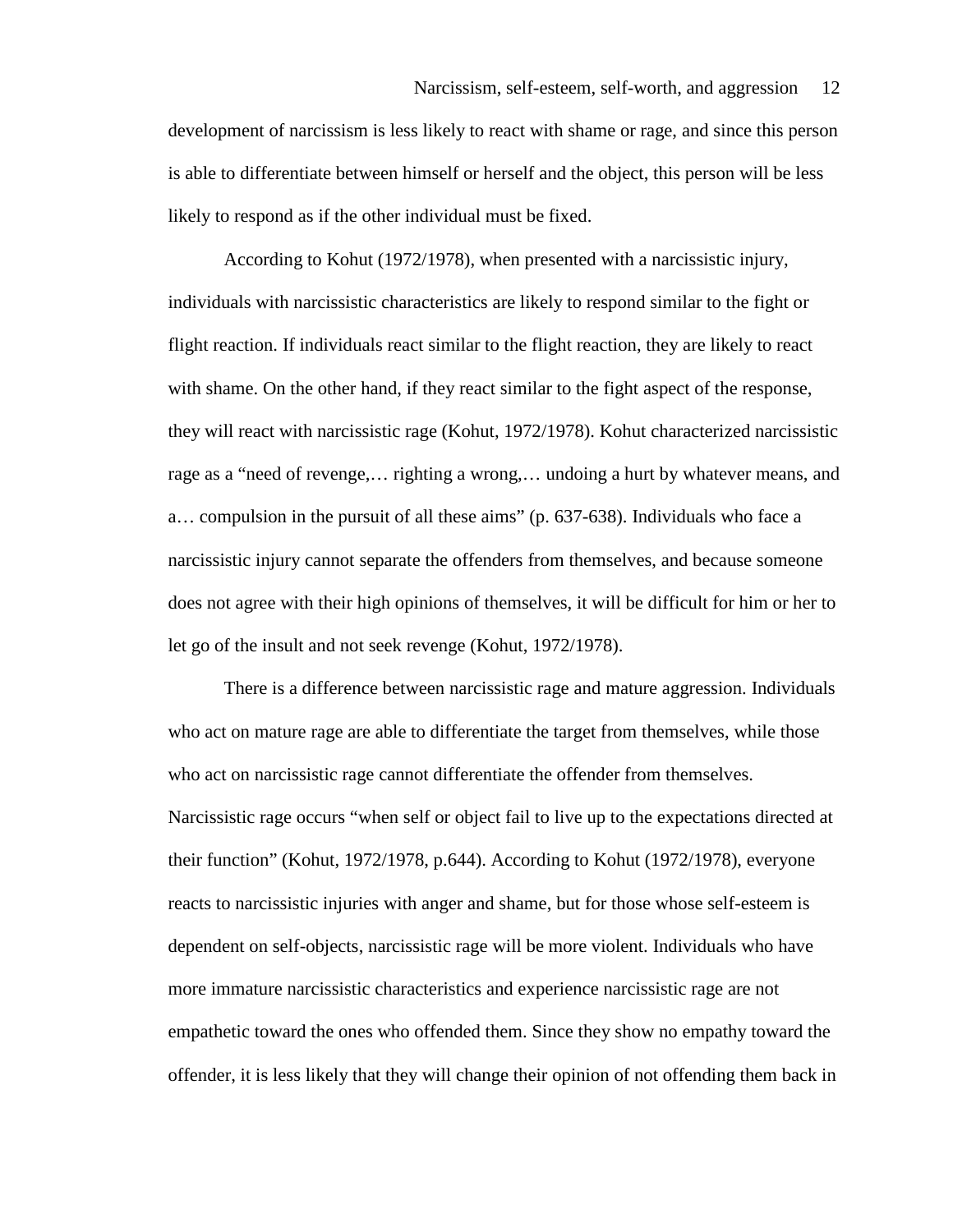revenge. Mature aggression and narcissistic rage can be differentiated in that with narcissistic rage the ego rationalizes its anger, while the ego controls the anger in mature aggression.

In summary, Kohut's (1977) theory suggests an explanation of narcissism and aggression. If self-objects help develop the self throughout optimal frustration, the child will be more likely to have healthy self-esteem. Children who are optimally frustrated are likely to develop structures that allow them to do for themselves what the self-object used to do for them. If, on the contrary, self-objects traumatically frustrate the child or fail to appropriately produce frustration, the child will not build healthy internal psychological structures that are necessary for doing what self-objects previously did for him or her. Children who are not optimally frustrated will continue to depend on self-objects for the maintenance of their self-esteem. When these persons do not receive the approval they expect from others, they are more likely to act aggressively toward others through what Kohut called narcissistic rage.

# *Self-reported Narcissism and the Continuum of Self-Functioning*

The Narcissistic Personality Inventory (NPI) was developed to measure characteristics of narcissism as a personality trait through self-report (Raskin  $\&$  Hall, 1979). In the NPI, participants choose between two statements, one that describes a narcissistic trait, and one that does not. For example, "I find it easy to manipulate people" is a narcissistic trait, whereas "I don't like it when I find myself manipulating people" is a non-narcissistic trait. To document the validity of the NPI, Raskin and Hall (1981) found significant correlations of narcissism with extraversion and psychoticism. Some studies demonstrated the validity of the NPI by finding a correlation between narcissism and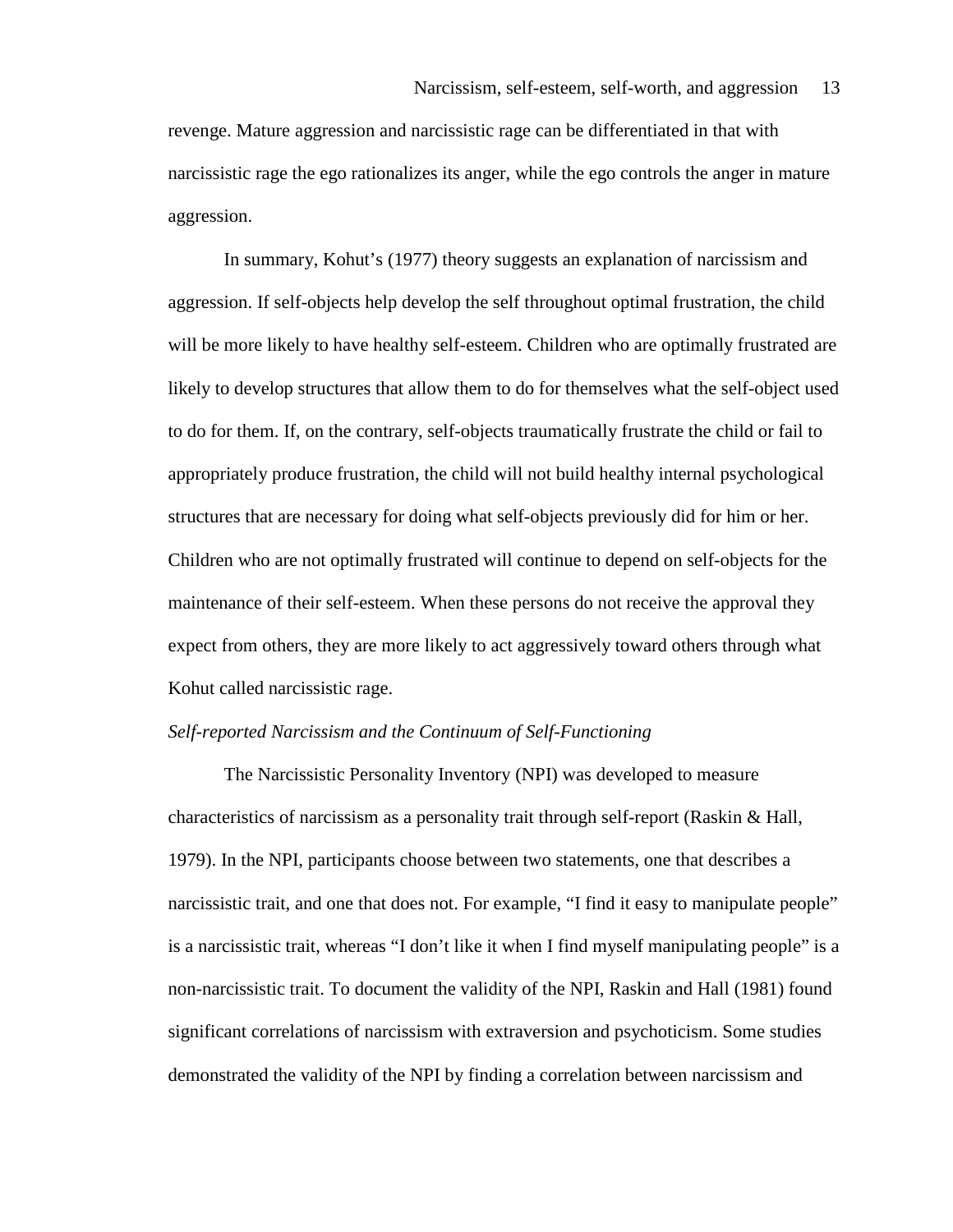variables such as poor self-esteem, shame, assertiveness, and hypercompetitiveness (Watson, Hickman, & Morris, 1996; Watson, Morris, & Miller, 1997-1998), to name only a few.

Previous research by Emmons (1984) revealed the complexity of the NPI. He found four different factors within the NPI that he identified as Leadership/Authority, Self-Absorption/Self-Admiration, Superiority/Arrogance, and Exploitativeness/ Entitlement. According to Emmons, Exploitativeness/Entitlement is descriptive of maladaptive narcissism because it is related to variables such as anxiety and neuroticism. Leadership/Authority, Self-Absorption/Self-Admiration, and Superiority/Arrogance were considered by Emmons to be related to adaptive aspects of narcissism, since these factors are strongly related to self-esteem.

Studies by Watson and his colleagues (Watson et al., 1996, 1997-1998) have further supported Emmons hypothesis that Exploitativeness/Entitlement is related to more maladaptive behavior and that Leadership/Authority, Self-Absorption/Self-Admiration, and Superiority/Arrogance are related to adjusted behavior. In the study by Watson et al. (1997-1998), it was found that self-esteem can predict assertiveness and lower goal instability. The authors also found that the NPI and adaptive narcissism were negatively related to goal instability, but positively related to self-esteem and assertiveness*.* After partial correlations were performed, more specific results were seen. After partialing out the adaptive narcissism factors, the relationship between maladaptive narcissism with low self-esteem became significant (see also Watson, Hickman, & Morris, 1996). It was also found that after partialing out maladaptive narcissism the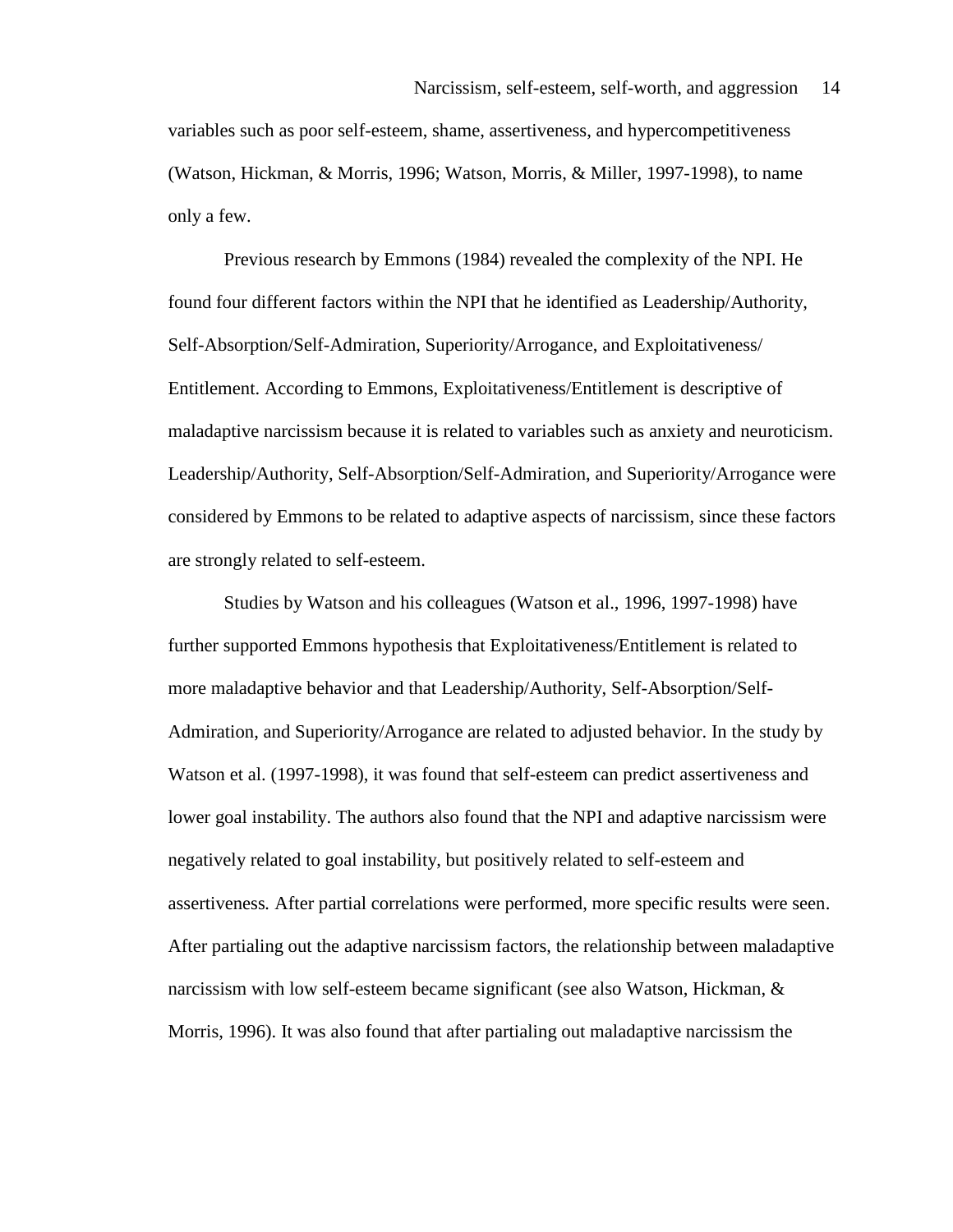positive relation between self-esteem and adaptive narcissism became stronger (see also Watson, Varnell, & Morris, 1999-2000.)

In short, relationships between adaptive narcissism, maladaptive narcissism and self-esteem are sometimes stronger when partial correlations are conducted (Watson, 1996, 1997-1998, 1999-2000). After partial correlations are performed, and the adjusted or maladjusted aspect of narcissism is removed, it makes narcissism either more maladaptive or more adaptive, respectively (Watson, 2005). In other words, when controlling for maladaptive narcissism, adaptive narcissism is more strongly related to mental health, and controlling for adaptive narcissism can make maladaptive narcissism appear to be more maladjusted.

Adaptive narcissism has been related to self-esteem in previous research (Watson et al., 1996). In this study, partial correlations demonstrated a positive correlation between self-esteem and adaptive narcissism when maladaptive narcissism was partialed out. On the contrary, when adaptive narcissism was partialed out, self-esteem was negatively correlated with maladaptive narcissism. Other research has found similar results when doing partial correlations for maladaptive and adaptive narcissism (Watson et al., 1997-1998). In addition, Watson et al. (1996) performed partial correlations controlling for self-esteem, and found that adaptive narcissism "moved" at least somewhat toward the kinds of relationships displayed by the maladjusted Exploitativeness/Entitlement aspect of narcissism. Finally, after partialing out for Exploitativeness/Entitlement, adaptive narcissism was associated with even more adaptive self-functions.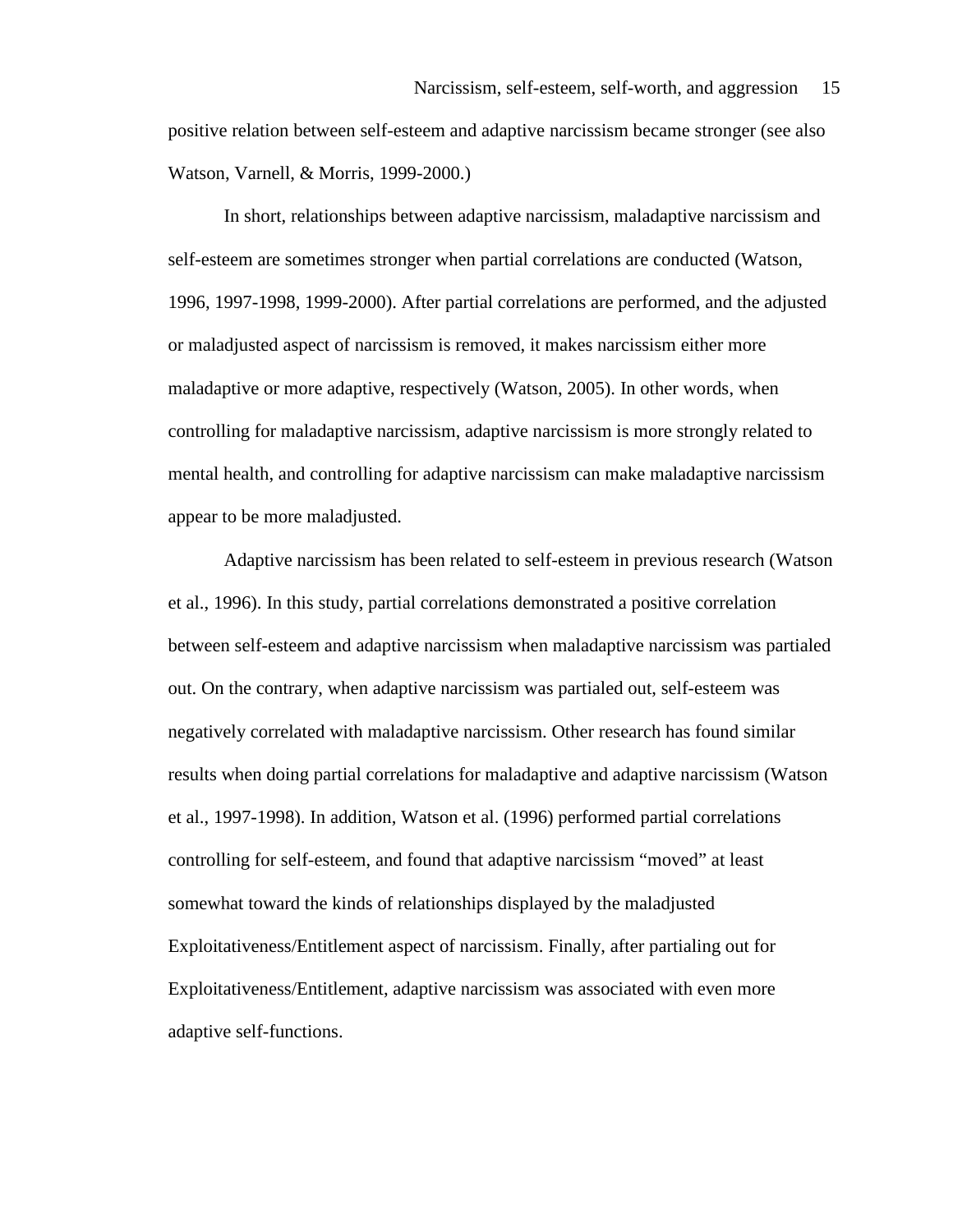In summary, the relationship of narcissism with adjusted or maladjusted functioning has been analyzed through correlations and partial correlations with variables such as self-esteem. Based on such research, a continuum hypothesis has been suggested. This hypothesis proposes the existence of a psychological continuum with self-esteem belonging at one extreme, followed by the overlap of self-esteem with adaptive narcissism, which is subsequently followed by adaptive narcissism, then the overlap of adaptive narcissism with maladaptive narcissism, and finally by maladaptive narcissism at the other extreme (Watson, 2005). Partial correlations theoretically reflect the effects of removing differing types of variance along this continuum.

Kohut (1977) proposed that self-esteem can vary depending on the kind of frustration self-objects provoke. The kind of frustration presented by self-objects can result in either healthier self-esteem or maladaptive narcissism. Kohut's hypothesis is parallel to the continuum hypothesis because self-esteem might change according to circumstances related to self-objects and is not necessarily stable over time. This can be seen in patients who are optimally frustrated by the psychoanalyst. For example, after the individual starts gaining more highly internalized self-esteem, the person will likely shift toward the more adaptive narcissism side of the continuum, being further from the maladaptive end. In short, individuals may fluctuate between the extremes of the continuum hypothesis of self-functioning based on the history of frustrations with selfobjects.

As previously stated, persons theoretically have healthy self-esteem when they are able to internalize the structures necessary through which they can do for themselves psychologically what was done for them previously by others (Kohut, 1977). If the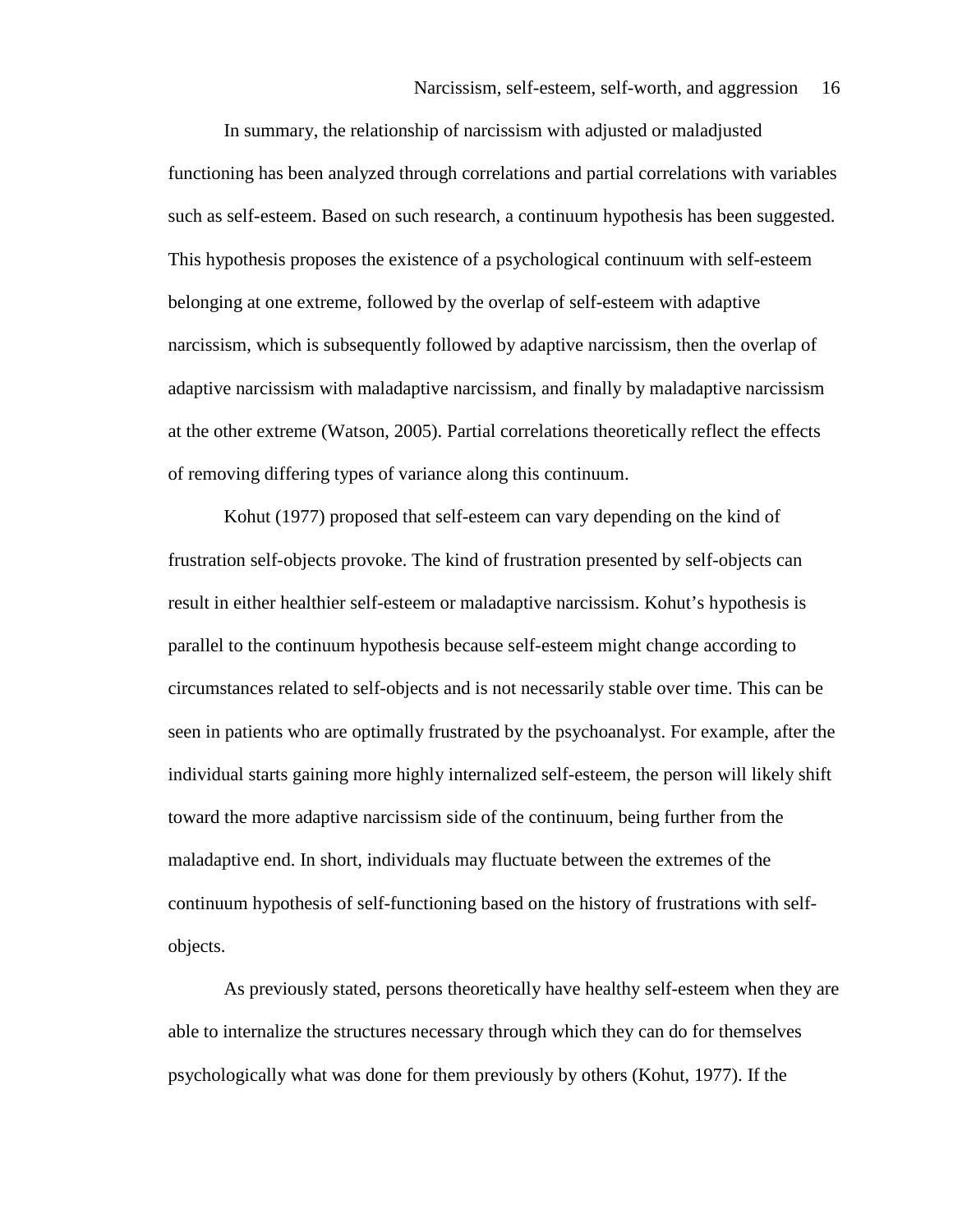person does not have a high and stable self-esteem, provided by internal structures, he or she will fall into narcissistic rage when an injury to the self or a "narcissistic injury" is encountered. Such persons are more likely to fall along the maladaptive narcissism end of the continuum. Hence, self-esteem and the degree to which it is internalized potentially becomes the link that helps in attempts to understand the relationship between narcissism and aggression*.*

Following Kohut's "Psychology of the Self" and what he proposed about narcissistic rage, and Emmons (1984) suggestion about adaptive and maladaptive narcissism, as well as the continuum hypotheses (Watson, et al., 1996, 1997-1998), the following hypotheses are proposed:

> Hypothesis 1a: Adaptive narcissism is negatively correlated with aggression.

Hypothesis 1b: Maladaptive narcissism is positively correlated with aggression.

Hypothesis 1c: Adaptive narcissism is positively correlated with selfesteem.

Hypothesis 1d: Maladaptive narcissism is negatively correlated with selfesteem.

The continuum hypothesis suggests that adaptive narcissism is closely related to adjusted behavior such as higher self-esteem, and that maladaptive narcissism is closely related to maladjusted behavior (Watson et al., 1996, 1997-1998). The continuum hypothesis also suggests that these relationships are more pronounced when partialing out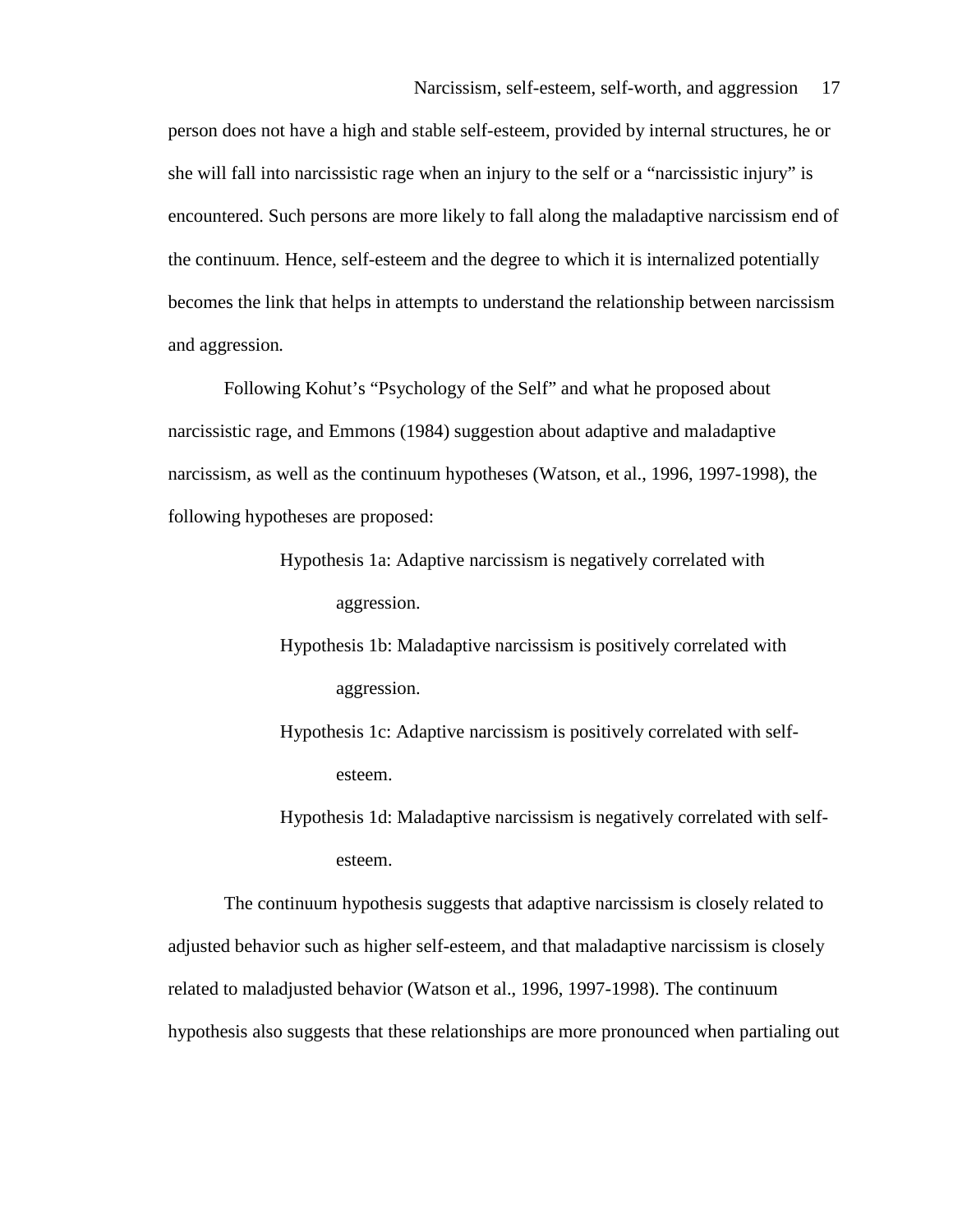for maladaptive narcissism and adaptive narcissism, respectively. Based on these suggestions, the following hypotheses are proposed:

> Hypothesis 2a: After partialing out maladaptive narcissism, the negative correlation between adaptive narcissism and aggression will be stronger (or clearer).

> Hypothesis 2b: After partialing out for adaptive narcissism, maladaptive narcissism will have a stronger (or clearer) positive correlation with aggression.

Additional hypotheses focused on self-esteem were proposed based on Kohut's (1977) view that those who have more internalized structures have a stronger sense of self and higher self-esteem. These structures will allow them to comfort themselves whenever their sense of self is threatened, or when presented with a narcissistic injury, thus not acting with narcissistic rage (Kohut, 1972/1978). As previously mentioned, Watson et al. (1996, 1997-1998) proposed that adjusted behavior, such as higher selfesteem, is negatively related to maladaptive narcissism, and that these relationships are more pronounced when partialing out for adaptive narcissism. Based on these suggestions the following hypotheses were proposed:

> Hypothesis 3a: Self-esteem is negatively correlated with aggression. Hypothesis 3b: After partialing out for adaptive narcissism, self-esteem will have a stronger (or clearer) negative correlation with aggression.

The following hypotheses will determine whether the relationship between narcissism and aggression are moderated by self-esteem. The importance of the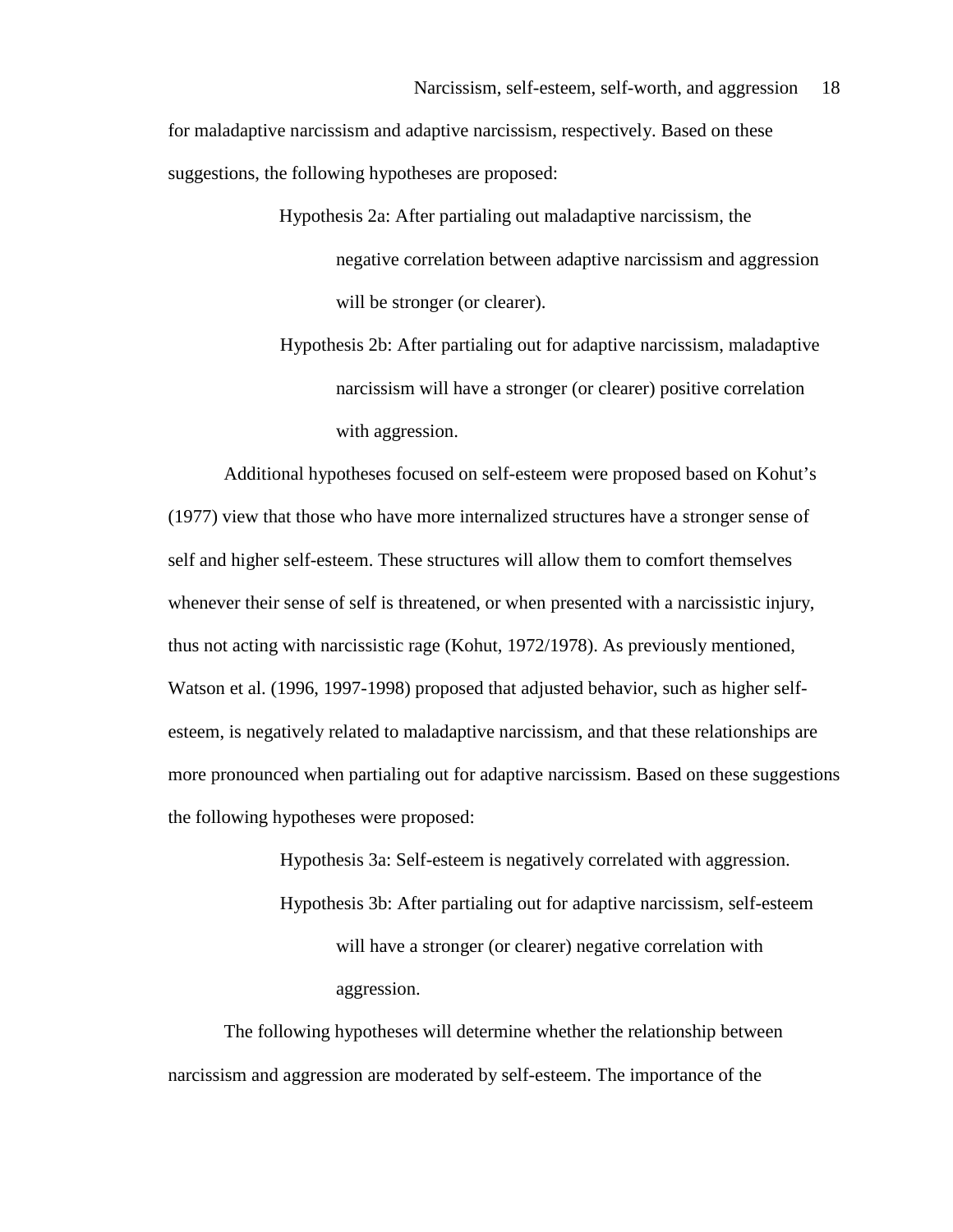moderator is that it "affects the direction and/or strength of the relation between an independent variable… and a dependent variable" (Baron & Kenny, 1986, p. 1174). The previous literature suggests, for example, that adaptive narcissism might be more incompatible with aggression in those who are also high in self-esteem (i.e., those who presumably had more internalized structures of positive self-regard). In contrast, maladaptive narcissism might be even more strongly linked with aggression in those who were low in self esteem (i.e., those who presumably had diminished internal structures of positive self-regard).

> Hypothesis 4a: Self-esteem moderates the relationship between adaptive narcissism and aggression.

Hypothesis 4b: Self-esteem moderates the relationship between

maladaptive narcissism and aggression.

# *Contingencies of Self-Worth*

According to Bushman and Baumeister (1998), when individuals have high regard for themselves, and when an ego threat is present, they are more likely to act aggressively. But not all ego threats are similar for everyone. Some people are more sensitive in some aspects of their self-esteem than others. As proposed by Kohut (1977), some people who internalized structures of self-regard might be able to maintain their self-esteem by themselves, while others still rely on self-objects to maintain theirs. As previously mentioned, individuals with high and unstable self-esteem are more likely to act aggressively when others fail to maintain their self-esteem by not praising them or by insulting them (Kernis et al., 1993).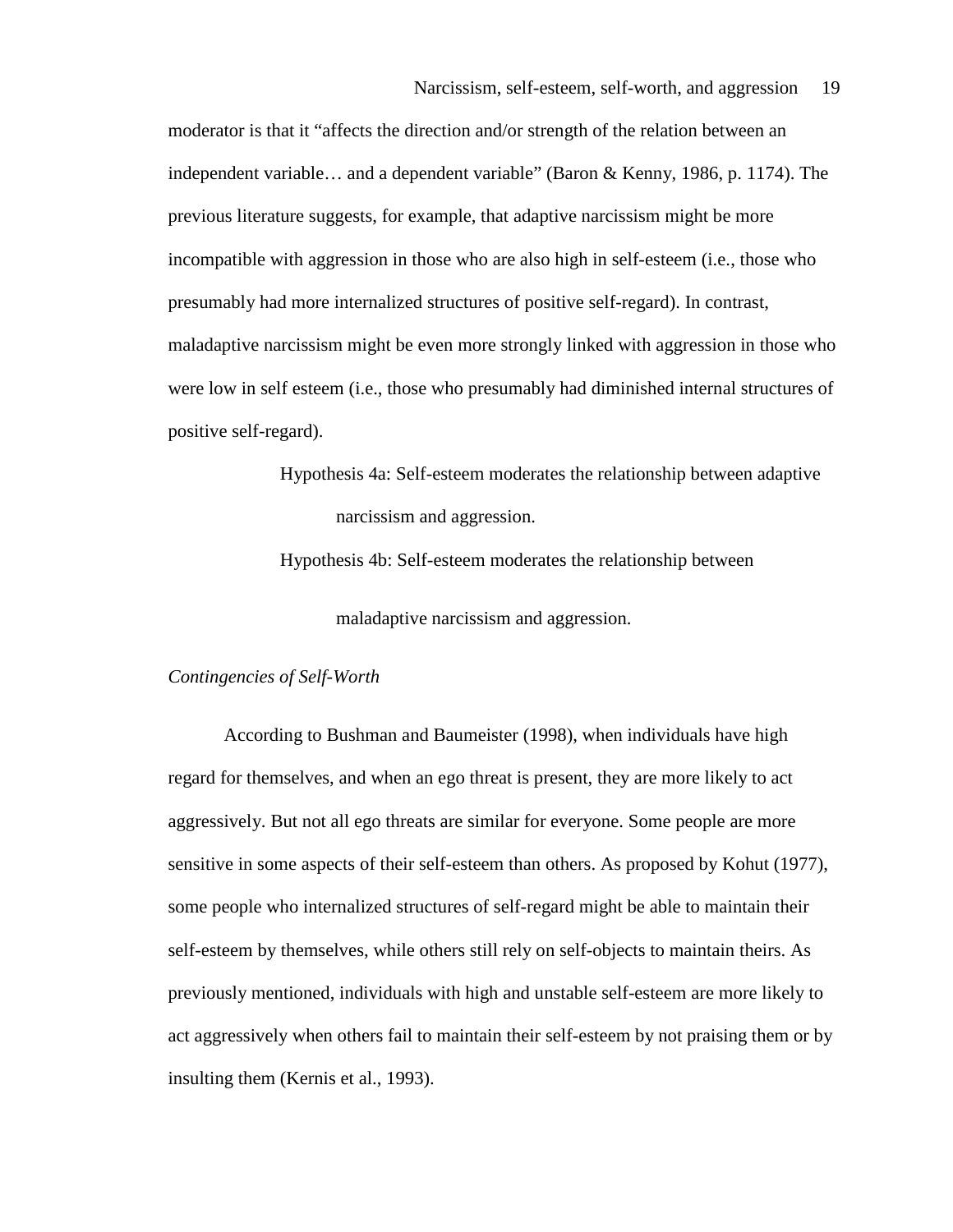Self-esteem is perceived in different ways because the factors that maintain a high self-esteem vary according to the individual. For Crocker and Wolfe (2001), contingencies of self-worth (CSW) are "domain[s]… of outcomes on which a person has staked his or her self-esteem, so that person's view of his or her value or worth depends on perceived successes or failures… to self-standards in that domain" (p. 594). Therefore, self-worth contingencies must be met to have a higher self-esteem, and these contingencies will depend on the individual (Crocker, Luhtanen, Cooper, & Bouvrette, 2003; Crocker & Wolfe, 2001). CSW are theoretically formed over time and are a result of the individual's social environment (Crocker  $\&$  Wolfe). These contingencies must be fulfilled in order for the individual to believe that he or she is worthy.

There are two kinds of CSW by which people maintain their self-esteem: external and internal contingencies (Crocker, Luhtanen, et al., 2003; Crocker & Wolfe, 2001). External contingencies are the contingencies that are dependent on factors that are not controlled by the individual; they include academic competence, appearance, approval from others, competition, and family support. In contrast, internal contingencies depend solely on psychological processes that operate within the individual; these contingencies include virtue and God's love. Internal contingencies are healthier contingencies than external CSW, and are related to higher levels of well being and a healthy self-esteem. For Crocker and Wolfe, CSW are organized by the level of importance to the individual, and depending on how strong the contingency is, some contingencies will be more accessible than others.

Because external CSW are the less healthy contingencies, they can lead to inappropriate behavior. An inappropriate behavior that can be related to CSW is alcohol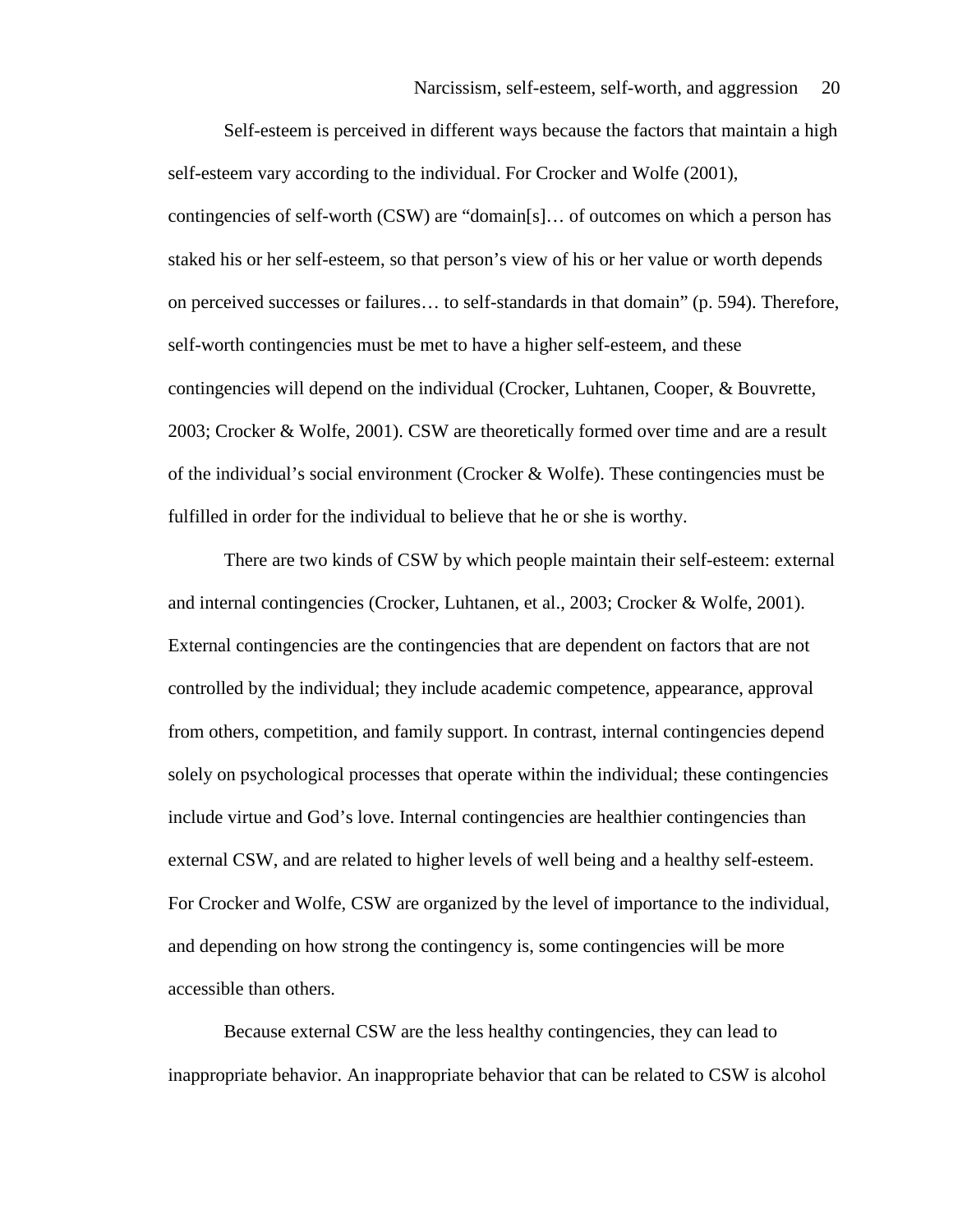abuse (Luhtanen & Crocker, 2005). In this Luhtanen and Crocker study, virtue, God's love, and academic competence were the CSW that predicted abstinence from alcohol. Individuals whose self-worth is based on academic competence may cheat on tests, or if individuals base their self-worth on approval from others, they may lie to get their approval (Crocker & Wolfe, 2001). Aggression may be another socially unacceptable behavior individuals may use when their CSW are not fulfilled. Crocker and Wolfe proposed that "many social problems, such as drug abuse, [and]… aggression… may be related not only to the level of one's self-esteem but to the highly contingent nature of that self-esteem and to the domains in which it is contingent" (p. 606). When narcissists have a low sense of self-worth, they tend to show more emotional responses, such as anger and anxiety (Rhodewalt  $&$  Morf, 1998). It can be assumed that for most narcissists, self-esteem is based on external contingences of self-worth. Indeed, Kohut's (1977) theory and its emphasis on the importance of self-objects suggests that this should be the case.

Crocker and Wolfe (2001) hypothesized that some contingencies are related to low self-esteem, especially external CSW, given that these contingencies are not always satisfied by others. If CSW are internal, it is possible to have a higher self-esteem because people are not dependent on others, and they are able to fulfill their own selfesteem needs by themselves. For this reason, internal contingencies like God's love are presumably easier to fulfill than external contingencies. Successes and failures that people go through are reflected by increases or decreases in self-esteem, in accordance with their CSW (Crocker, Sommers, & Luhtanen, 2002).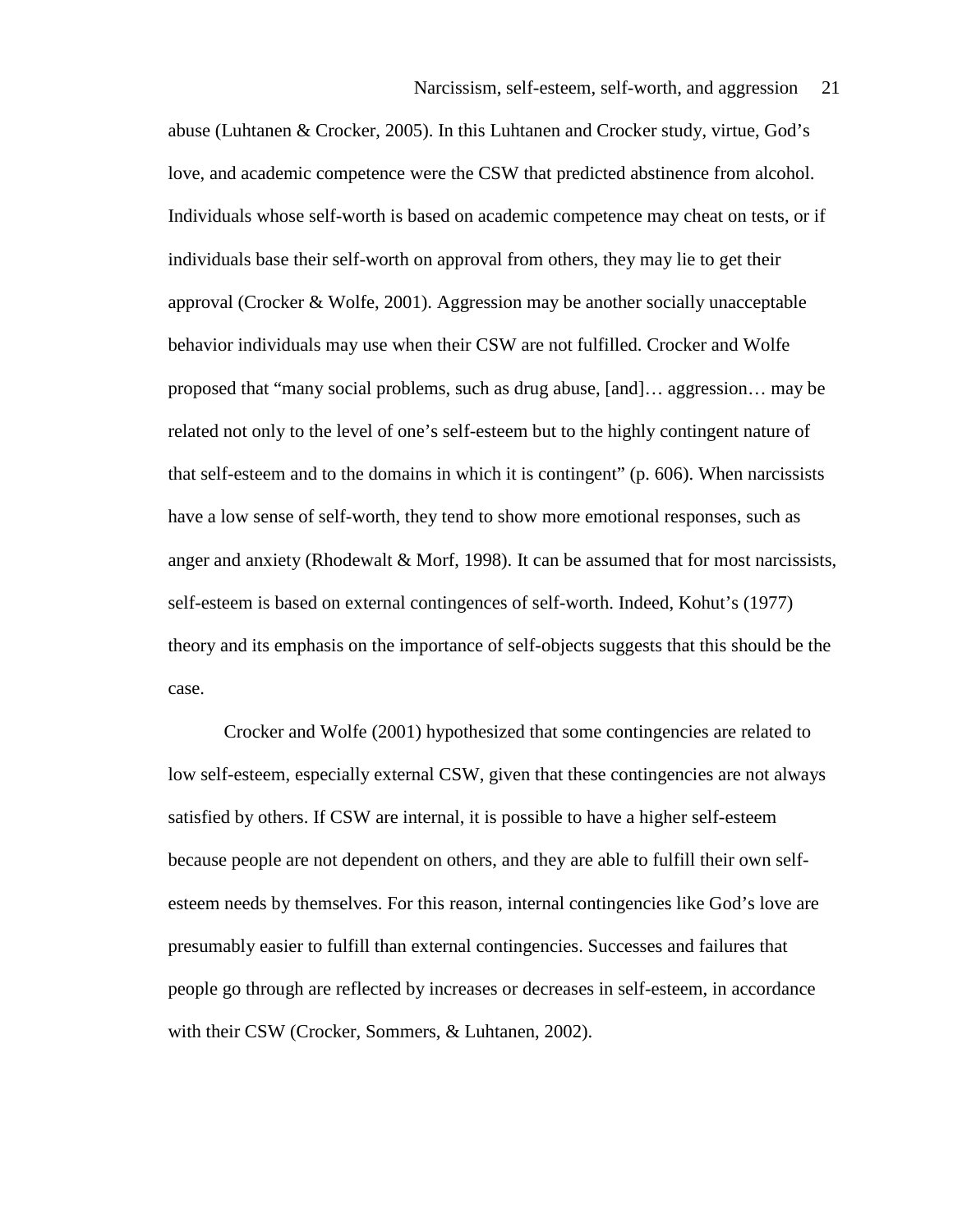In another study, Crocker, Karpinski, Quinn, and Chase (2003) found that, when the CSW of an individual was based upon academic competence, if he or she failed a test (which would constitute an ego threat), the individual tended to feel worthless and their self-esteem plummeted. As a CSW, academic competence is at least potentially more hurtful than beneficial to the individual, since it is an external contingency. One conclusion is therefore that students whose self-esteem is based on academic performance will have lower self-esteem overall.

In sum, CSW can help determine the stability of self-esteem and what determines it, whether it is external or internal factors. If CSW are internal, people will be likely to have higher and healthier self-esteem, instead of unhealthier self-esteem as someone with external CSW. Individuals with external CSW will be more likely to act aggressively if they encounter the ego threat of failing to receive the desired external support of their self-worth. Hence, individuals who have external CSW will presumably be more likely to score higher in the maladaptive aspect of narcissism. Again, as suggested by Kohut (1977), it can be argued that individuals who were not optimally frustrated by self-objects base their self-esteem in external CSW.

In short, Kohut (1977) proposed that individuals who have been optimally frustrated are able to develop healthy psychological structures that will allow them to fulfill their own needs for esteeming the self. Because internal CSW leads to healthier self-esteem, the following hypotheses are proposed:

> Hypothesis 5a: Self-Esteem is positively correlated with Internal CSW. Hypothesis 5b: Self-Esteem is negatively correlated with External CSW.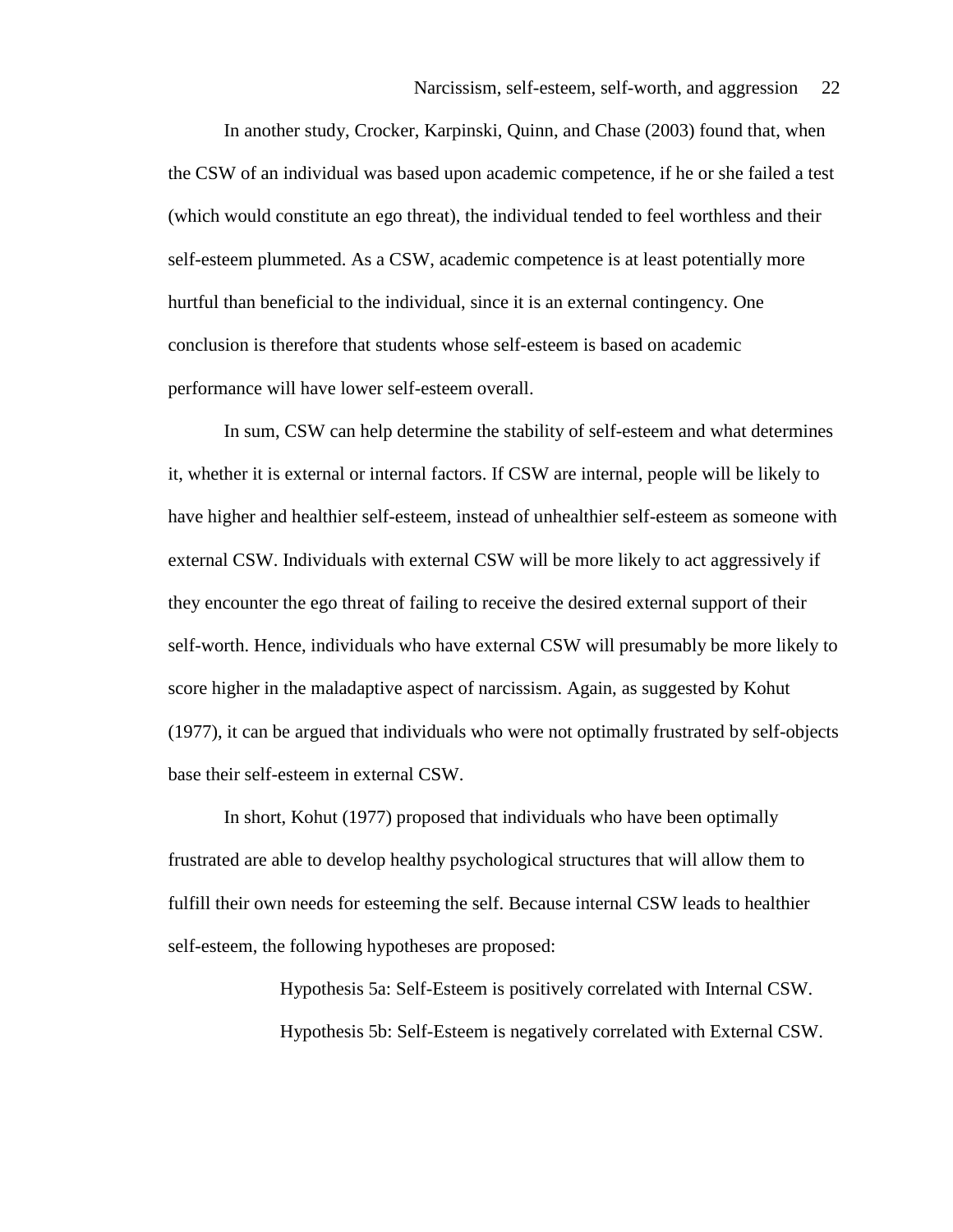According to Kohut (1977) individuals who develop internal structures are able to maintain their self-esteem and sense of self by themselves, and do not rely on others to maintain their self-esteem. This can be similar to individuals who base their self-esteem on internal CSW. These individuals are able to comfort themselves when presented with a narcissistic injury, and are less likely to act aggressively (Kohut, 1972/1978). Based on these views by Kohut, the following hypotheses are proposed

Hypothesis 6a: Internal CSW is negatively correlated with Aggression

Hypothesis 6b: External CSW is positively correlated with Aggression

Based on the continuum hypothesis (Watson et al., 1996, 1997-1998), adaptive narcissism is closely related to adjusted behavior, such as higher self-esteem, and maladaptive narcissism is closely related to maladjusted behavior. Because internal CSW are correlated with higher and healthier self-esteem, the following hypotheses are proposed:

- Hypothesis 7a: Adaptive Narcissism is positively correlated with Internal CSW.
- Hypothesis 7b: Adaptive Narcissism is negatively correlated with External CSW.

Hypothesis 8a: Maladaptive Narcissism is negatively correlated with Internal CSW.

Hypothesis 8b: Maladaptive Narcissism is positively correlated with External CSW.

According to Baron and Kenny (1986), mediators can help explain the relationship of two variables, "how or why such effects occur" (p. 1176). Because of the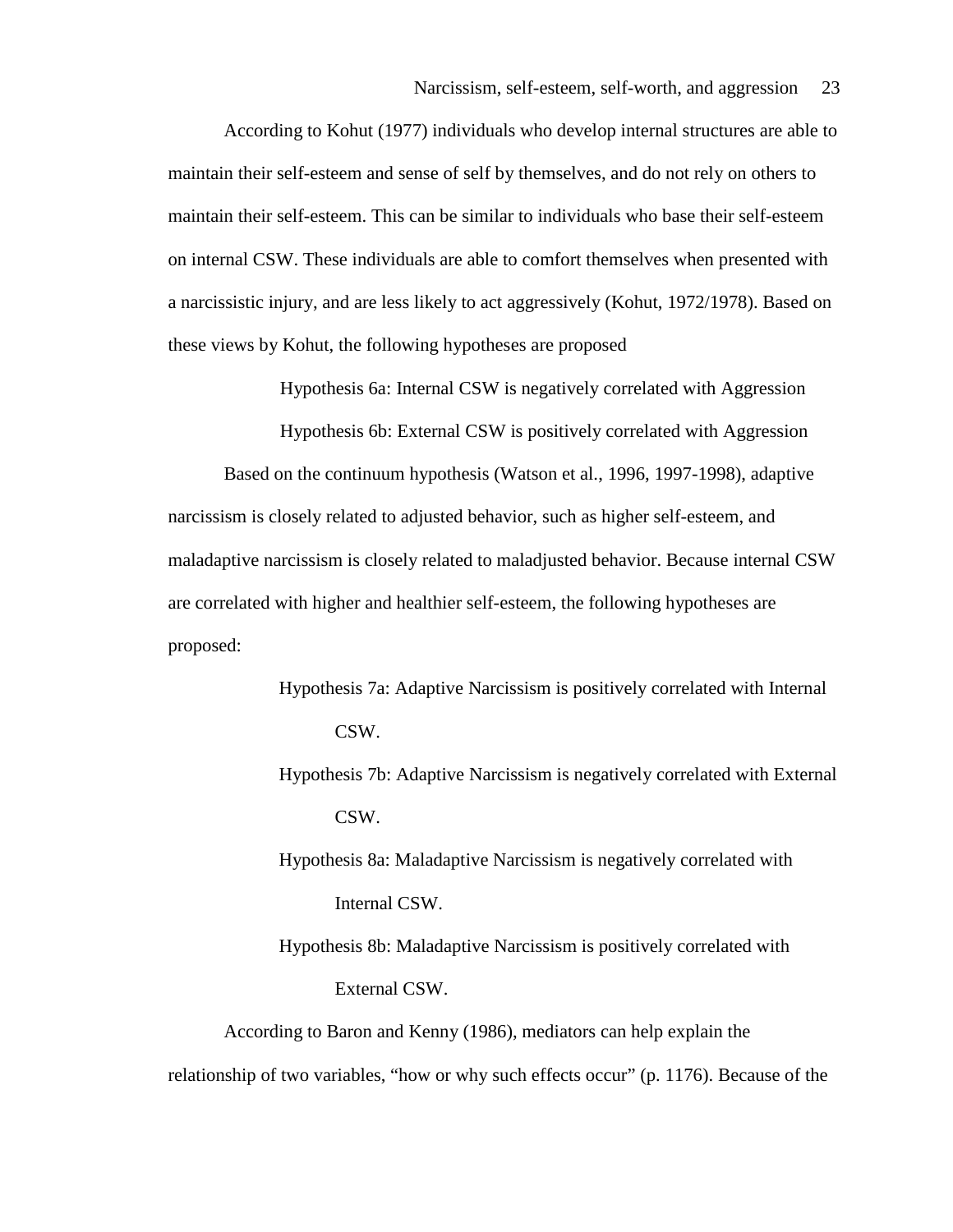expected correlations between narcissism and aggression, as well as the expected correlation of these variables with CSW, the following hypothesis will be analyzed to further explain the relation between narcissism and aggression:

Hypothesis 9a: CSW act as mediators between Adaptive Narcissism and Aggression.

Hypothesis 9b: CSW act as mediators between Maladaptive Narcissism and Aggression.

#### Method

# *Participants*

Participants in this study were 623 undergraduate students from an Introduction to Psychology course at The University of Tennessee at Chattanooga. They received extra credit as an incentive for their participation. Out of the 623 participants, 408 were female, and 215 were male. The mean age was  $19.0$  (SD = 2.19). Most were Caucasian (73.5%), followed by African American (18.9%), Hispanics (2.4%), Asian/Oriental (1.6%), and Middle Eastern (.6%), while the rest of the participants either failed to indicate their race or were of another race (2.9%).

# *Materials*

A questionnaire packet was given to the participants. The packet included a demographic section in which participants reported their sex, age, and race. This section was followed by the following scales: Conditioning Reasoning Test for Aggression (which will be used in a separate project and will receive no further mention in the present study), Anger Scale, Self-Esteem Scale, Narcissistic Personality Inventory, and the Contingencies of Self-Worth Scale (see Appendix A).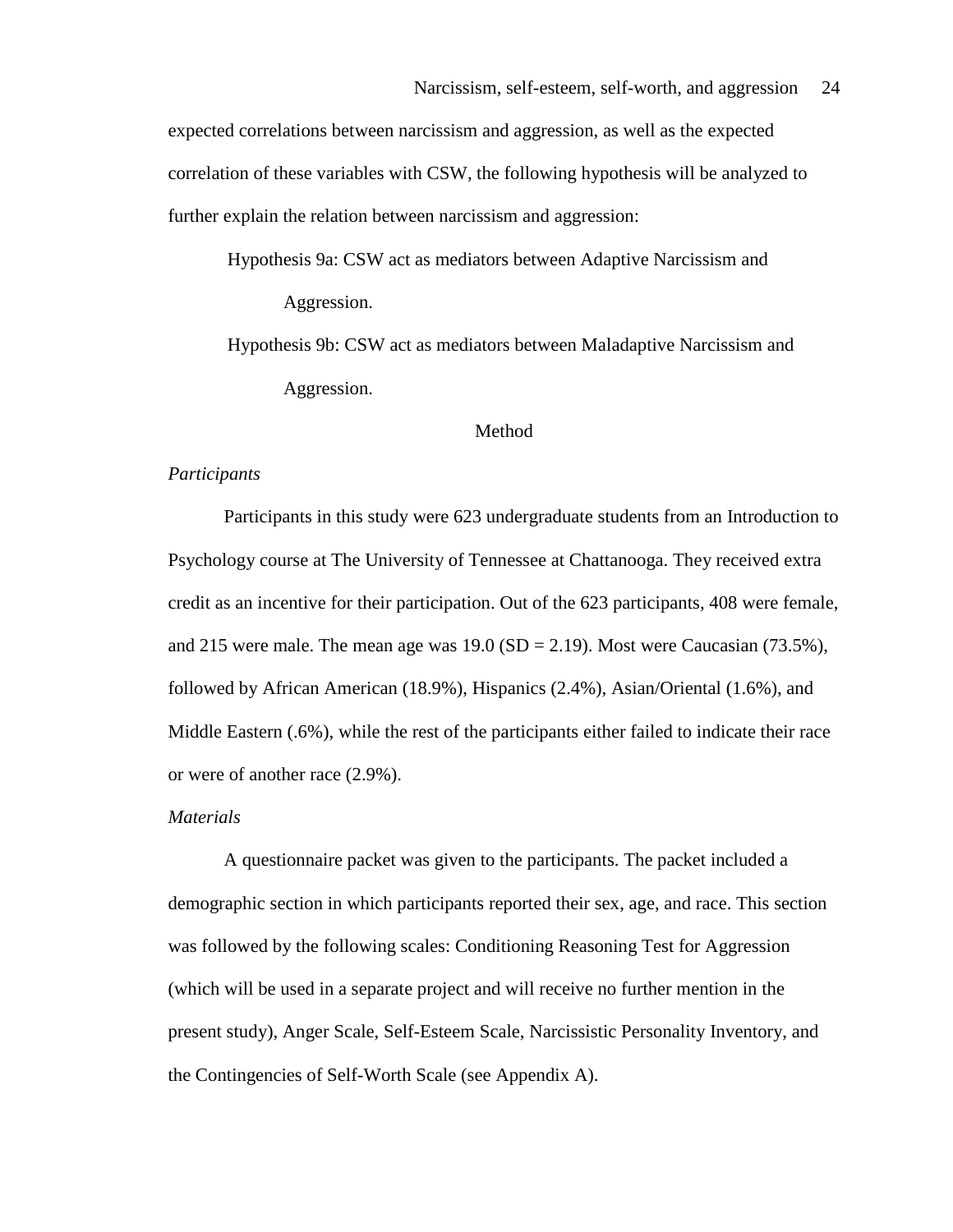*Aggression.* The Anger Scale was used to measure the explicit aggression of participants. This scale was obtained from the International Personality Item Pool (IPIP). The items in this scale are similar to the items in the NEO-PI-R created by Costa and McCrae (1992). It includes statements like "I lose my temper," and "I seldom get mad." The items of this scale were measured using a 5-point Likert scale that ranged from "Very Inaccurate" (0) to "Very Accurate" (4), (see Section 2 Appendix A). The reliability of the scale is reportedly  $\alpha = .88$ .

Aggression was measured with an anger scale because according to Anderson and Bushman (2002), anger plays an important part in aggression. According to these authors, anger is related to aggression in a number of ways. First, "anger reduces inhibitions against aggressing" (p. 44), and those inhibitions are reduced because anger justifies acting aggressively, and cognitive processes are also blocked by anger. Anger is also related to aggression because it "allows a person to maintain an aggressive intention over time" (p. 45). Third, people tend to be influenced by anger because it is "used as an information cue" (p. 45), therefore interpreting ambiguous circumstances in a hostile light. Fourth, anger also "primes aggressive thoughts,… and associated expressive-motor behaviors" (p. 45). Finally, "anger energizes behavior by increasing arousal levels" (p. 45), thus leading to a more aggressive behavior.

*Self-Esteem.* The scale used to measure the self-esteem of participants was also obtained from the IPIP. It includes items such as "I just know that I'll be a success," "I am less capable than most people," and "I seldom feel blue." Participants responded to how accurate the statements were based in a 5-point Likert scale that ranged from "Very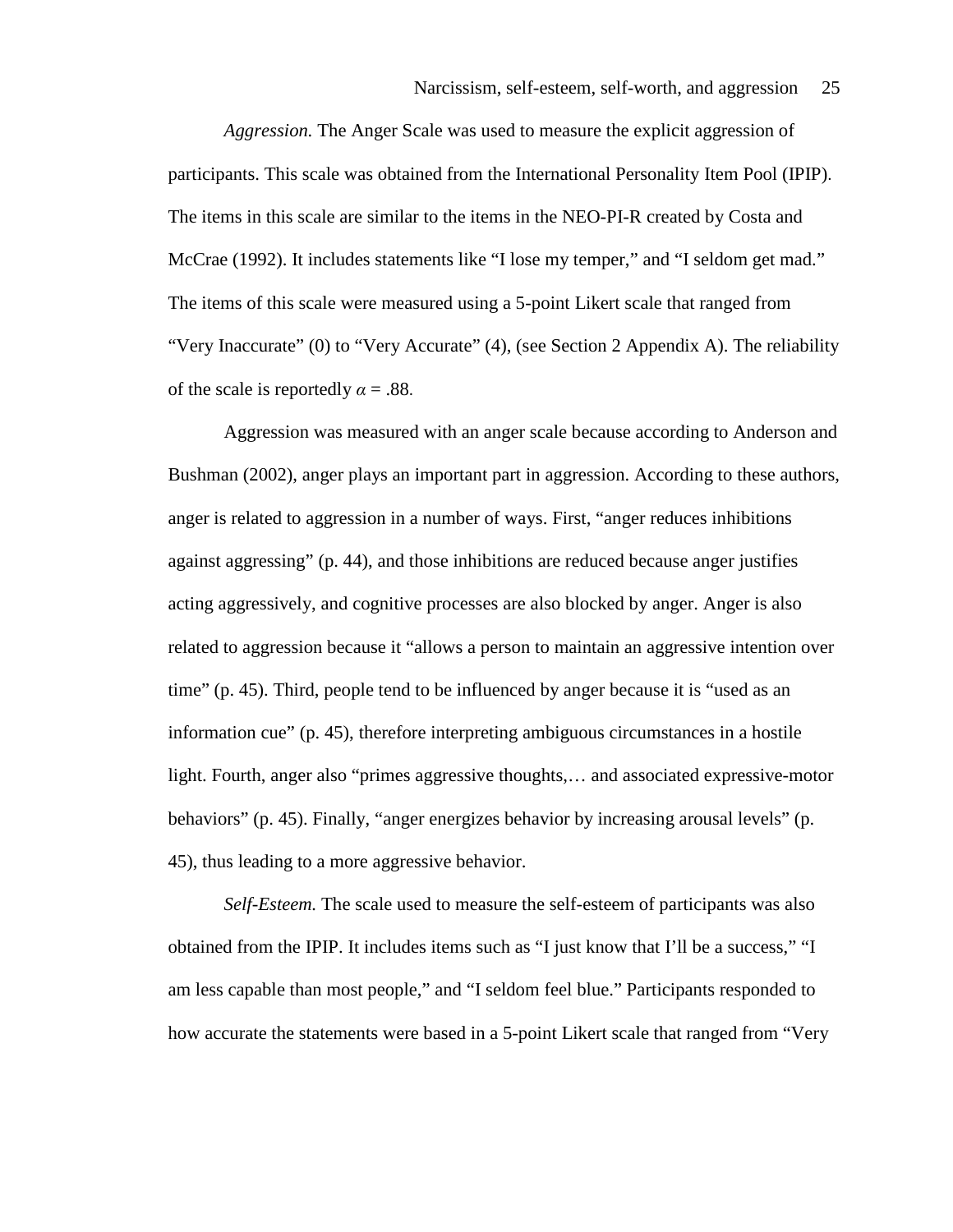Inaccurate" (0) to "Very Accurate" (4), (See Section 3 Appendix A). The reliability of the scale is  $\alpha = .84$ .

*Narcissism.* The 54-item Narcissistic Personality Inventory (Raskin & Hall, 1981) was included in the questionnaire packet to measure non-pathological narcissism (see Section 4, Appendix A). This Inventory uses a structured forced-choice format. Participants chose between a statement that describes a narcissistic trait or a statement that does not. According to previous research (Emmons, 1984), the NPI measures four different factors. The Exploitativeness/Entitlement which was measured with items such as "I expect a great deal from other people." The other three factors constitute for adaptive narcissism, Leadership/Authority consisted of items such as, "I see myself as a good leader." Superiority/Arrogance contained such items as, "If I ruled the world it would be a much better place." And finally Self-Absorption/Self-Admiration included items like "I know I am good because everybody keeps telling me so." The reliability of the scale is  $\alpha = .72$  (Raskin, 1981).

*Self-Worth.* The Contingences of Self-Worth Scale (CSWS; Crocker, Luhtanen, et al., 2003) was administered to analyze the internal and external foundations of selfesteem (see Section 5, Appendix A). This scale measures seven different domains of contingent self-worth. With regard to the internal components, virtue was measured with items like "Doing something I know is wrong makes me lose my self-respect." The second internal factor, God's love, was measured with items like "My self-worth is based on God's love." The external domains include appearance, which is measured with items like "When I think I look attractive, I feel good about myself." An item to measure competition was, "My self-worth is affected by how well I do when I am competing with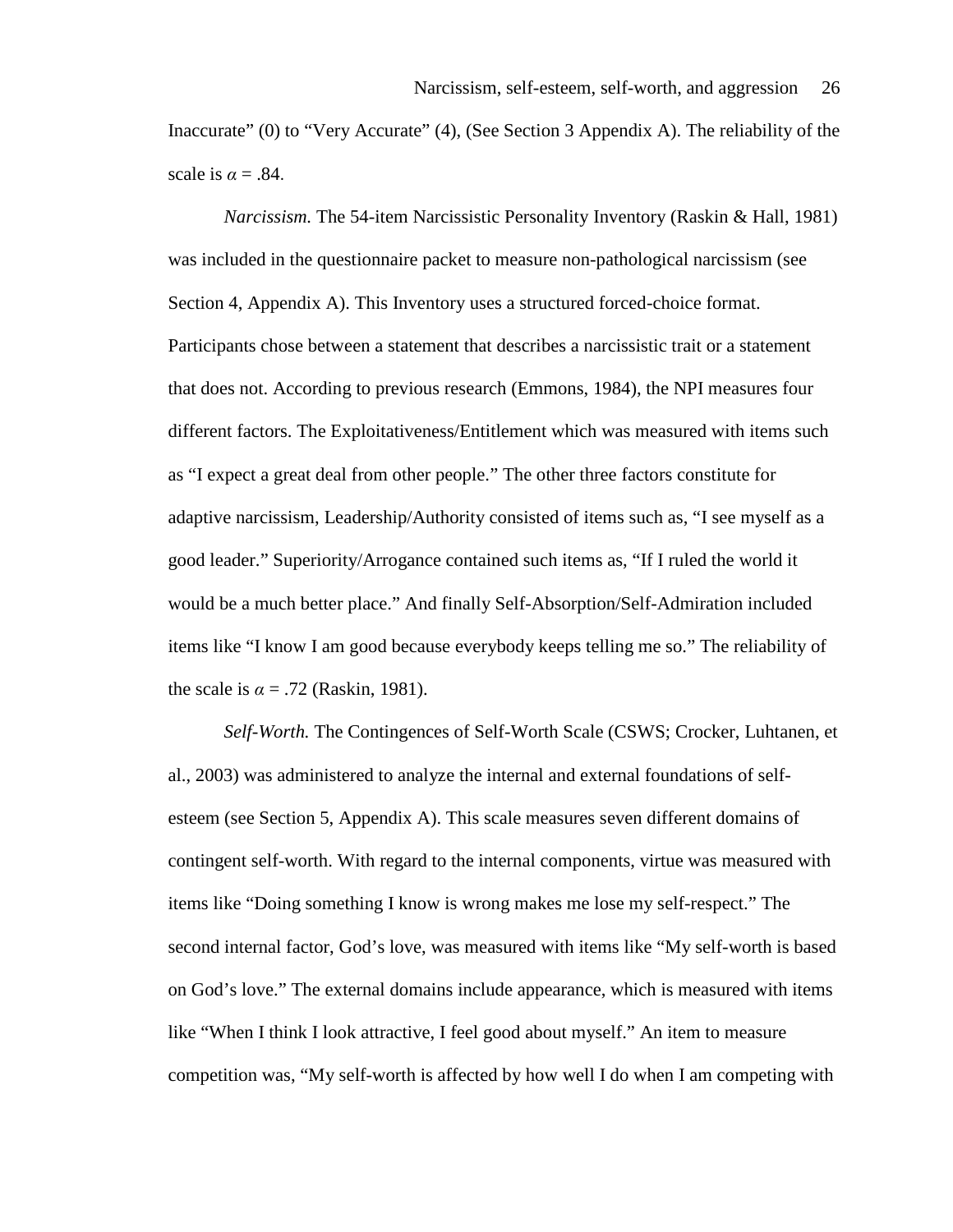others." The factor associated with academic competence consisted of items such as "I feel bad about myself whenever my academic performance is lacking." Family support includes statements like "Knowing that my family members love me makes me feel good about myself." Finally the approval of others factor is measured with items like, "My self-esteem depends on the opinions others hold of me." The reliability of the different contingencies of self-worth range from  $\alpha = .51$  (academic competence) to  $\alpha = .88$  (God's love.)

# *Procedure*

Data were gathered from students after they signed informed consent forms. Participants responded to the questionnaire booklet in large classroom settings, and general instructions were given before they completed the questionnaire. Participants recorded their responses on a scantron sheet. Those who were inattentive when completing the questionnaire were eliminated from the final sample by looking at responses to three "filtering" items placed randomly with in the questionnaire. For the items "I am carefully reading all the questions in this questionnaire," and "I have carefully read all questions in this questionnaire," participants who answered "Very Inaccurate" and "Moderately Inaccurate" were eliminated from the final sample. Also, participants who choose "I am not paying close attention to this questionnaire" instead of "I have carefully read each question in this questionnaire," were also eliminated from the final sample. Participant responses were converted into computer data file using optical scanning equipment.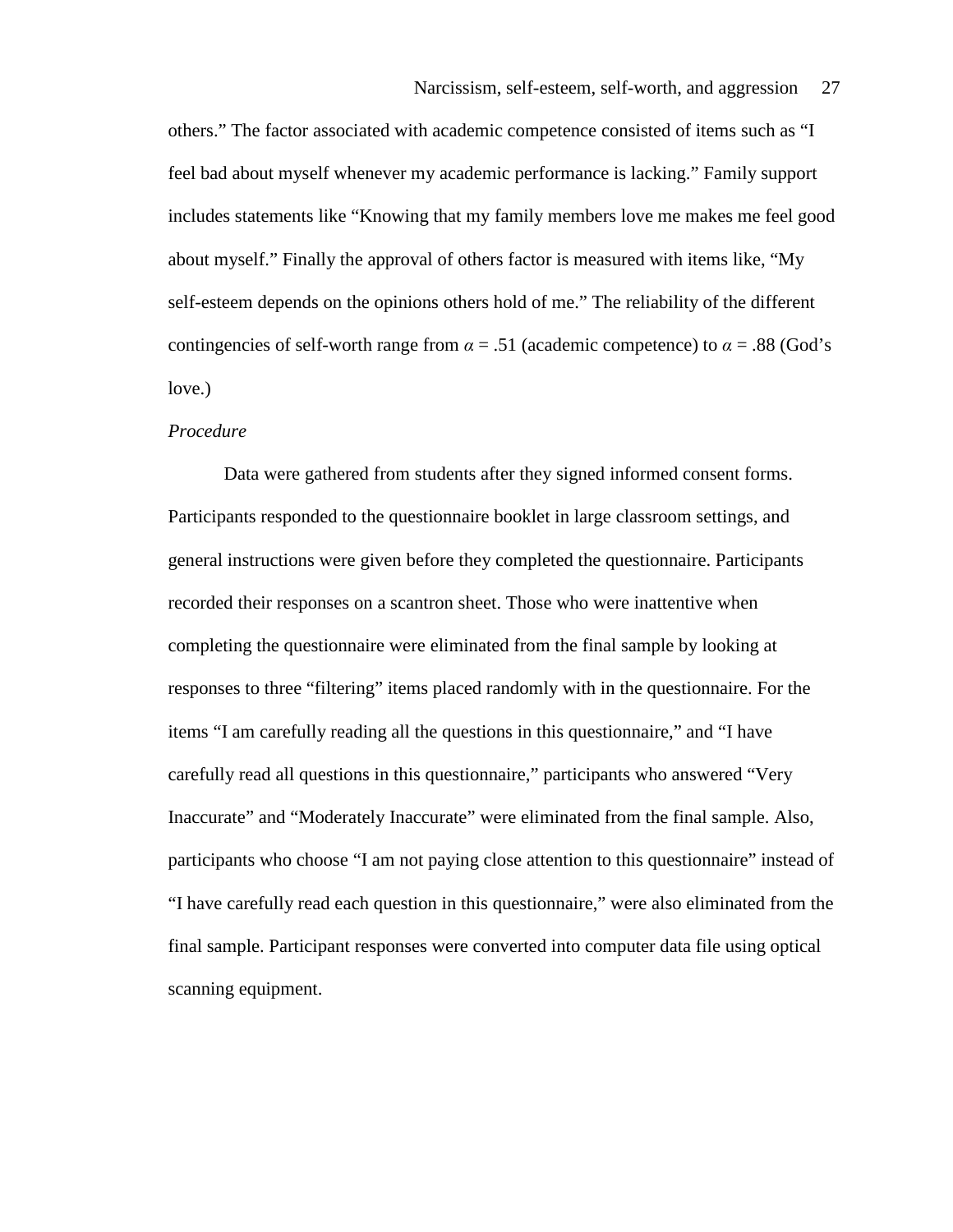## *Data Analysis*

Before performing any analyses, a few modifications were made with the NPI factors as proposed by Emmons (1984). The item "I am assertive" belonged to the Leadership/Authority factor, as well as to the Superiority/Arrogance factor, so this item was eliminated from the Superiority/Arrogance factor because the factor loadings of Emmons showed a stronger association with Leadership/Authority (.49) than with Superiority/Arrogance (.35*).* Another item was also included in two different factors: "People always seem to recognize my authority." It belonged to both Exploitativeness/Entitlement and to Leadership/Authority, and in this study was eliminated from the Exploitativeness/Entitlement factor. Again, this occurred because the loading reported by Emmons on Exploitativeness/Entitlement was weaker (.35) than on Leadership/Authority (.40). Finally, to simplify the tests of hypotheses, the three factors representative of adaptive narcissism, Superiority/Arrogance, Leadership/Authority, and Self-Absorption/Self-Admiration, were averaged into one variable: adaptive narcissism.

For all statistical analyses, the Statistical Package for the Social Sciences (SPSS) Versions 16.0 and 17.0 were used. First, descriptive statistics were determined for all the scales. The internal reliabilities for the scales were then computed using Cronbach's alpha.

Zero-order correlations were used to analyze the relationships among self-esteem, aggression, maladaptive narcissism (as measured by the Exploitativeness/Entitlement factor), adaptive narcissism, internal CSW, and external CSW. To further analyze relationships related to the hypotheses, partial correlations were also performed. In three sets of these analyses, maladaptive narcissism and then adaptive narcissism were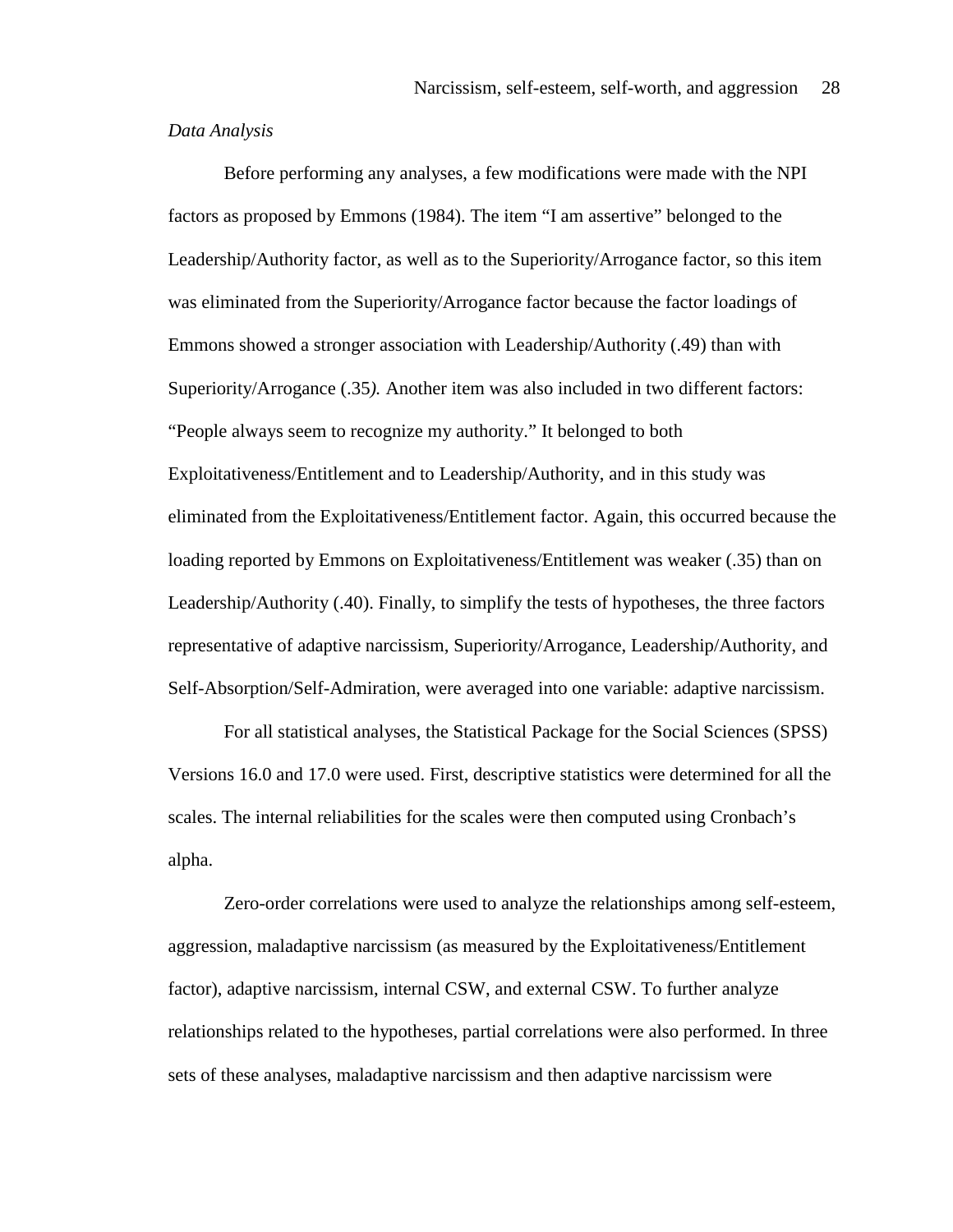partialed out. To determine if self-esteem moderated the relationship of narcissism with aggression, a hierarchical regression was performed. Finally, the recently developed statistical analysis procedure of Preacher and Hayes (2008) was used to test hypotheses about the possible influences of multiple mediators.

#### Results

Means of the variables, as well as the standard deviations, are listed in Table 1 (all tables and figures are located in Appendix A.) The reliability coefficients for all scales and the number of items in each are also listed. The internal reliabilities of the different scales were ranged from .53 to .93.

Zero-order correlations for all variables are listed in Table 2. The first hypothesis (H1a) proposed that adaptive narcissism is negatively correlated with aggression. The results did not support this hypothesis ( $r = .03$ ,  $p > .05$ ), since the variables were not significantly related. In Hypothesis 1b, it was hypothesized that maladaptive narcissism was positively correlated with aggression. Results demonstrated that indeed a positive significant correlation existed between these variables ( $r = .29$ ,  $p < .01$ ). For Hypothesis 1c, adaptive narcissism was expected to positively correlate to self-esteem. Results supported Hypothesis 1c; adaptive narcissism was significantly correlated with selfesteem  $(r = .41, p < .01)$ . Finally, Hypothesis 1d stated that maladaptive narcissism would be negatively correlated to self-esteem. Results did not show a significant correlation in support of this hypothesis  $(r = -0.03, p > 0.05)$ .

To further explore Watson's (2005) continuum hypothesis, partial correlations were performed (see Tables 3 and 4). Hypothesis 2a, proposed that the negative correlation between adaptive narcissism and aggression would be stronger after partialing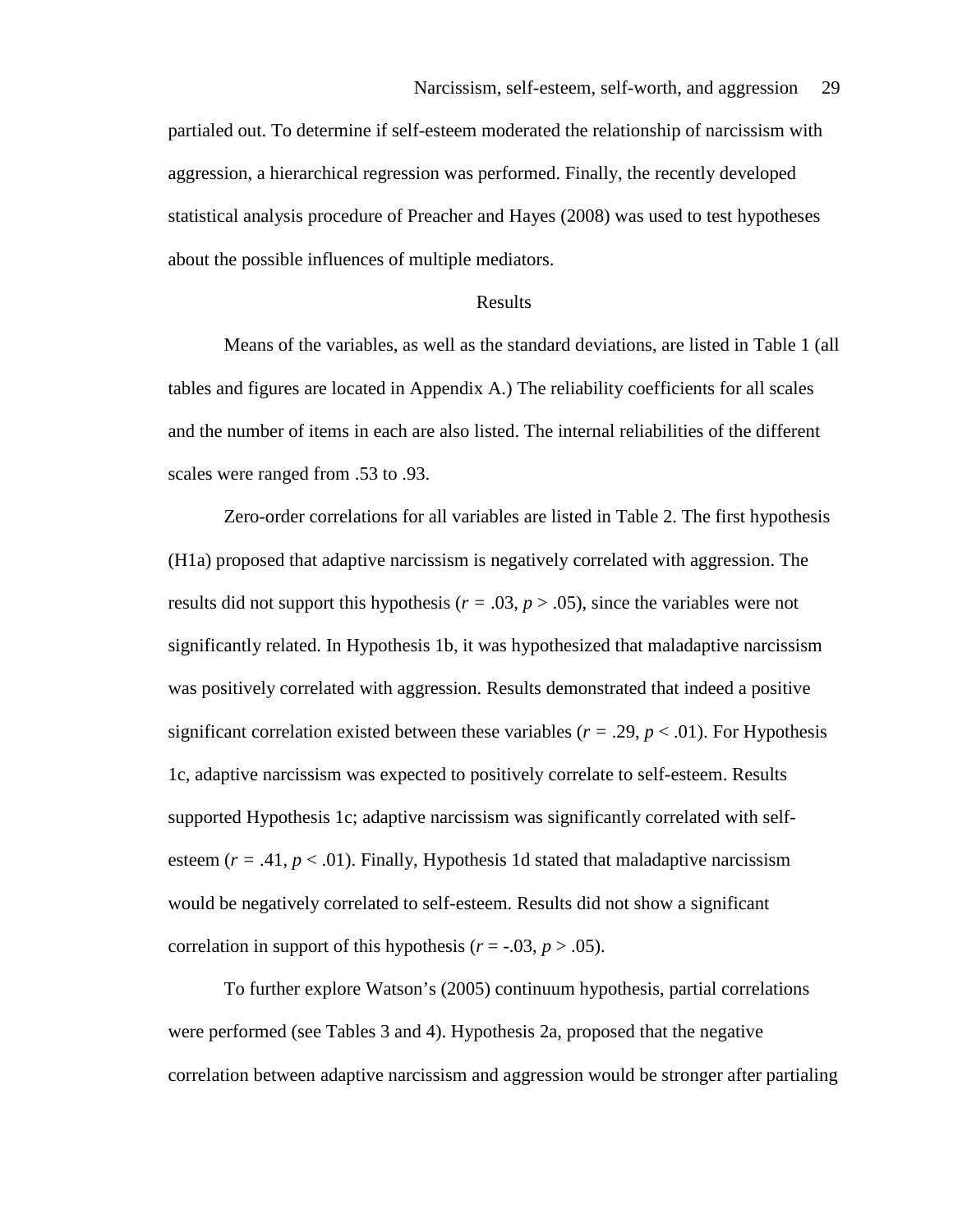out for maladaptive narcissism, than the correlation that was tested in Hypothesis 1a. Results supported this hypothesis (see Table 3), as the partial correlation between adaptive narcissism and aggression was  $r = -.12$  ( $p < .01$ ), while the zero-order correlations was not significant ( $r = .03$ ,  $p > .05$ ). Hypothesis 2b proposed that after partialing out adaptive narcissism, the positive correlation between maladaptive narcissism and aggression would be even stronger, than observed in zero-order correlations in Hypothesis 1b. Results supported this hypothesis (see Table 4). As the partial correlation was ( $r = .31$ ,  $p < .01$ ), while the zero-order correlation was  $(r = .29, p < .01).$ 

The third set of hypotheses proposed that self-esteem is negatively correlated to aggression (H3a). It was also proposed that after partialing out adaptive narcissism this correlation would be stronger than in the zero-order correlation (H3b). Zero-order correlations (Table 2) confirmed a negative correlation between self-esteem and aggression  $(r = -0.42, p < 0.01)$ . After partialing out adaptive narcissism, a slightly more negative correlation was observed  $(r = .47, p < .01)$ . Therefore, both hypotheses were supported.

It was also of interest to determine if self-esteem moderated the relationship of adaptive and maladaptive narcissism with aggression (H4a, and H4b). The relevant variables were standardized prior to this analysis (Cohen, Cohen, West, & Aiken, 2003). Cross products between self-esteem and the narcissism measures were then computed. In a hierarchical multiple regression, the respective covariates were entered on the first step, self-esteem and narcissism were entered on the second step as simultaneous predictors of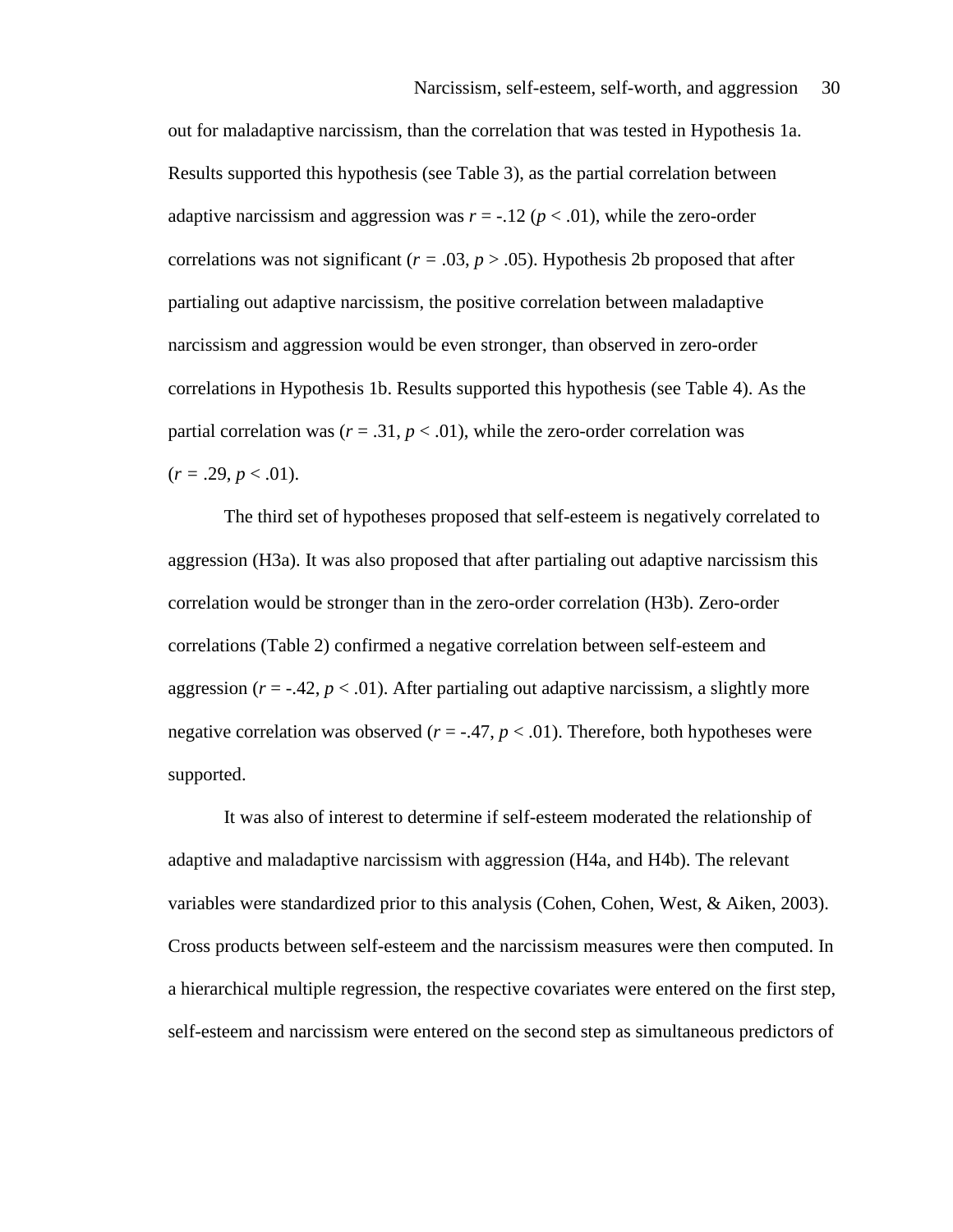aggression, with the cross-product entered in on the third step (Frazier, Tix, & Barron, 2004).

The test of H4a (see Table 5) did not present evidence of a significant interaction between self-esteem and adaptive narcissism predicting aggression. However, significant main effects of both variables on aggression were identified: β *=* -.46 for self-esteem and  $\beta$  =.12 for adaptive narcissism,  $p \le 0.01$  for both, these effects occurred after controlling for maladaptive narcissism. The results of the test for Hypothesis 4b (see Table 6) also did not support the hypothesized interaction of self-esteem and maladaptive narcissism predicting aggression. However, over and above the effect of adaptive narcissism, which was controlled, two main effects were identified: β *=* -.46 for self-esteem and β *=*.22 for maladaptive narcissism,  $p \leq 0.01$  for both.

With respect to the fifth set of hypotheses, it was expected that the relationship between CSW, and self-esteem would vary according to whether the contingencies were internal or external. More specifically, it was proposed in Hypothesis 5a that self-esteem would correlate positively with internal CSW. It was also proposed in Hypothesis 5b that self-esteem would correlate negatively with external CSW. As expected, self-esteem was significantly related to both forms of internal CSW: God's love  $(r = .26, p < .01)$  and virtue  $(r = .15, p < .01)$  (see Table 2), thus fully supporting H5a. Partially supporting Hypothesis 5b, a significant negative correlation was seen for some of the external forms of CSW, such as appearance  $(r = -.20, p < .01)$ , competition  $(r = -.08, p < .05)$ , and approval from others  $(r = -.26, p < .01)$ . However, there was not a significant correlation between self-esteem and academic competence. Surprisingly, self-esteem correlated positively with the external CSW of family support  $(r = .13, p < .01)$ .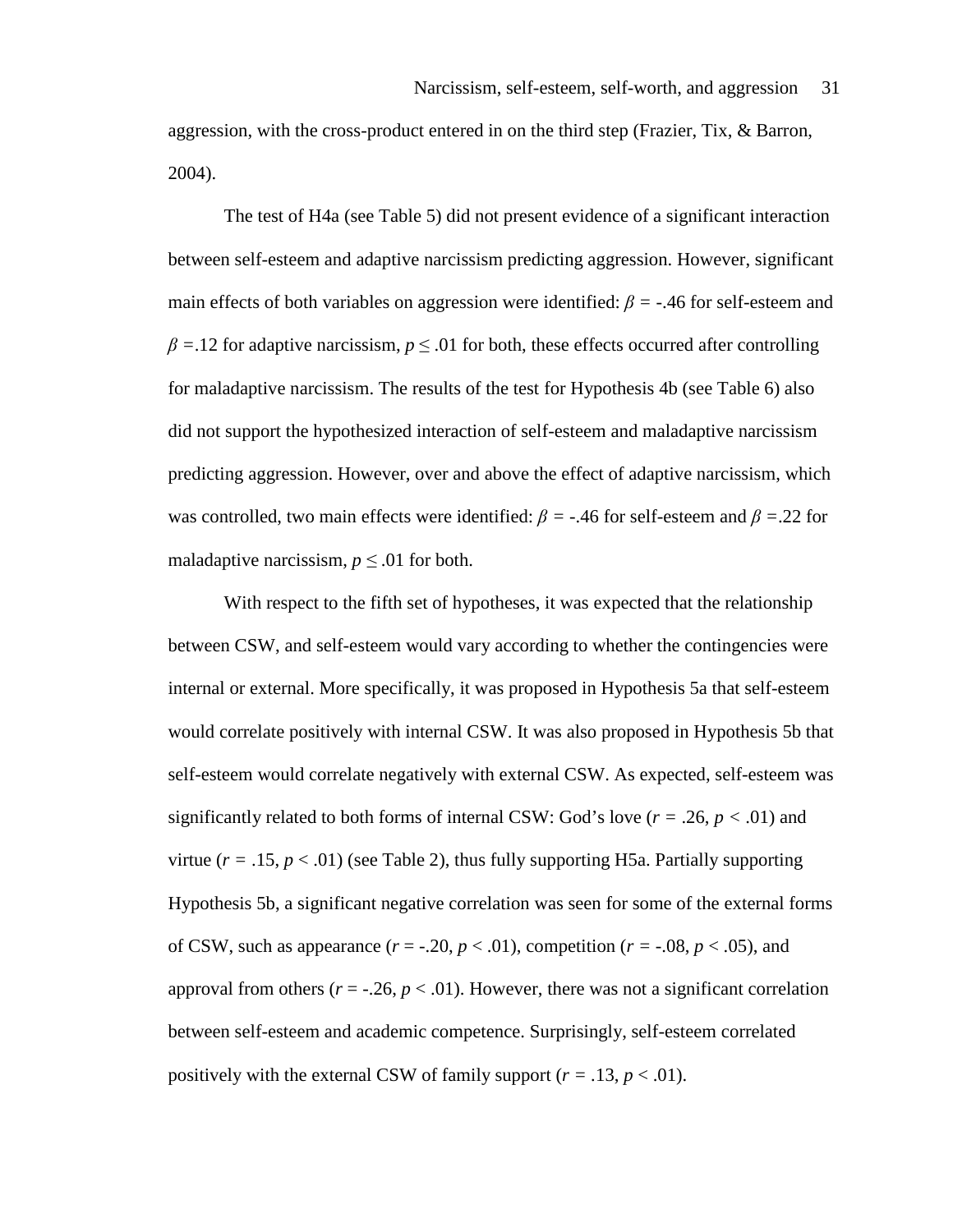It was also hypothesized that internal CSW would correlate negatively with aggression (H6a) and that external CSW would correlate positively with aggression (H6b). From the correlations in Table 2, it can be seen that, as proposed, internal CSW are negatively related to aggression. This included the internal CSW of God's love and virtue ( $r = -14$ ,  $p < 0.01$  and  $r = -120$ ,  $p < 0.01$ , respectively). Some of the external CSW measures correlated positively with aggression: this included appearance  $(r = .18, p < .01)$ and competition ( $r = .15$ ,  $p < .05$ ). Approval from others, academic competence and family support were not significantly related to aggression ( $r = .05$ ,  $r = -.01$  and  $r = .08$ ,  $p > .05$  respectively).

It was also expected in the present study that adaptive narcissism would be positively correlated with internal CSW (H7a), and negatively correlated with external CSW (H7b). Results partially supported Hypothesis 7a, as adaptive narcissism was positively correlated with God's love  $(r = .08, p < .05)$ , but negatively correlated with virtue  $(r = -0.09, p < 0.05)$ . Hypothesis 7b was also partially supported by significant correlations between adaptive narcissism, and external CSW, such as approval from others ( $r = -.20$ ,  $p < .01$ ), and academic competence ( $r = -.09$ ,  $p < .05$ ). For the other forms of external CSW, family support and appearance, there was no significant correlation with adaptive narcissism. Interestingly, for the external CSW of competition, there was a positive correlation with adaptive narcissism  $(r = .15, p < .01)$ , instead of the expected negative correlation.

Relationships between maladaptive narcissism and the CSW measures were also analyzed. It was hypothesized that maladaptive narcissism was negatively correlated with internal CSW (H8a). The results of the correlations showed support for this hypothesis.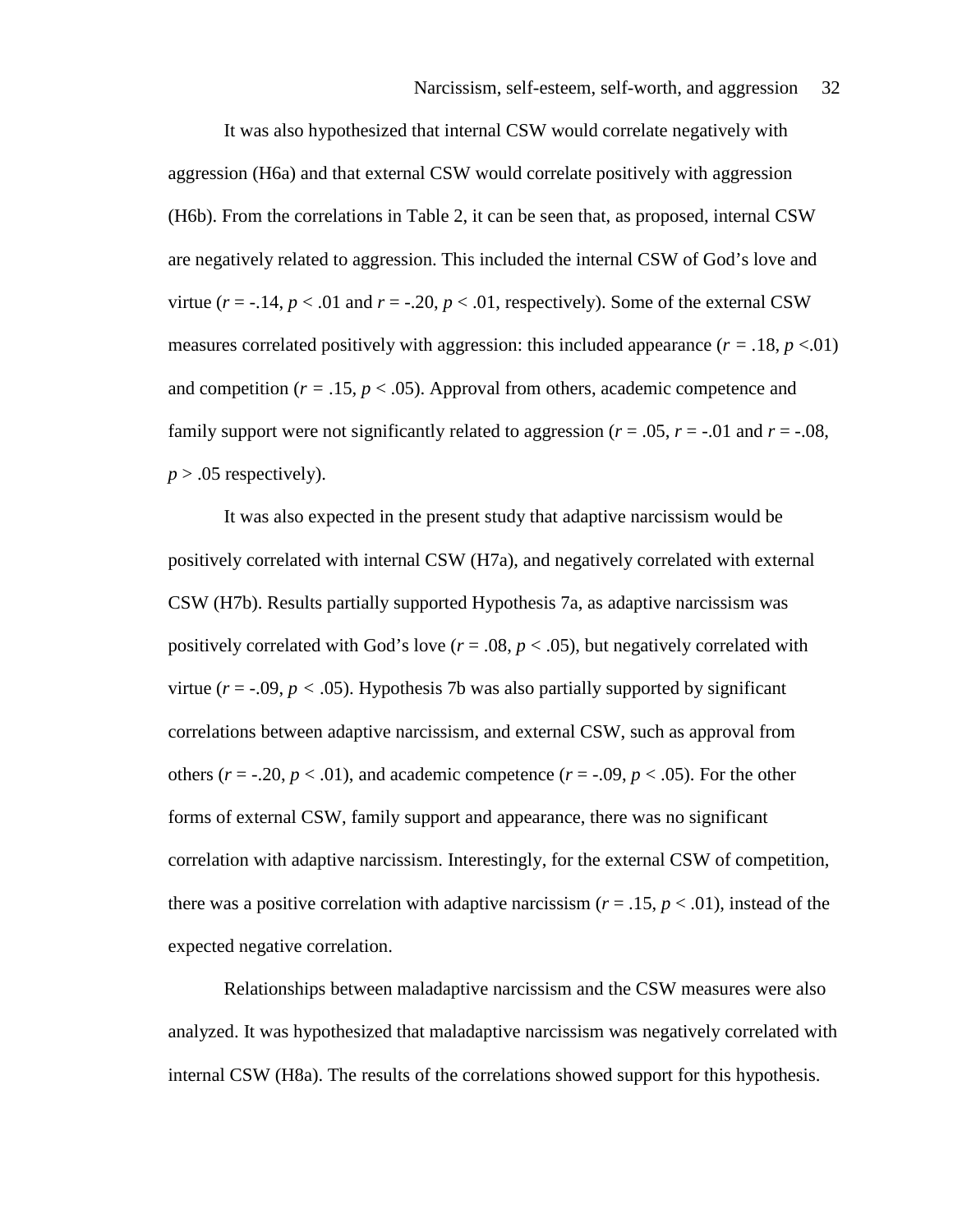God's love  $(r = -0.09, p < 0.05)$ , as well as virtue  $(r = -0.22, p < 0.01)$  correlated negatively with maladaptive narcissism. It was also hypothesized that maladaptive narcissism was positively correlated with external CSW (H8b). This hypothesis was only supported for the external CSW of competition ( $r = .28$ ,  $p < .01$ ). For the other external CSW measures, appearance  $(r = .08)$ , approval from others  $(r = .00)$ , and academic competence  $(r = -0.08)$ , the relationships were not significant. Finally, the correlation between maladaptive narcissism and family support was not as expected, as the correlation turned out to be significantly negative  $(r = -.10, p < .05)$  rather than positive.

To analyze if CSW mediated the relationship between adaptive narcissism and aggression (H9a), and the relationship between maladaptive narcissism and aggression (H9b), multiple mediation analysis proposed by Preacher and Hayes (2008) were performed. Multiple mediation analysis helps solve some of the shortcomings of the causal step approach to analyze mediation proposed by Baron and Kenny (1986). In contrast to Baron and Kenny's causal step approach, multiple mediation analysis does not require a significant total effect of the independent variable on the dependent variable for a mediation to be possible (e.g. , Collins, Graham, & Flaherty, 1998; Shrout & Bolger, 2002).

Multiple mediation analysis allows interpreting mediations of several variables in the same analysis instead of performing multiple simple mediations. An advantage of multiple mediation analysis over the causal step approach is that it can determine if the possible mediators as a set, as well as a specific mediator, mediates the effect of the independent variable on the dependent variable (Preacher & Hayes, 2008). Another advantage of this approach is that it relies upon bootstrapping to create more accurate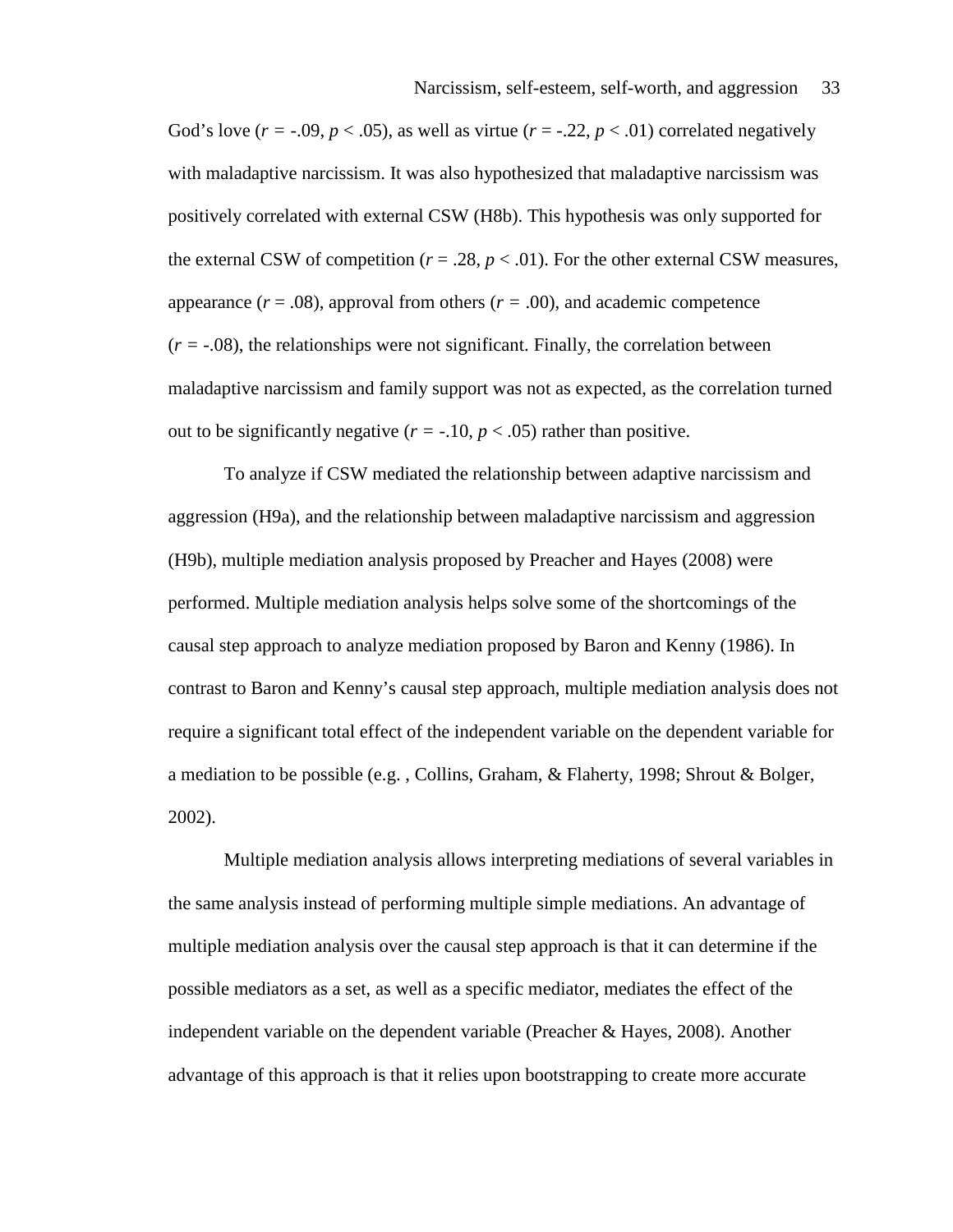statistical estimates which are useful in evaluating the contribution of each separate mediator in the prediction of the dependent variable.

In the analyses to determine mediation, maladaptive narcissism was controlled for when testing for the relationship between adaptive narcissism and aggression. When testing the relationship between maladaptive narcissism and aggression, adaptive narcissism was controlled for. Statistical estimates from this analysis came from 5,000 bootstraped samples, providing more stable estimates than the ones that could be generated with other methods.

As is evident in Table 7, all dimensions of CSW as a set, did not mediate the effect of adaptive narcissism on aggression. The total effect of adaptive narcissism on aggression was  $-.051$  ( $p < .01$ ), while the direct effect of adaptive narcissism on aggression was  $-0.043$  ( $p < .01$ ). After examining the specific CSW mediators, (Table 7) it was evident that appearance was the only aspect of CSW that significantly mediates the effect between adaptive narcissism and aggression (-.016 to -.002). Appearance significantly mediated the relationship between adaptive narcissism and aggression because the BC 95% confidence intervals (CI) in Table 7 did not include zero. If CI of a mediator does not include zero, the mediation is significant (Preacher & Hayes, 2008). Because of these results, it can be said that appearance partially mediated the relationship between adaptive narcissism and aggression (see Figure 1). Pairwise contrasts of indirect effects shown in Table 7 suggest that the total indirect effect through appearance were significantly different from those effects though competition, family support, and academic competence. This means that appearance is a stronger mediator influence than competition, family support, and academic competence.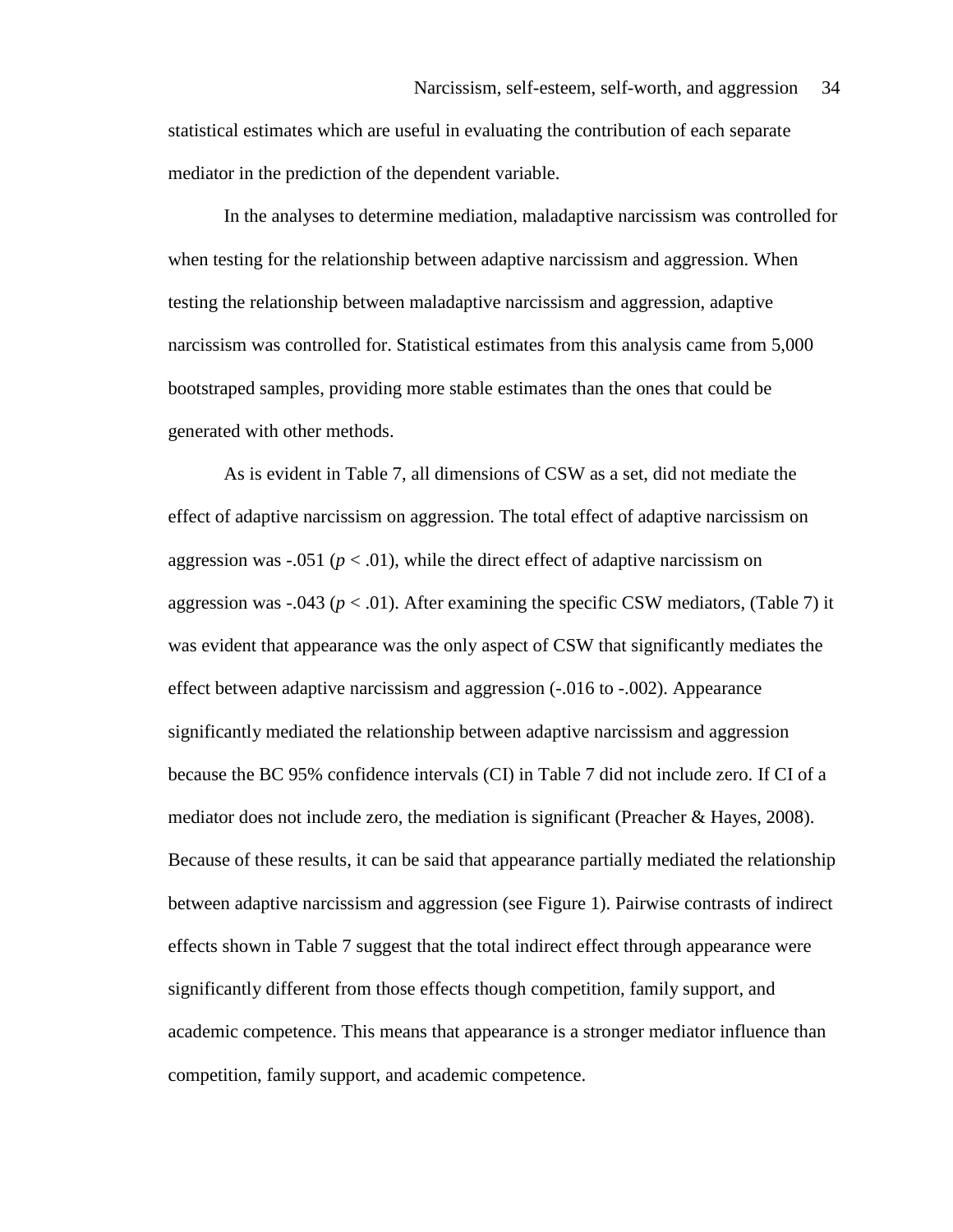A similar analysis was performed to test the mediation between maladaptive narcissism and aggression. The results of this analysis are summarized in Table 8. In this hypothesis, all CSW as a set mediated the effect of maladaptive narcissism on aggression. The total effect of maladaptive narcissism on aggression was .124 (*p <* .01), while the direct effect of maladaptive narcissism on aggression after considering the influence of the CSW mediator was .101 ( $p < .01$ ). Thus there was evidence for partial mediation. After examining the specific confidence intervals, for the individual CSW mediators (Table 8), it was seen that appearance and virtue appeared to be the only CSW forms that mediated the relationship between maladaptive narcissism and aggression, this can also be seen in Figure 2. Pairwise contrasts of indirect effects shown in Table 8 shows a significant difference between appearance and academic competence, as well as appearance and approval from others. This means that the indirect effect of appearance is stronger than the indirect effect of academic competence and of approval from others. Virtue, on the other hand was significantly different from approval from others, family support, and academic competence. Therefore, the indirect effect of virtue is stronger than the indirect effect of approval from others, family support, and academic competence.

#### Discussion

The purpose of the present study was to explore the relationships between narcissism, self-esteem, and contingencies of self-worth, and of these variables with aggression. Hypothesis 1b and Hypothesis 1c supported the views proposed by Emmons (1984) that adaptive narcissism was a more adjusted form of behavior than maladaptive narcissism, which represented a more maladjusted form of behavior. If adaptive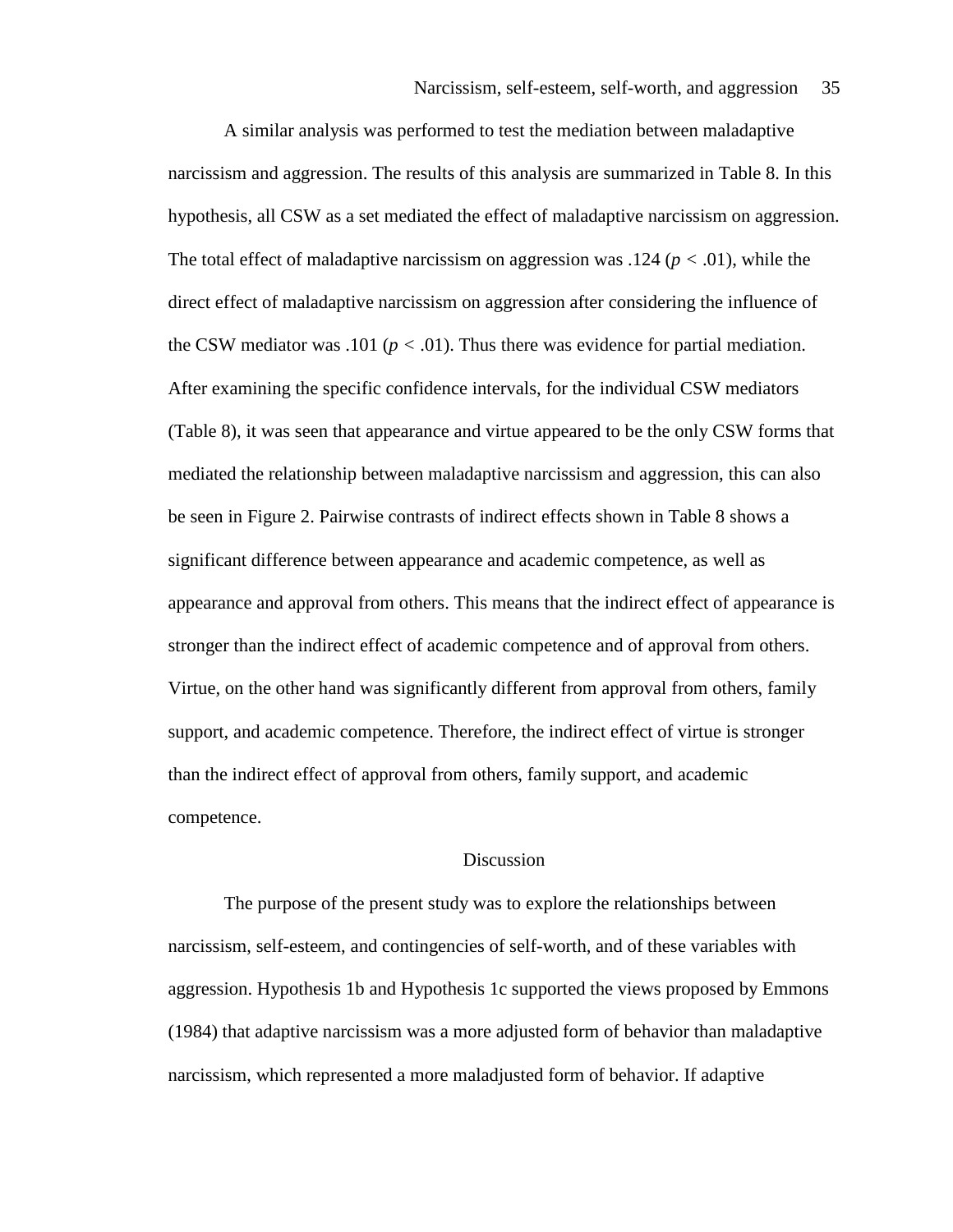narcissism represents a more adjusted form of psychological functioning, then it should be positively related to self-esteem. However, if maladaptive narcissism represents a more maladjusted form of functioning, then it should be directly related to aggression. However, tests of Hypothesis1a and Hypothesis 1d did not confirm negative correlations between adaptive narcissism and aggression, and between maladaptive narcissism and self-esteem respectively. These correlations were expected based on the continuum hypotheses proposed by Watson, et al. (1996, 1997-1998), where adjusted behavior (i.e. self-esteem) and maladjusted behavior were in both extremes of the continuum, thus being inversely correlated. More precise measures of aggression, and perhaps self-esteem might have yielded support of these hypotheses.

As expected, Hypotheses 2a and 2b provided further support for the continuum hypothesis. This continuum of self-functioning ranges from self-esteem to maladaptive narcissism, and a clearer relationship among the variables can be observed after performing partial correlations sensitive to this continuum. As anticipated, the nonsignificant correlation between adaptive narcissism and aggression became significant after controlling for maladaptive narcissism, and the positive relationship between maladaptive narcissism and aggression became stronger after controlling for adaptive narcissism.

Hypothesis 3a provided further support to Kohut's (1977, 1972/1978) views that those individuals with internalized structures, thus higher self-esteem, are less likely to act aggressively. Hypotheses 3b, provided additional support to the continuum hypotheses (Watson et al., 1996, 1997-1998), that adjusted behavior, such as higher selfesteem, is negatively related to maladjusted behavior, such as aggression, and that these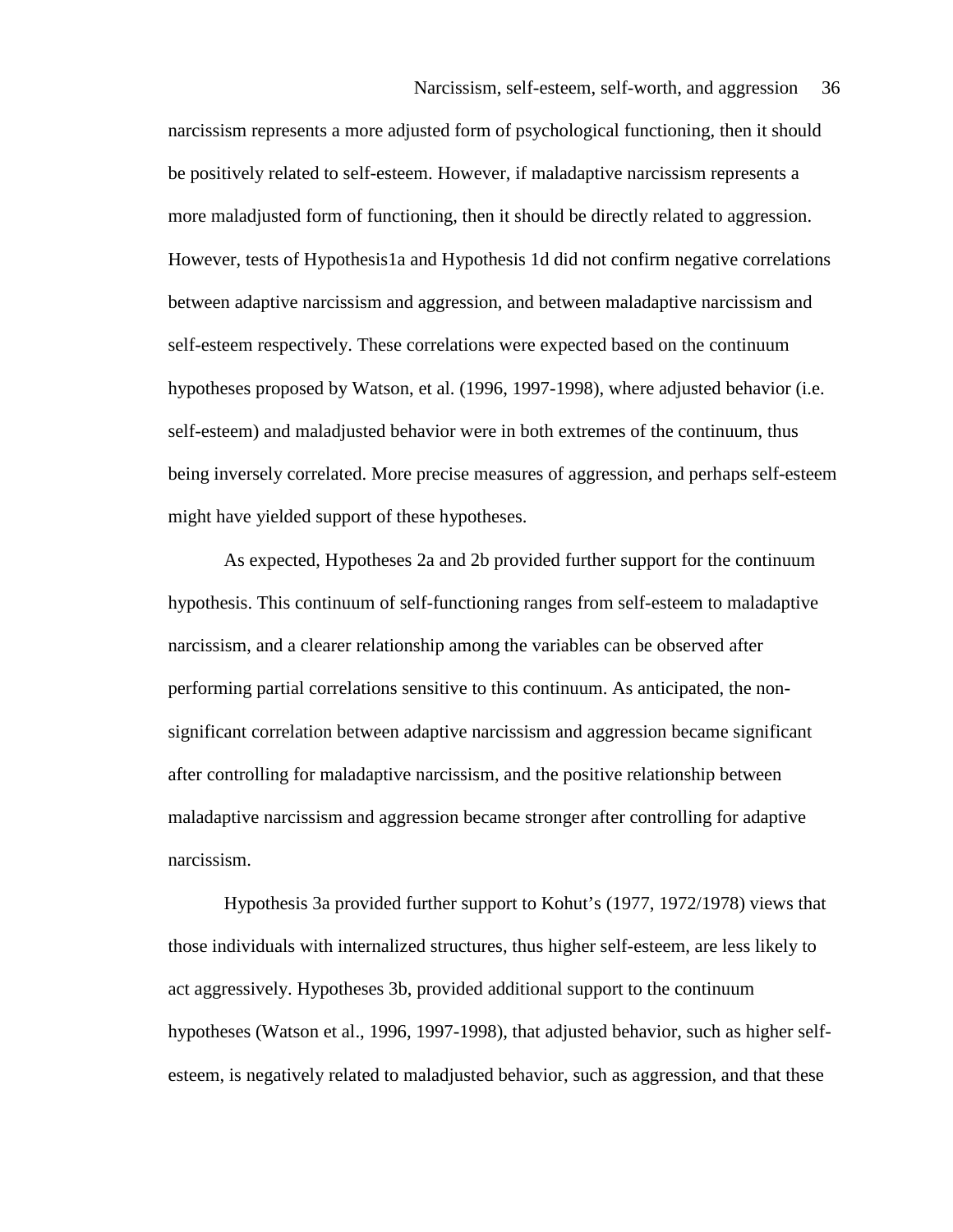relationships are more pronounced when partialing out for adaptive narcissism. Internalized structures allow the person to comfort themselves whenever the sense of self is threatened, or when presented with a narcissistic injury, thus not acting with narcissistic rage (Kohut, 1972/1978).

Hypothesis 4a, that self-esteem moderates the relationship between adaptive narcissism and aggression and Hypothesis 4b, that self-esteem moderates the relationship between maladaptive narcissism and aggression, were not supported. Baron and Kenny (1986) may have provided a possible explanation for these results when they suggested that, for the interaction term, or the product of the moderator and the predictor, to be more specific, it would be preferable if the moderator variable (e.g., self-esteem) was not correlated with narcissism (predictor) and aggression (criterion). Previous hypotheses demonstrated a significant correlation between self-esteem and adaptive narcissism, and between self-esteem and aggression.

Hypothesis 5a supported the literature; self-esteem was positively related with the internal CSW. Despite the failure to find a significant relationship between self-esteem and academic competence, results for Hypothesis 5b were generally consistent with previous research findings; self-esteem was negatively related with the external CSW, appearance, competition, and approval from others. Kohut (1977) proposed that, when an individual is able to internalize the structures by which he maintains his sense of self (i.e., internal factors), the person will be more likely to have higher self-esteem. In contrast, Kohut argued that when an individual is not able to develop the internal structures by which he can maintain his sense of self, he is more likely to depend on others (i.e., external factors) to maintain a higher self-esteem, thus having lower self-esteem. Results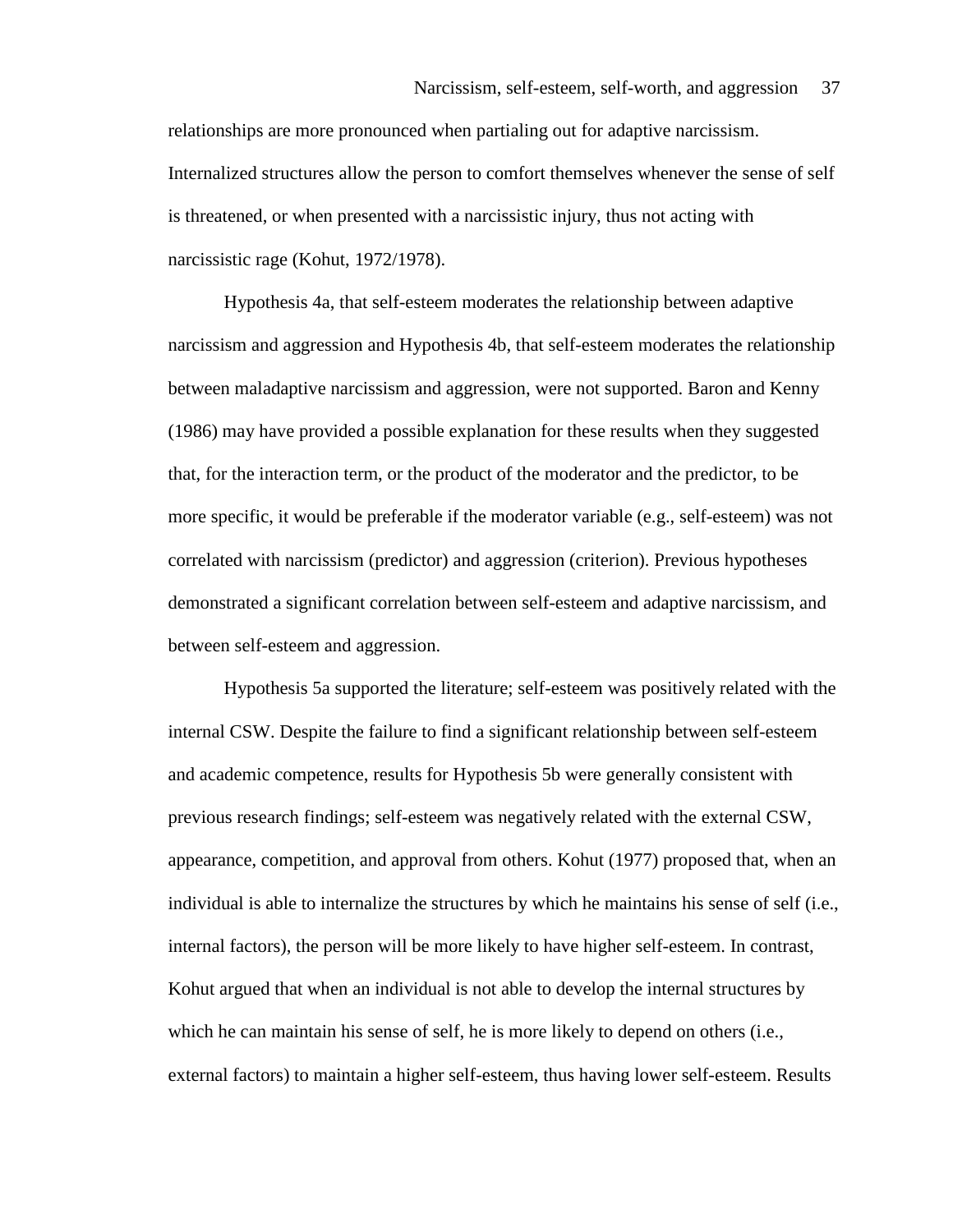for this hypothesis were similar to the results on the study by Crocker, Luhtanen, et al. (2003).

However, the relationship of the external CSW family support with self-esteem was not as expected. Family support correlated positively with self-esteem, instead of negatively as hypothesized. Such results would theoretically reflect an internal form of CSW. Based on Kohut's "Psychology of the Self," the child initially functions with the primary caregivers as a part of the self (i.e., as self-objects), prior to differentiating the caregivers from the self. With maturity, the child internalizes the primary caregivers, and at some level functions with them as part of the self. Hence, Kohut's theory suggests that family support might become a more internalized form of self-worth. These unexpected family support findings perhaps confirmed that suggestion.

The results for Hypotheses 6a and 6b were in general conformity with Kohut's thinking; those with internalized structures (internal CSW), because they do not depend on others, are less likely to act aggressively. According to Kohut (1977), individuals able to internalize healthy structures of positive self-regard will be more likely to have a healthier self-esteem and, therefore, will be less likely to act aggressively following a narcissistic injury. Such individuals would not act aggressively because they do not rely on others to maintain their self-esteem. They would be able to comfort themselves if they receive a narcissistic injury. However, those individuals who do not have internalized structures (external CSW) and depend on others to maintain their self-esteem are more likely to act aggressively, especially those who base their self-worth on appearance and competition.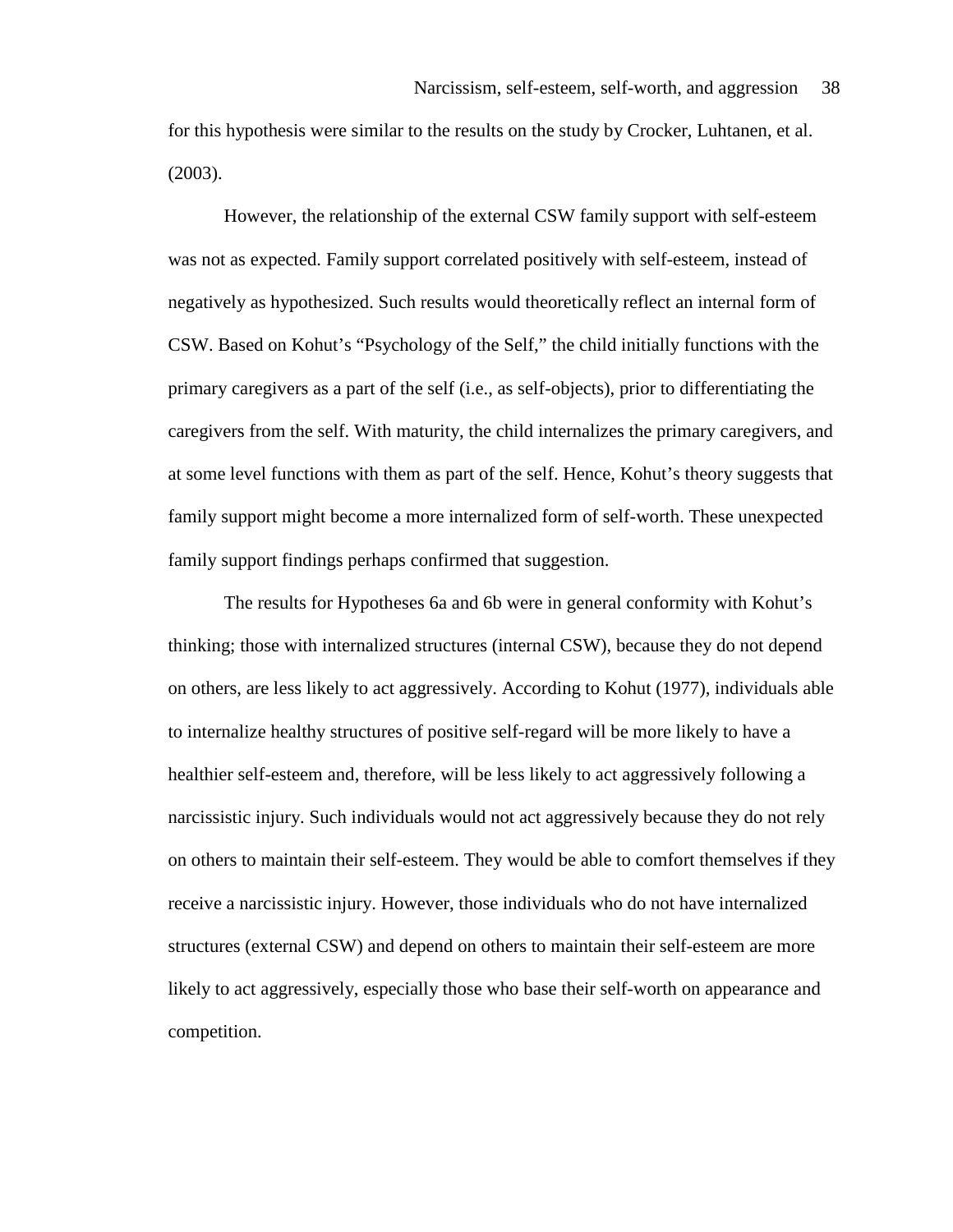The results for Hypothesis 7a partially confirmed Emmons (1984) suggestion that adaptive narcissism is positively related with adjusted behavior, as well as Crocker and Wolfe (2001) suggestion that internal CSW would be related to healthier self-esteem, which is a more adjusted form of behavior. The internal CSW, God's love related as expected with adaptive narcissism; however, the opposite correlation occurred for the internal CSW associated with virtue. A possible explanation for this unexpected result is that, when people base their self-worth on virtue, they are more likely to treat others with respect, and will try to be sensitive to them, doing what they think to be the right thing, not assuming that they are any better than others. They, therefore, may be less likely to show characteristics of adaptive narcissism, which Emmons defined as Leadership/Authority, Self-Absorption/Self-Admiration, and Superiority/Arrogance. In contrast, those individuals who do not base their self-worth on virtue will perhaps care less about the feelings of others, or how they act in front of others, thus not caring if they are blatantly arrogant, and may more clearly portray characteristics of adaptive narcissism.

The results for Hypothesis 7b supported the negative relationships between adaptive narcissism and external CSW, academic competence and approval from others. For the external CSW defined by competition, the results were not expected; the correlation with adaptive narcissism was positive rather than negative. Competition refers to outdoing or being superior to others (Crocker, Luhtanen, et al. 2003). In his analysis of adaptive narcissism, Emmons identified Leadership/Authority, Self-Absorption/Self-Admiration, and Superiority/Arrogance factors that do seem to include at least some elements of outdoing or being better than others. The suggestion, therefore, is that aspects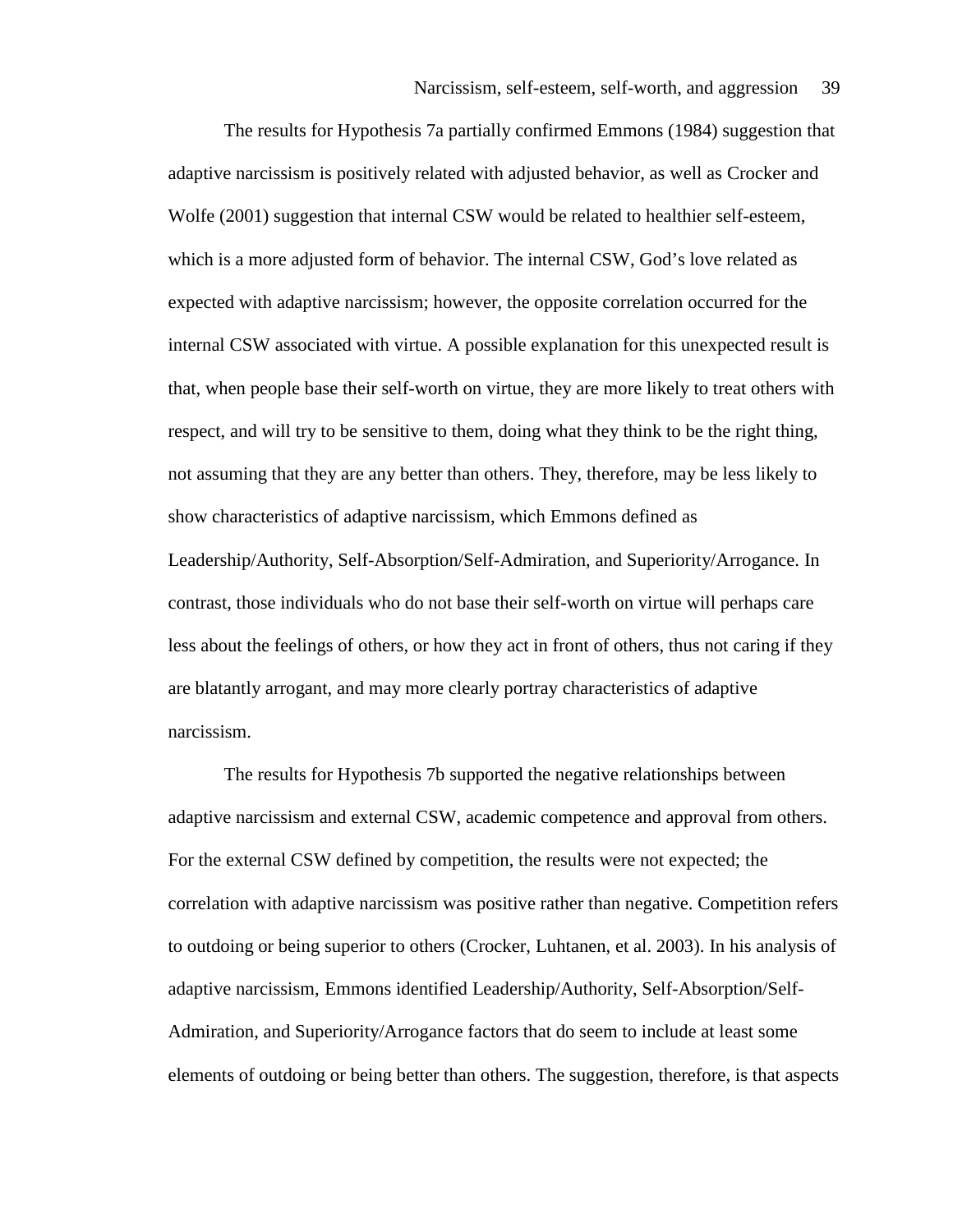of competitiveness may be associated with a healthier form of narcissistic selffunctioning. Indeed, a measure of healthy competitiveness has been developed (Ryckman, Hammer, Kaczor, and Gold, 1996) and the present results indicate that the CWS dimension of competition may correlate positively with it.

Results for Hypothesis 8a provide support to the suggestion that maladaptive narcissism is negatively related with adjusted behavior such as higher self-esteem (Watson et al, 1996), and, therefore, negatively related with internal CSW (Crocker, Luhtanen, et al., 2003). Results for Hypothesis 8b provide further support for the suggestion that maladaptive narcissism is more related to maladjusted behavior (Emmons, 1984), less related to adjusted behavior such as higher self-esteem (Watson et al, 1996), and therefore more related to external CSW (Crocker, Luhtanen, et al.), but only for the competition-based CSW. However, the results were not expected for the external CSW of family support, the correlation between this external CSW and maladaptive narcissism was negative. A possible explanation for this unexpected result between family support and maladaptive narcissism can be similar to the previous explanation of the positive correlation between family support and self-esteem previously discussed.

Results for Hypothesis 9a showed that appearance was the only external CSW that partially mediated the relationship between adaptive narcissism and aggression, reducing the total effect of adaptive narcissism on aggression. Individuals with higher levels of adaptive narcissism reported lower levels of aggression. The appearance-based self-worth helped explain this relationship. Adaptive narcissism has a negative influence on the tendency to base individual self-worth on external contingencies that may be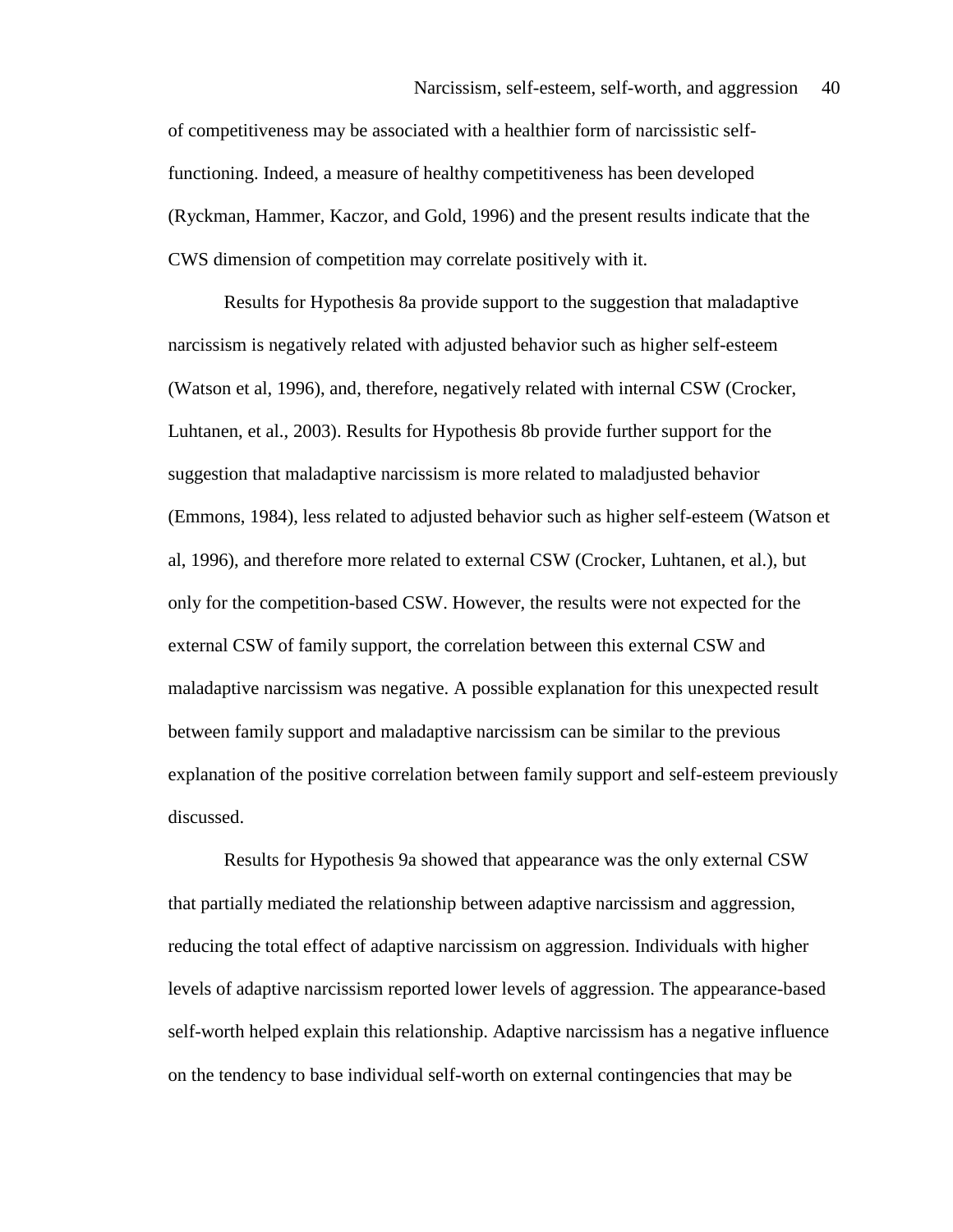detrimental to that person's well being (e.g., appearance). Although adaptive narcissism is negatively associated with appearance, appearance still retains a positive influence on the negative outcome of aggression. Therefore, the ability of adaptive narcissism to diminish aggression appears to reflect, in part, its inhibition of the appearance aspect of CSW.

Hypothesis 9b was partially supported due to the specific CSW components of appearance and virtue, which reduced the total effect of maladaptive narcissism on aggression. These CSW may therefore provide an explanation regarding why individuals who score higher on maladaptive narcissism are more likely to act aggressively. Appearance partially mediated the relationship between maladaptive narcissism and aggression, such that those higher in maladaptive narcissism also reported higher levels of appearance, and higher levels of aggression. Overall, the ability of maladaptive narcissism to enhance aggressive behavior appears to reflect, in part, its increase of the appearance aspect of CSW.

Another CSW that partially mediated the relationship between maladaptive narcissism and aggression was virtue. The relationship between maladaptive narcissism and virtue was negative, suggesting that individuals who score higher on maladaptive narcissism are less likely to base their self-worth on virtue. Virtue was also a significant negative predictor of aggression. In other words, individuals who base their self-worth on virtue are less likely to act aggressively. Overall, the implication is that maladaptive narcissism promotes aggression through an inhibition of virtue that also works against aggression.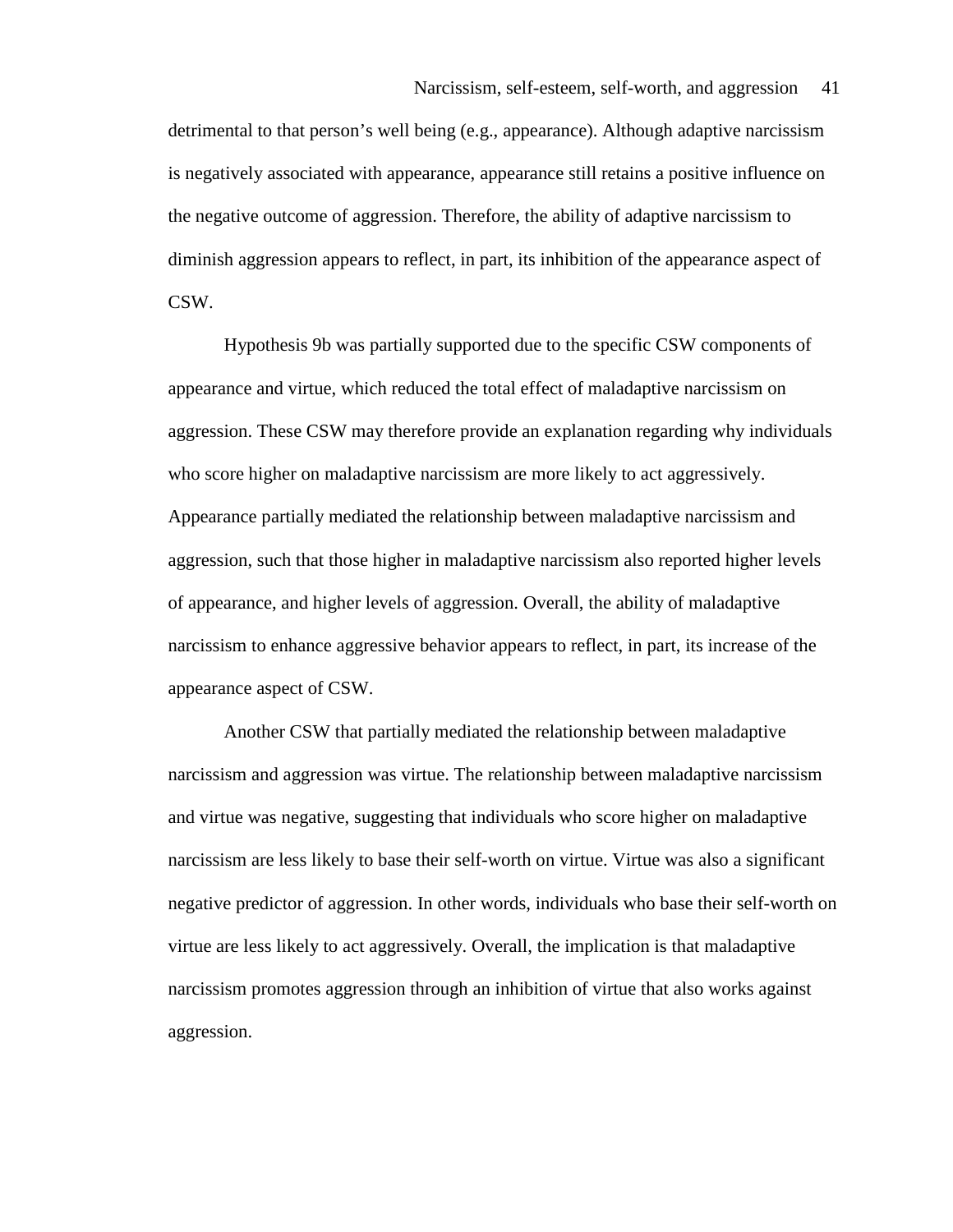## *Limits and Future Research*

The present study was not without limitations*.* The IPIP measure of self-esteem was used, but the Rosenberg Scale may have been more appropriate given its wider use in previous research looking at narcissism (e.g., Watson et al., 1996). Aggression was also measured with the IPIP Anger Scale, but perhaps a more specific measure of aggression, like physical or verbal aggression, might have been a more usefully explicit measure of aggression. Another limitation of the present research could have been the population of college students. A more varied population could have yielded different results, especially given that the majority of the participants were female Caucasians.

In sum, results for the present research supported the continuum hypothesis of Watson et al. (1996). Specifically, adaptive narcissism was in fact related to the more adjusted forms of functioning associated with self-esteem. In addition, maladaptive narcissism correlated directly with aggression, and self-esteem correlated inversely with aggression. Partial correlations tended to strengthen these kinds of results. Again, all of these findings supported the continuum hypothesis.

From the perspective of research into CSW, it was expected that internal CSW would correlate positively with positive forms of functioning like self-esteem and adaptive narcissism, and would correlate inversely with aggression and maladaptive narcissism. Results were as expected, with the exception of virtue, which was inversely related to adaptive narcissism. As for external CSW, a negative correlation with selfesteem and adaptive narcissism was expected, as well as a positive correlation with aggression and maladaptive narcissism. Results were consistent with expectations, except for family support which displayed correlations with maladaptive narcissism and self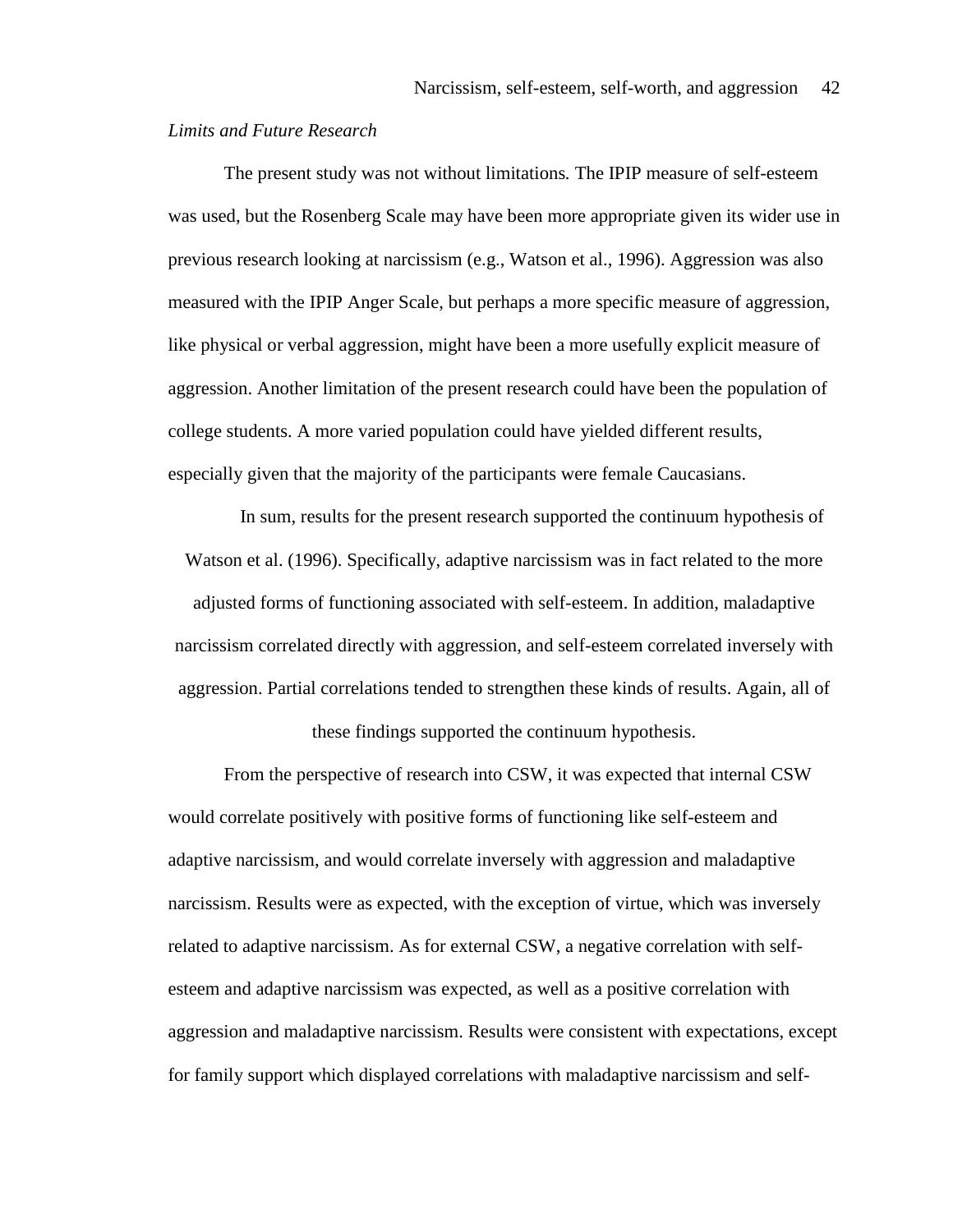esteem that were opposite predictions. Another unexpected result was the correlation between competition with adaptive narcissism.

Possible directions for future research include the measurement of implicit aggression to further comprehend the relationship of aggression with CSW, as well as the relationship with narcissism and self-esteem. It would also be useful to determine sex differences within this area of research. Such an analysis would also clarify the relationship between the different forms of CSW, as well as sex differences in explicit aggression and narcissism. To further analyze the relationship between aggression and CSW, it might also be useful to conduct an experiment in which different forms of CSW are threatened or challenged.

In sum, as expected, variables indicative of more maladjusted forms of functioning, such as low self-esteem, maladaptive narcissism, and external contingencies of self-worth, were associated with greater aggression. In contrast, variables that were more indicative of better functioning, such as higher self-esteem, adaptive narcissism and internal CSW, did not predict greater aggression. These results helped clarify the important relationships that may exist among narcissism, self-esteem and aggression.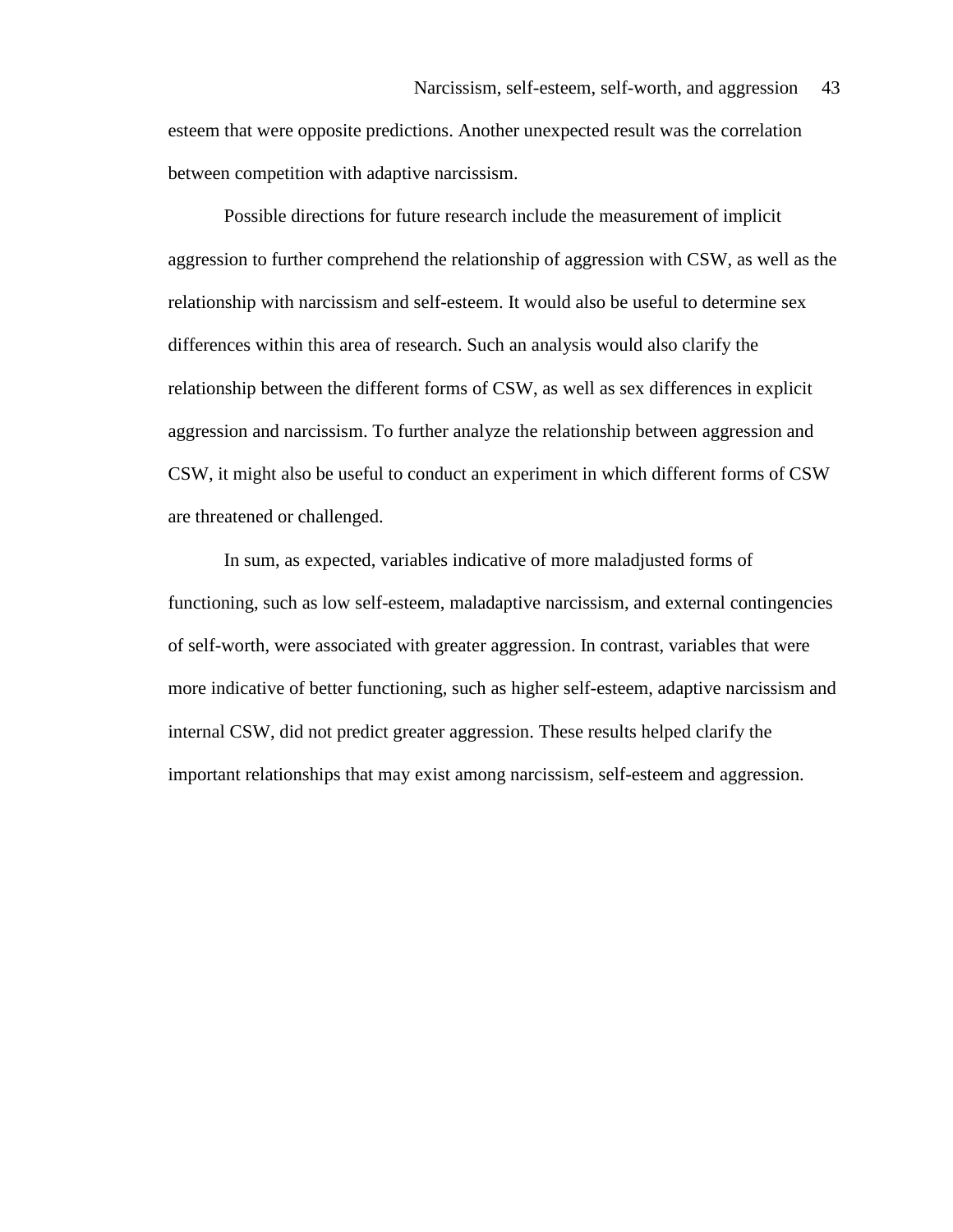Narcissism, self-esteem, self-worth, and aggression 44

List of References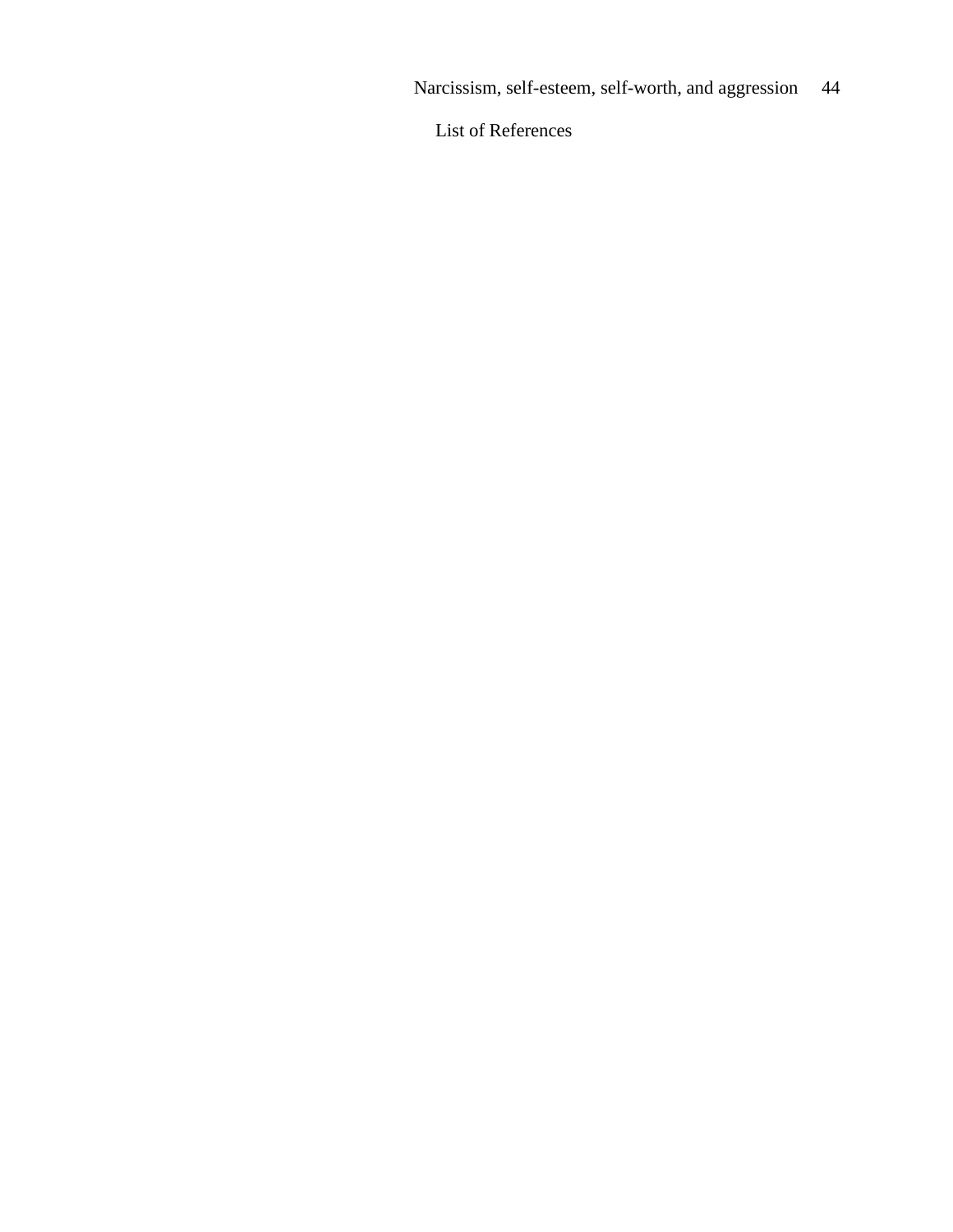- American Psychological Association. (1994). *Diagnostic and Statistical Manual of Mental Disorders.* (4<sup>th</sup> ed.). Washington, DC.
- Anderson, C. A., & Bushman, B. J. (2002). Human aggression. *Annual Review of Psychology, 53*, 27-51.
- Baron, R. M., & Kenny, D. A. (1986). The moderator-mediator variable distinction in social psychological research: Conceptual, strategic, and statistical considerations. *Journal of Personality and Social Psychology, 51*(6), 1173-1182*.*
- Baumeister, R. F., Bushman B. J., & Campbell, W. K. (2000). Self-esteem, narcissism, and aggression: Does violence result from low self-esteem or from threatened egotism? *Current Directions in Psychological Science, 9*(1), 26-29.
- Baumeister, R. F., Smart, L., & Boden, J. M. (1996). Relation of threatened egotism to violence and aggression: The dark side of high self-esteem. *Psychological Reviews, 103*(1), 5-33.
- Bushman B. J., & Baumeister R. F. (1998). Threatened egotism, narcissism, self-esteem, and direct and displaced aggression: Does self-love or self-hate lead to violence? *Journal of Personality and Social Psychology, 75*(1), 219-229.
- Cohen, J., Cohen, P., West, S. G., & Aiken, L. S. (2003). *Applied multiple regression/ correlation analysis for the behavioral sciences*. (3rd ed.). Mahwah, NJ: Erlbaum.
- Collins, L. M., Graham, J. W., & Flaherty, B. P. (1998). An alternative framework for defining mediation. *Multivariate Behavioral Research, 33*, 295-312.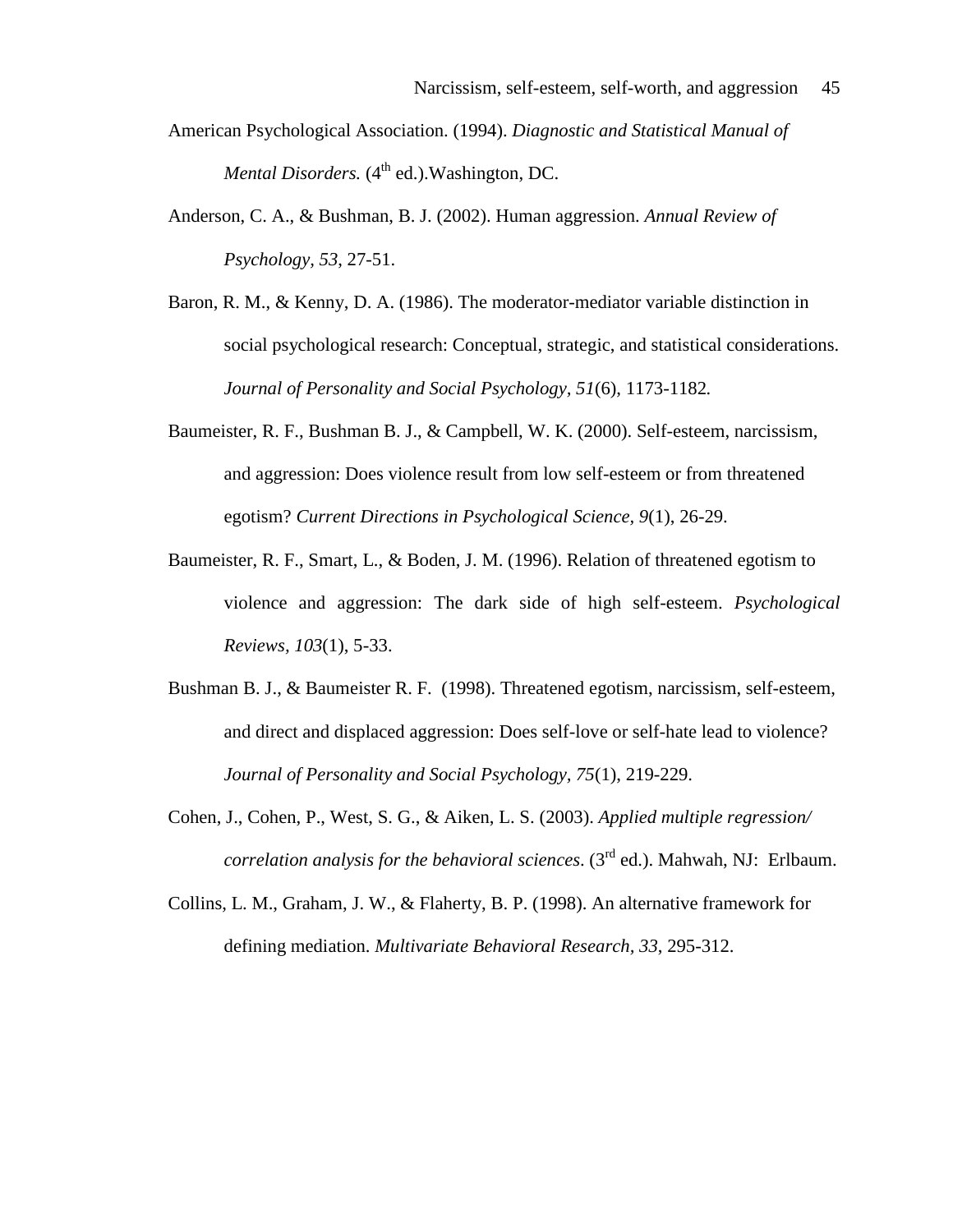- Crocker, J., Karpinski, A., Quinn, D. M., & Chase, S. K. (2003). When grades determine self-worth: Consequences of contingent self-worth for male and female engineering and psychology majors. *Journal of Personality and Social Psychology, 85*(3), 507-516.
- Crocker, J., Luhtanen, R. K., Cooper, M. L., & Bouvrette, A., (2003). Contingencies of self-worth in college students: Theory and measurement. *Journal of Personality and Social Psychology, 85*(5), 894-908.
- Crocker, J., Sommers, S. R., & Luhtanen, R. K. (2002). Hopes dashed and dreams fulfilled: Contingencies of self-worth and admissions to graduate school. *Personality and Social Psychology Bulletin, 28,* 1275-1286.
- Crocker, J., & Wolfe, C. T., (2001). Contingencies of self-worth. *Psychological Review, 108, 5*93-623.
- Donnellan, M. B., Trzesniewski, K. H., Robins, R. W., Moffitt, T. E., & Caspi, A. (2005). Low self-esteem is related to aggression, antisocial behavior, and delinquency. *Psychological Science, 16*(4), 328-335.
- Emmons, R. A. (1984). Factor analysis and construct validity of the narcissistic personality inventory. *Journal of Personality Assessment, 48* (3), 291-300.
- Frazier, P. A., Tix, A. P., & Barron, K. E. (2004). Testing moderator and mediator effects in counseling psychology research. *Journal of Counseling Psychology, 51*(1), 115-134.
- Freud, S. (1914/1986). On Narcissism: An introduction. In A.P. Morrison (Ed.), *Essential papers on narcissism* (pp. 17-43). New York: New York University Press. (Original work published 1914).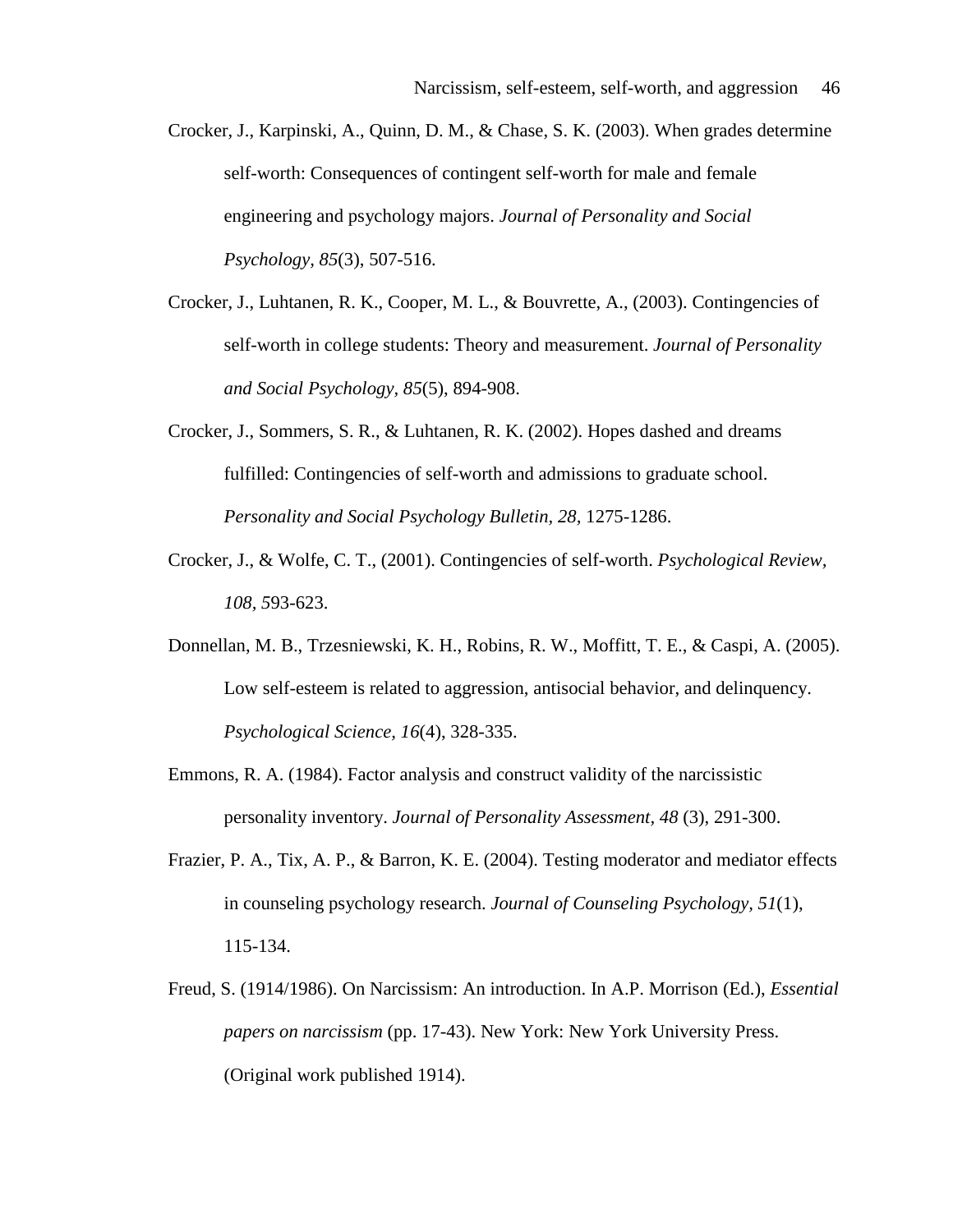- International Personality Item Pool: A Scientific Collaboratory for the Development of Advanced Measures of Personality Traits and Other Individual Differences (http://ipip.ori.org/). Internet Web Site.
- Kernis, M. H., Cornell, D. P., Sun, C., Berry, A., & Harlow, T. (1993). There's more to self-esteem than whether it is high or low: The importance of stability of selfesteem. *Journal of Personality and Social Psychology, 65*(6), 1190-1204.
- Kernis, M. H., Grannemann, B. D., & Barclay, L. C. (1989). Stability of self-esteem as predictors of anger arousal and hostility. *Journal of Personality and Social Psychology, 56*(6), 1013-1022.
- Kohut, H. (1972/1978). Thoughts on Narcissism and Narcissistic Rage, *The Search for the Self Vol. 2* (pp. 615-658). Madison, CT: International University Press.
- Kohut, H. (1977). *The Restoration of the Self .* New York: International University Press.
- Luhtanen, R. K., & Crocker J. (2005). Alcohol use in college students: Effects of level of self-esteem, narcissism, and contingencies of self-worth. *Psychology of Addictive Behaviors, 19*(1), 99-103.
- Preacher, K. J., & Hayes, A. F. (2008). Asymptotic and resampling strategies for assessing and comparing indirect effects in multiple mediator models. *Behavior Research Methods, 40*(3), 879-891.
- Raskin, R. N., & Hall, C. S. (1979). A narcissistic personality inventory. *Psychological Reviews, 45*, 590.
- Raskin, R. N., & Hall, C. S. (1981). The narcissistic personality inventory: Alternate form reliability and further evidence of construct validity. *Journal of Personality Assessment, 45*(2), 159-162.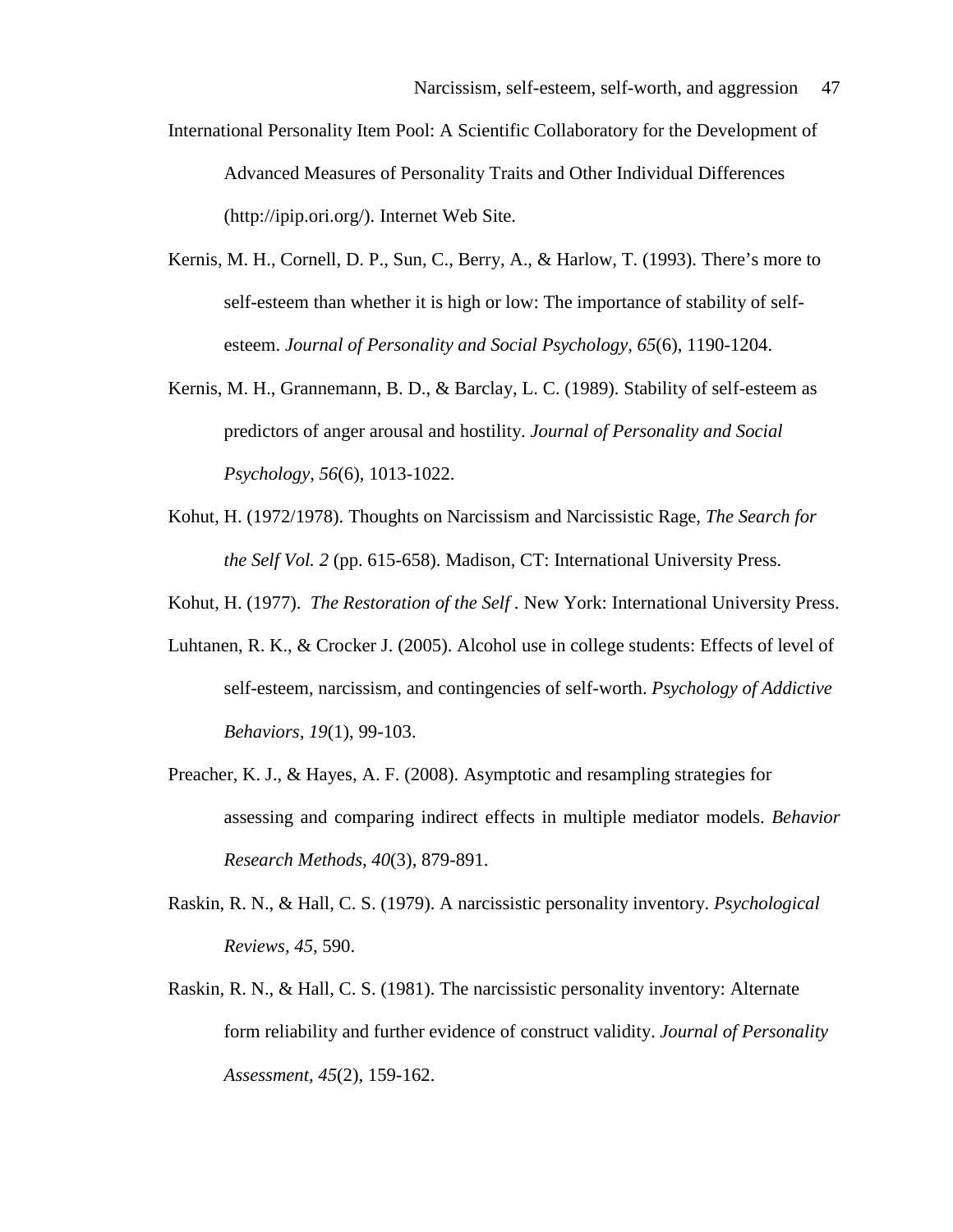- Rhodewalt, F., & Morf, C. C. (1998). On self-aggrandizement and anger: A temporal analysis of narcissism and affective reactions to success and failure. *Journal of Personality and Social Psychology, 74*(3), 672-685.
- Ryckman, R. M. (2004). *Theories of Personality* (8<sup>th</sup> ed.). Belmont, CA: Wadsworth/Thomson.
- Ryckman, R. M., Hammer, M., Kaczor, L. M., & Gold, J. A. (1996). Construction of a personal development competitive attitude scale. *Journal of Personality Assessment*, *66*(2), 374-385.
- Sacksteder, J. L. (1990). Psychoanalytic conceptualizations of narcissism from Freud to Kernberg and Kohut. In M. R. Leary, & J. P. Tangney (Eds.), *Handbook of self and identity* (pp. 519-535) New York: The Guilford Press.
- Shrout, P. E ., & Bolger, N. (2002). Mediation in experimental and nonexperimental studies: New procedures and recommendations. *Psychological Methods, 7*, 422- 425.
- Trzesniewski, K. H., Donnellan, M. B., Moffitt, T. E., Robins, R. W., Poulton, R., & Caspi, A. (2006). Low self-esteem during adolescence predicts poor health, criminal behavior, and limited economic prospects during adulthood. *Developmental Psychology, 42*(2)*,* 381-390.
- Watson, P. J. (2005) Complexity of narcissism and a continuum of self-esteem regulation. In M. Maj, H.S. Akisal, J.E. Mezzich, & A. Okasha (Eds.) *Personality Disorders* (pp. 336-338), New York: John Wiley & Sons.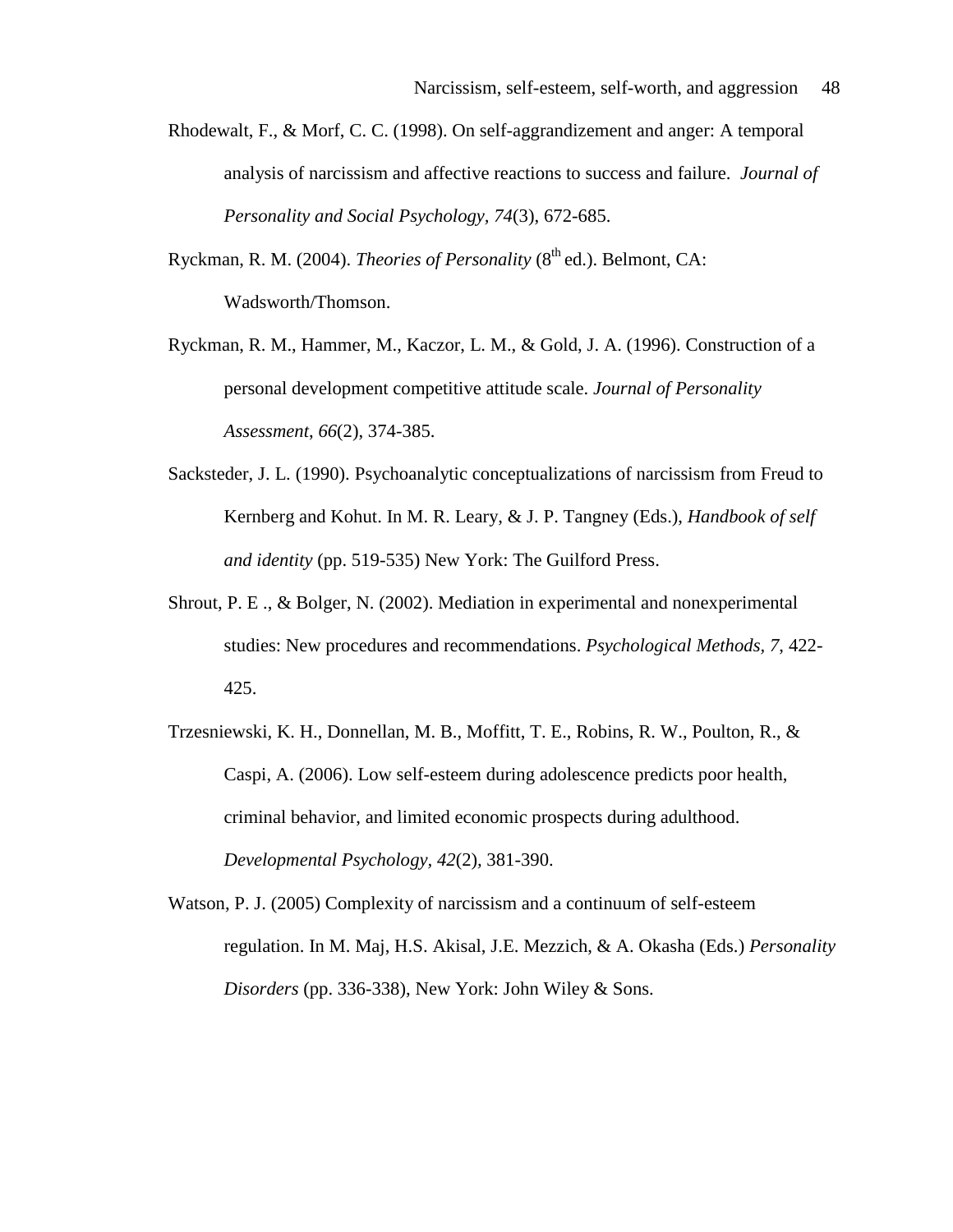- Watson, P. J., Hickman, S. E., Morris, R. J. (1996). Self-reported narcissism and shame: Testing the defensive self-esteem and continuum hypothesis. *Personality Individual Differences, 21*(2), 253-259.
- Watson, P. J., Morris, R. J., & Miller, L. (1997-1998). Narcissism and the self as continuum: Correlations with assertiveness and hypercompetitiveness. *Imagination, Cognition and Personality, 17*(3), 249-259.
- Watson, P. J., Varnell, S.P., & Morris, R. J. (1999-2000). Self-reported narcissism and perfectionism: An ego-psychological perspective and the continuum hypothesis. *Imagination, Cognition and Personality, 19*(1), 59-69.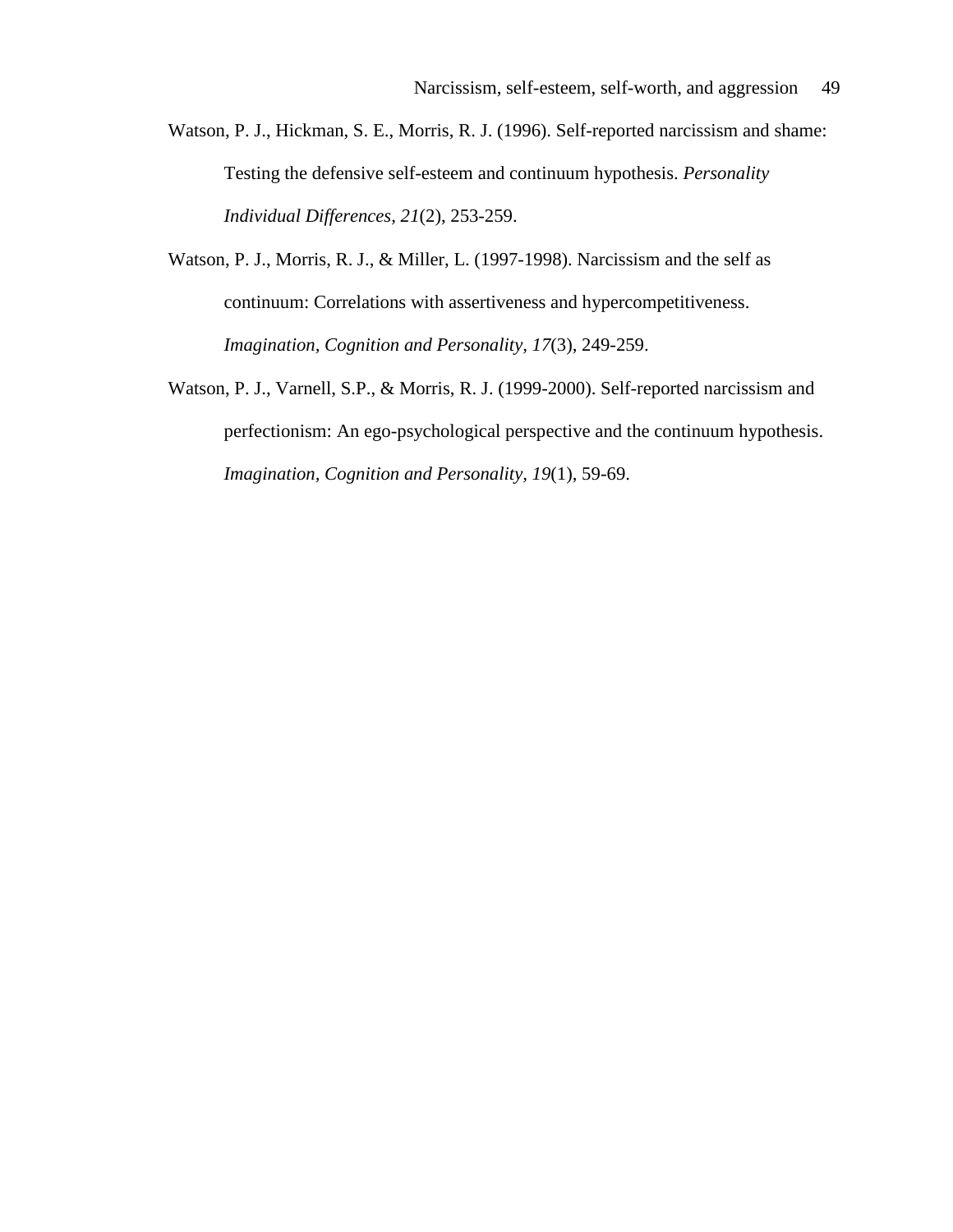Narcissism, self-esteem, self-worth, and aggression 50

Appendix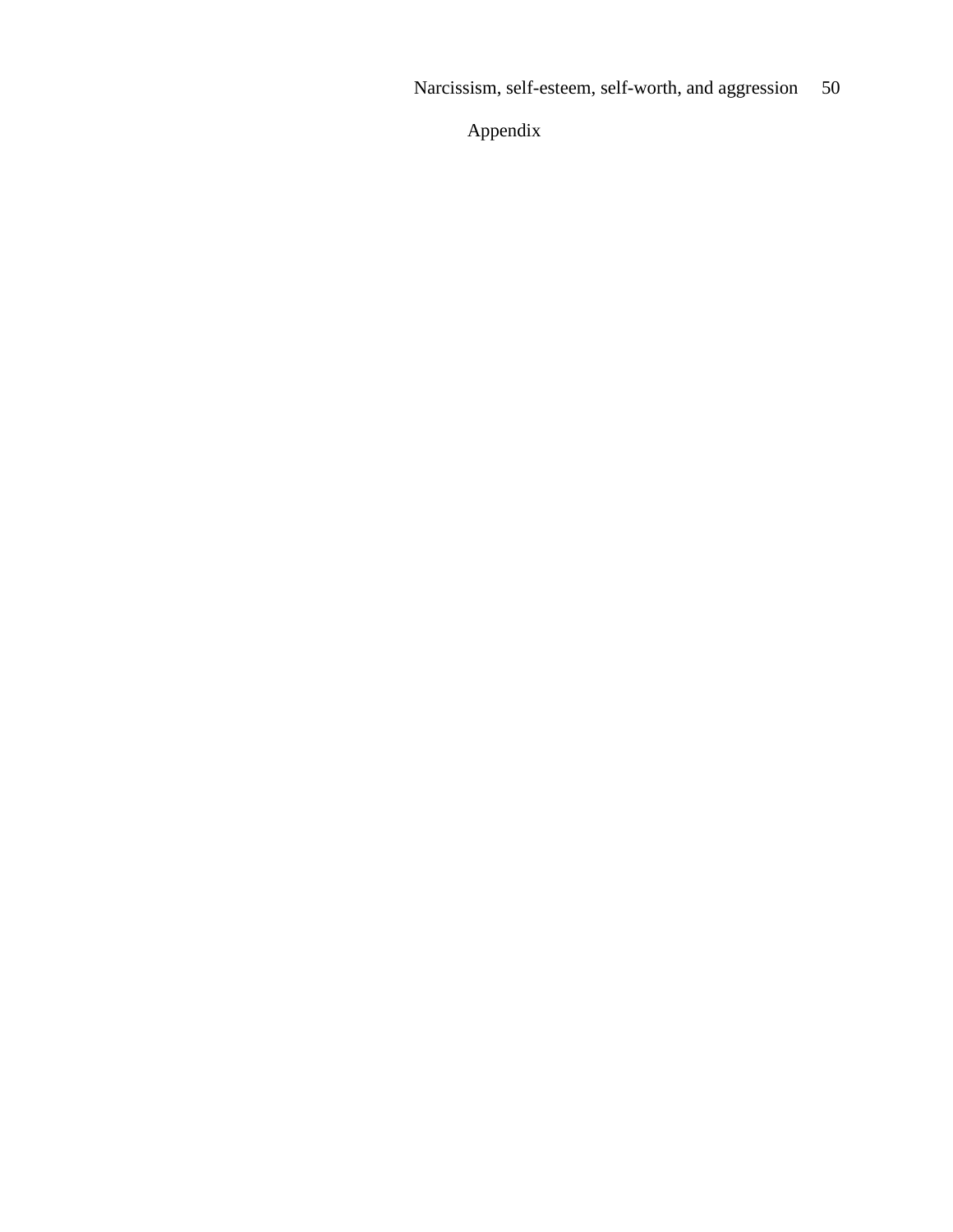# Appendix A

| Subscale                      | Mean  | <b>SD</b> | $\alpha$ | # of items | N   |
|-------------------------------|-------|-----------|----------|------------|-----|
| Self-Esteem                   | 29.52 | 6.25      | .80      | 10         | 612 |
| <i>Narcissism</i>             |       |           |          |            |     |
| <b>Adaptive Narcissism</b>    | 4.56  | 1.83      | .82      | 28         | 610 |
| <b>Maladaptive Narcissism</b> | 3.30  | 2.01      | .53      | 10         | 617 |
| <b>External CSW</b>           |       |           |          |            |     |
| Appearance                    | 2.55  | 0.75      | .69      | 5          | 613 |
| Competition                   | 2.57  | 0.82      | .81      | 5          | 614 |
| Approval from Others          | 1.78  | 0.94      | .76      | 5          | 609 |
| <b>Family Support</b>         | 3.04  | 0.71      | .74      | 5          | 612 |
| Academic Competence           | 2.88  | 0.77      | .78      | 5          | 612 |
| <b>Internal CSW</b>           |       |           |          |            |     |
| God's Love                    | 2.80  | 1.17      | .93      | 5          | 615 |
| Virtue                        | 2.79  | 0.77      | .75      | 5          | 607 |
| Aggression                    | 1.59  | 0.69      | .82      | 10         | 623 |

Table 1. *Descriptive Statistics for all Scales*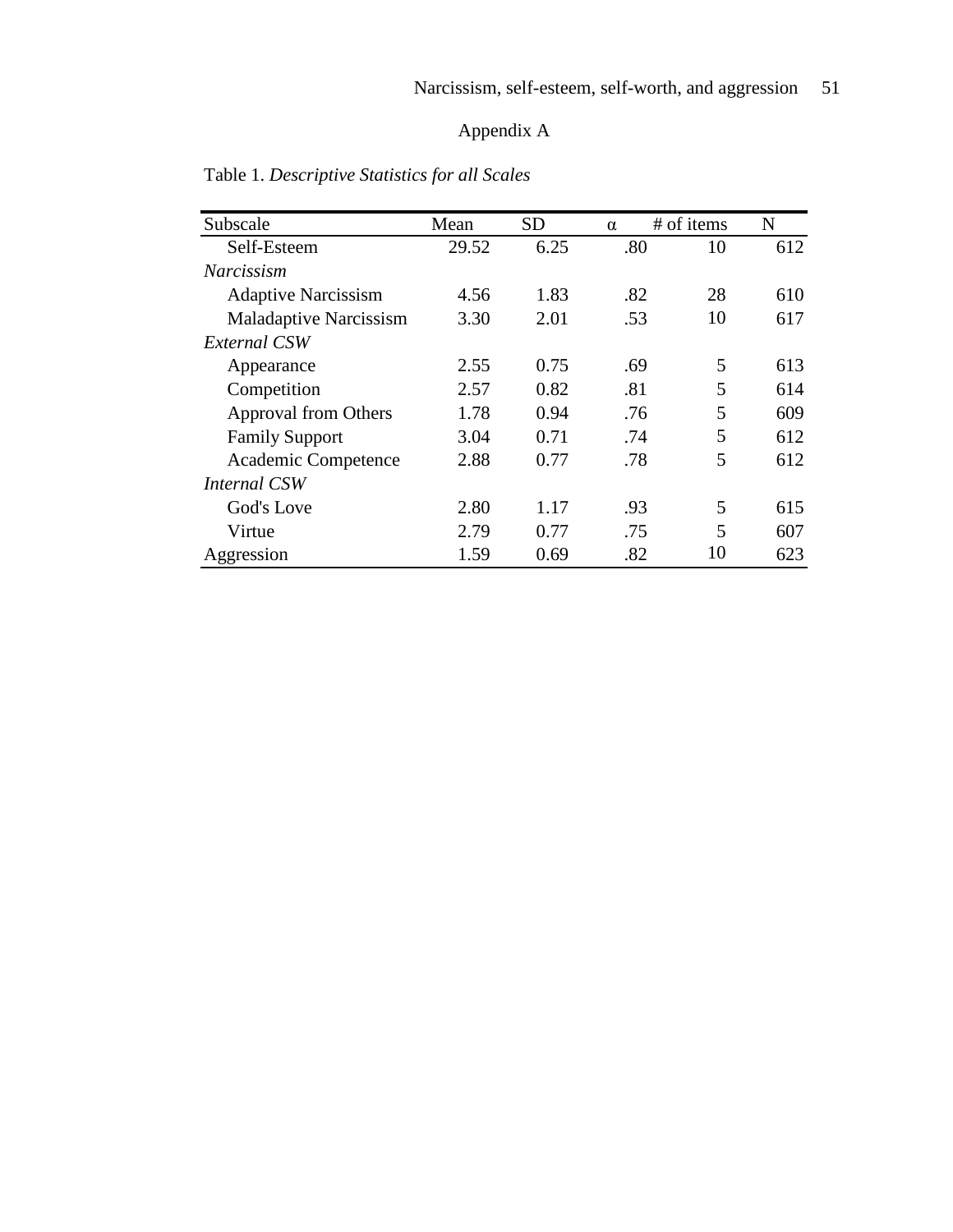| <b>Subscales</b>          |          | 2                        | 3                         | 4                 | 5      | 6       |         | 8       | 9        | 10        | 11 |
|---------------------------|----------|--------------------------|---------------------------|-------------------|--------|---------|---------|---------|----------|-----------|----|
| 1. Self-Esteem            | -        |                          |                           |                   |        |         |         |         |          |           |    |
| 2. Adaptive Narcissism    | $.41***$ | $\overline{\phantom{a}}$ |                           |                   |        |         |         |         |          |           |    |
| 3. Maladaptive Narcissism | $-.03$   | $.47**$                  |                           |                   |        |         |         |         |          |           |    |
| 4. Appearance             | $-.20**$ | $-.06$                   | .08                       |                   |        |         |         |         |          |           |    |
| 5. Competition            | $-.08$ * | $.15**$                  |                           | $.28** .39**$     |        |         |         |         |          |           |    |
| 6. Approval from Others   |          | $-.26$ ** $-.20$ **      | $-.00$                    | $.42**$ .24 *     |        |         |         |         |          |           |    |
| 7. Family Support         | $.13***$ | $-.05$                   | $-10$ ** $.24$ ** $.27$ * |                   |        | $.15**$ |         |         |          |           |    |
| 8. Academic Competence    | .04      | $-.09*$                  | $-.08$                    | $.29**$           | $.37*$ | $.20**$ | $.49**$ |         |          |           |    |
| 9. God's Love             | $.26***$ | $.08*$                   | $-0.09*$                  | .03               | .02    | $-.01$  | $.39**$ | $22**$  |          |           |    |
| 10. Virtue                | $.15**$  | $-.09*$                  | $-.22**$                  | .05               | $.14*$ | $.14**$ | $.49**$ | $.40**$ | $.38**$  |           |    |
| 11. Aggression            | $-42**$  | .03                      |                           | $.29***$ $.18***$ | $.15*$ | .05     | $-.08$  | $-.01$  | $-.14**$ | $-.20$ ** |    |

Table 2. *Zero-Order Correlations among Scales* 

 $*** = p < .01, * = p < .05$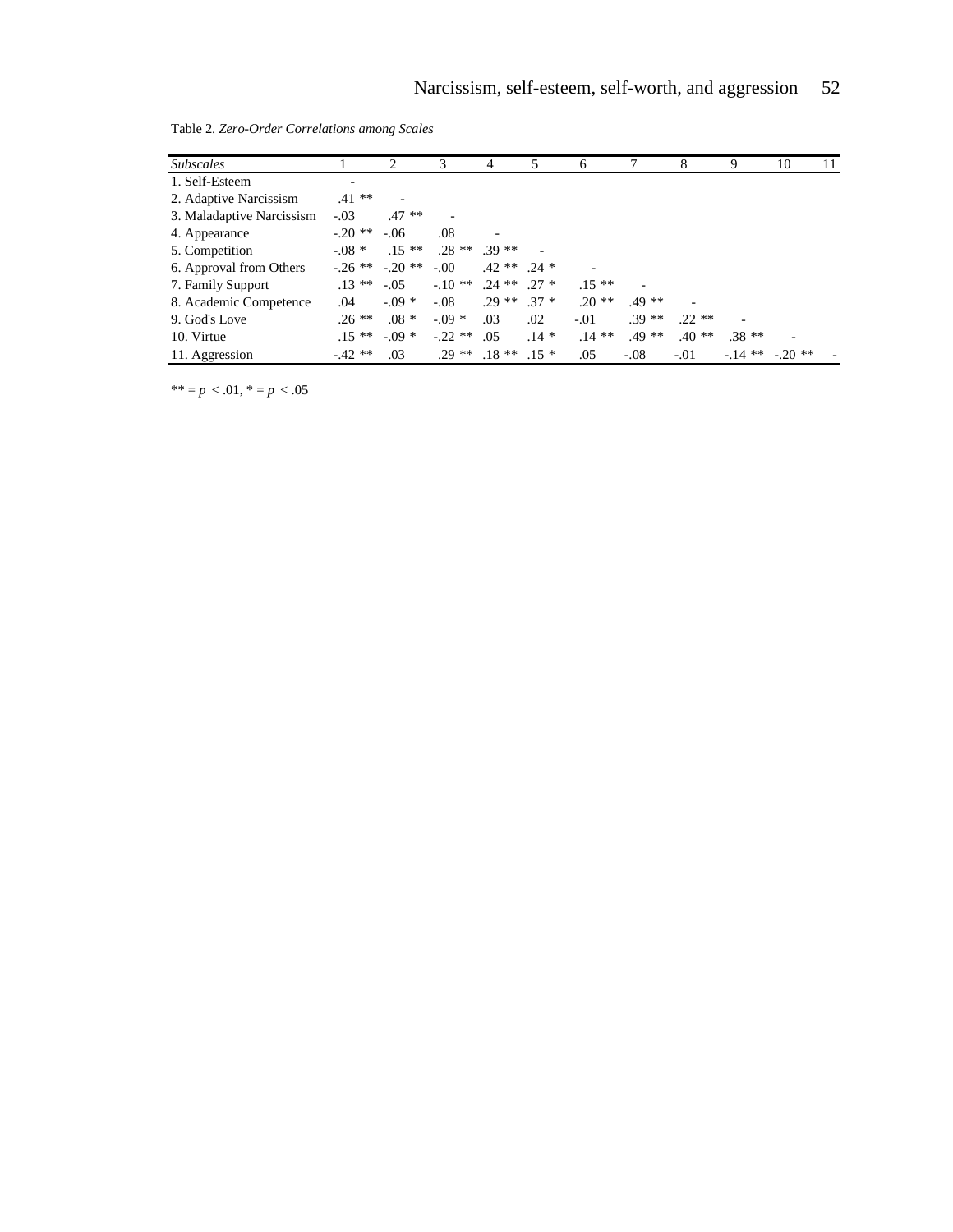| <i>Subscales</i>        |         | $\mathcal{D}_{\mathcal{L}}$     | 3       | 4                 | 5       | 6       |          | 8        | 10<br>9  |
|-------------------------|---------|---------------------------------|---------|-------------------|---------|---------|----------|----------|----------|
| 1. Self-Esteem          |         |                                 |         |                   |         |         |          |          |          |
| 2. Adaptive Narcissism  | $.48**$ |                                 |         |                   |         |         |          |          |          |
| 3. Appearance           |         | $-.20$ ** $-.11$ **             |         |                   |         |         |          |          |          |
| 4. Competition          | $-.08$  | .03                             | $.39**$ |                   |         |         |          |          |          |
| 5. Approval from Others |         | $-.26$ ** $-.23$ **             |         | $.42**$ .25 **    |         |         |          |          |          |
| 6. Family Support       | $.13**$ | $-.00$                          |         | $.25$ ** $.31$ ** | $.16**$ |         |          |          |          |
| 7. Academic Competence  | .04     | $-.06$                          |         | $.30**$ $.41**$   | $.20**$ | $.48**$ |          |          |          |
| 8. God's Love           | $.25**$ | $.14**$                         | .04     | .05               | $-.01$  | $.39**$ | $.21$ ** |          |          |
| 9. Virtue               | $.14**$ | .01                             | .07     | $.21***$          | $.15**$ | $.48**$ | $.40**$  | $.37**$  |          |
| 10. Aggression          |         | $-0.43$ ** $-0.12$ ** $0.17$ ** |         | .07               | .05     | $-.05$  | .02      | $-.11**$ | $-.15**$ |

Table 3. *Partial Correlations for study variables controlling for Maladaptive Narcissism* 

 $** = p < .01$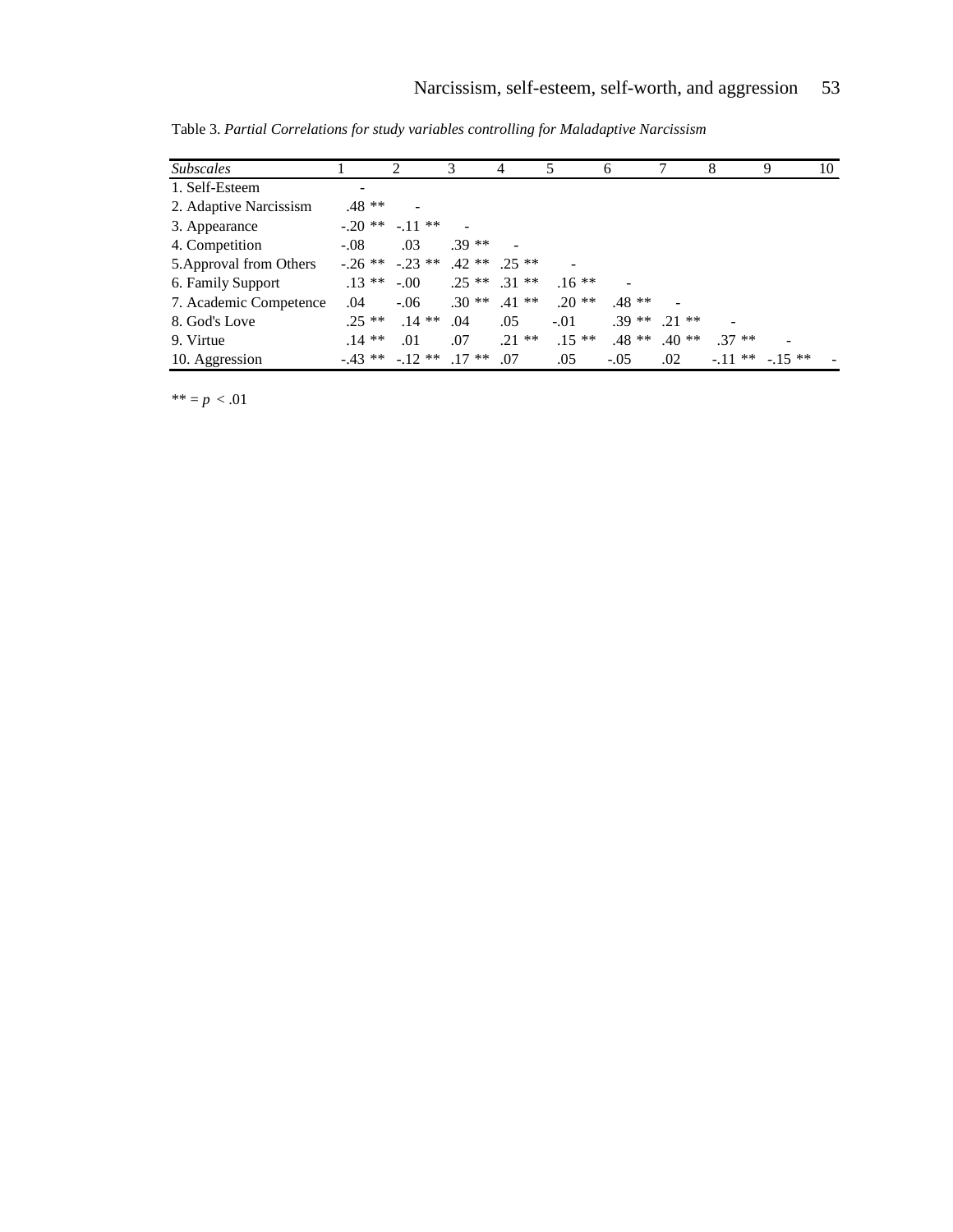| <i>Subscales</i>          |           | 2                         | 3                 | 4                          | 5                 | 6       |         | 8         | 9        | 10 |
|---------------------------|-----------|---------------------------|-------------------|----------------------------|-------------------|---------|---------|-----------|----------|----|
| 1. Self-Esteem            | -         |                           |                   |                            |                   |         |         |           |          |    |
| 2. Maladaptive Narcissism | $-.28$ ** |                           |                   |                            |                   |         |         |           |          |    |
| 3. Appearance             | $-19**$   | $12**$                    |                   |                            |                   |         |         |           |          |    |
| 4. Competition            | $-16$ **  |                           | $.24$ ** $.41$ ** |                            |                   |         |         |           |          |    |
| 5. Approval from Others   | $-20$ **  | $.11***$ $.42***$ $.28**$ |                   |                            |                   |         |         |           |          |    |
| 6. Family Support         |           | $.17$ ** $-.09$ *         |                   | $.24$ ** $.28$ ** 15 **    |                   |         |         |           |          |    |
| 7. Academic Competence    | $.09 *$   | $-.04$                    |                   | $.28$ ** $.39$ ** $.19$ ** |                   | $.49**$ |         |           |          |    |
| 8. God's Love             |           | $.24$ ** $-.14$ **        | .03               | .01                        | .01               | $.40**$ | $23$ ** |           |          |    |
| 9. Virtue                 | $.20**$   | $-.20**$                  | .04               |                            | $.16$ ** $.13$ ** | $.48**$ | $.40**$ | $.39**$   |          |    |
| 10. Aggression            | $-.47**$  | $.31*$                    | $.19**$           | $.15**$                    | .05               | $-.08$  | $-.00.$ | $-.14$ ** | $-.20**$ |    |

Table 4. *Partial Correlations for study variables controlling for Adaptive Narcissism* 

\*\*  $=p < .01, * = p < .05$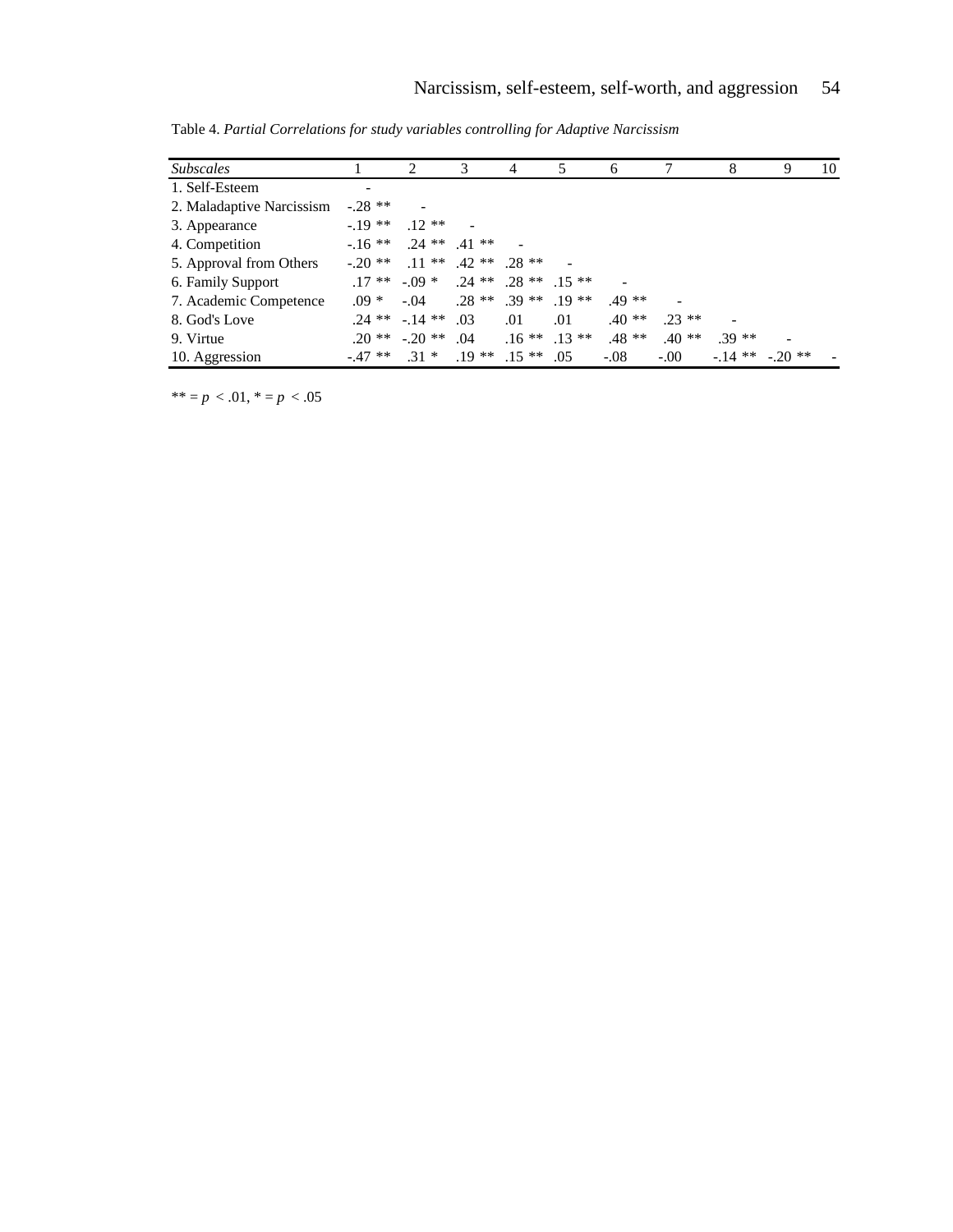|                                          | Aggression |            |          |  |  |
|------------------------------------------|------------|------------|----------|--|--|
|                                          |            |            |          |  |  |
| Predictors                               | Step 1     | Step 2     | Step 3   |  |  |
| Maladaptive Narcissism                   | $.29**$    | $.22$ **   | $.22$ ** |  |  |
| <b>Adaptive Narcissism</b>               |            | $.12**$    | $.12**$  |  |  |
| Self-Esteem                              |            | $-46$ **   | $-.46**$ |  |  |
| <b>Adaptive Narcissism x Self-Esteem</b> |            |            | .02      |  |  |
| $\Delta R^2$                             | .09        | .18        | .00      |  |  |
| $\Delta F$                               | 56.58 **   | $70.27$ ** | .17      |  |  |
| Adjusted $R^2$                           | .09        | .26        | .26      |  |  |
| F                                        | 56.58 **   | $70.08$ ** | 52.53 ** |  |  |

| Table 5. Hierarchical Regression Results for Aggression predicted by |  |  |
|----------------------------------------------------------------------|--|--|
| Adaptive Narcissism and Self-Esteem                                  |  |  |

All standardized before entry. *N* = 599 \*\* =  $p \le 0.01$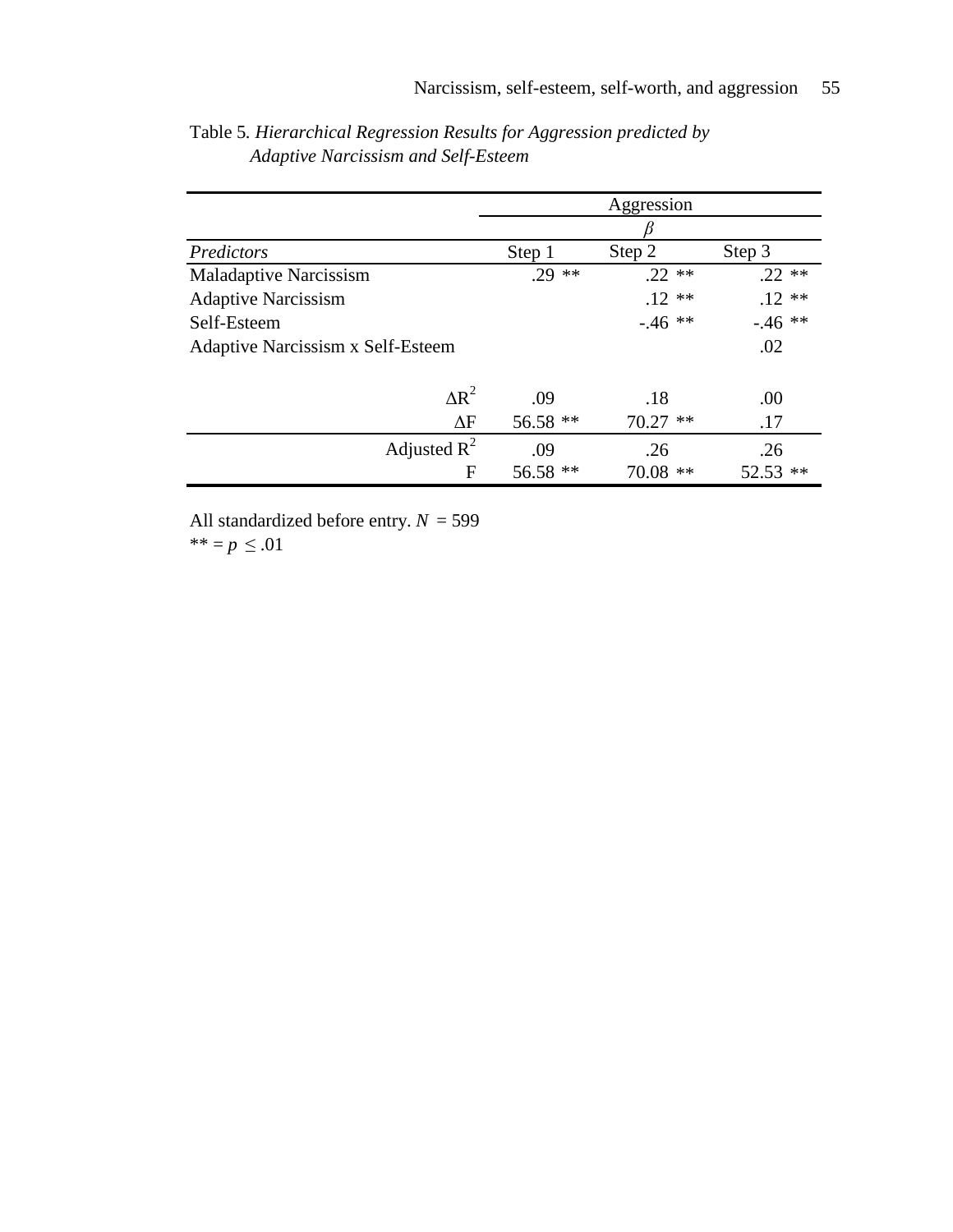|                                      | Aggression |             |             |  |  |
|--------------------------------------|------------|-------------|-------------|--|--|
|                                      |            |             |             |  |  |
| Predictors                           | Step 1     | Step 2      | Step 3      |  |  |
| <b>Adaptive Narcissism</b>           | .03        | $.12**$     | $.12**$     |  |  |
| <b>Maladaptive Narcissism</b>        |            | $.22**$     | $.22**$     |  |  |
| Self-Esteem                          |            | $-.46**$    | $-.46**$    |  |  |
| Maladaptive Narcissism x Self-Esteem |            |             | .02         |  |  |
| $\Delta R^2$                         | .00        | .26         | .00         |  |  |
| $\Delta F$                           | .68        | $104.67$ ** | .39         |  |  |
| Adjusted $R^2$                       | .00        | .26         | .26         |  |  |
| F                                    | .68        | $70.08$ **  | **<br>52.61 |  |  |

Table 6*. Hierarchical Regression Results for Aggression predicted by Maladaptive Narcissism and Self-Esteem*

All standardized before entry. *N* = 599

 $*$  ≠ =  $p \le 0.01$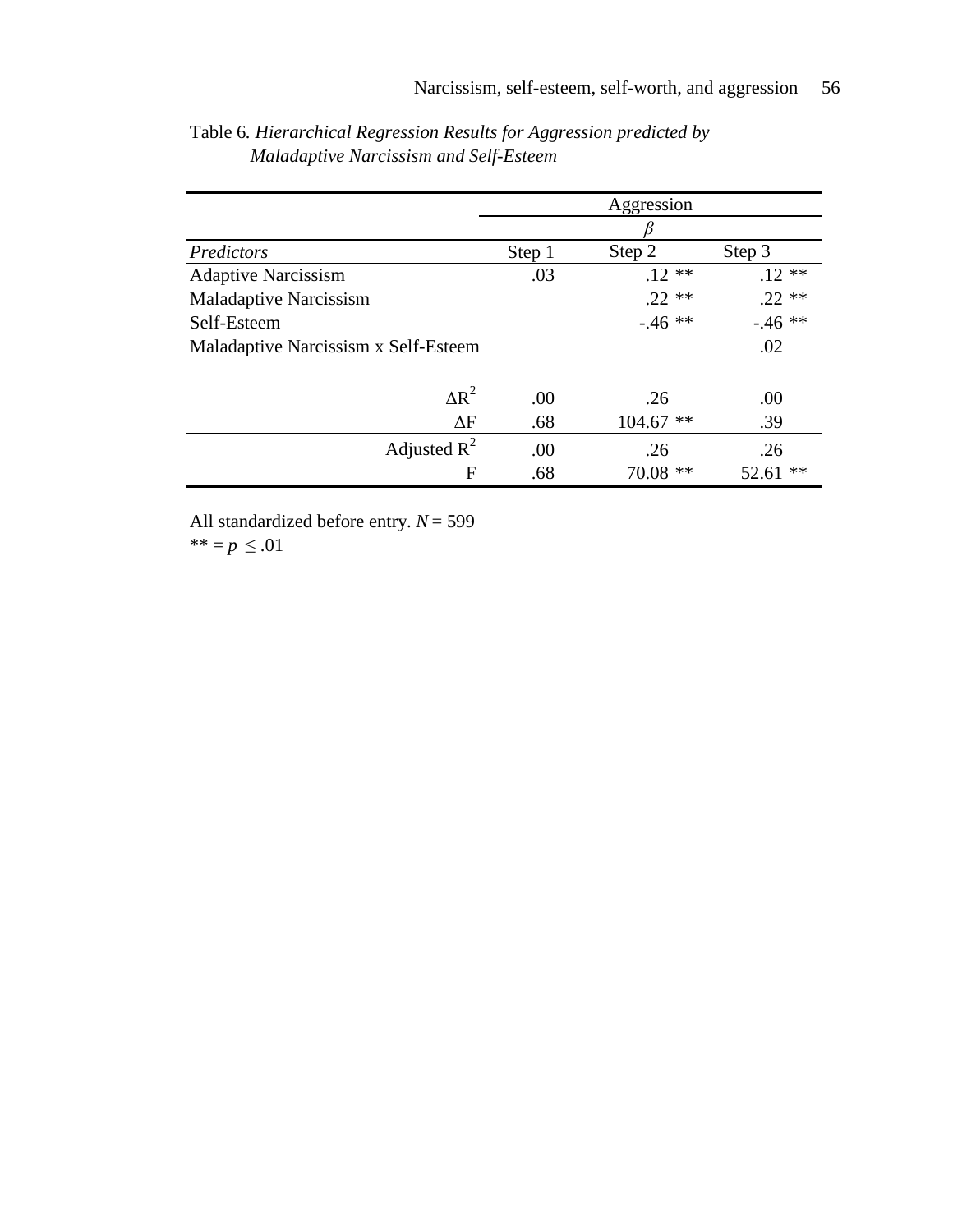|                                                                         | <b>BC</b> CI estimates |      |          |         |             |
|-------------------------------------------------------------------------|------------------------|------|----------|---------|-------------|
|                                                                         | Point Estimate         | SE   | Lower    | Upper   | Significant |
| Adaptive Narcissism -- Mediators-- Aggression                           |                        |      |          |         |             |
| Appearance                                                              | $-.007$                | .004 | $-.016$  | $-.002$ | *           |
| Competition                                                             | .001                   | .001 | $-.001$  | .005    |             |
| Approval from Others                                                    | .004                   | .005 | $-.005$  | .014    |             |
| <b>Family Support</b>                                                   | .000                   | .001 | $-.002$  | .003    |             |
| Academic Competence                                                     | $-.001$                | .002 | $-.006$  | .001    |             |
| God's Love                                                              | $-.003$                | .003 | $-.010$  | .002    |             |
| Virtue                                                                  | $-.001$                | .003 | $-.006$  | .004    |             |
| <b>TOTAL</b>                                                            | $-.007$                | .007 | $-.022$  | .001    |             |
| Contrasts                                                               |                        |      |          |         |             |
| Appearance vs. God's Love                                               | $-.004$                | .005 | $-.014$  | .005    |             |
| Appearance vs. Competition                                              | $-.008$                | .004 | $-.017$  | $-.002$ | *           |
| Appearance vs. Virtue                                                   | $-.006$                | .005 | $-.016$  | .001    |             |
| Appearance vs. Approval from Others                                     | $-.011$                | .007 | $-.027$  | .001    |             |
| Appearance vs. Family Support                                           | $-.007$                | .004 | $-.017$  | $-.001$ | *           |
| Appearance vs. Academic Competence                                      | $-.006$                | .004 | $-0.016$ | $-.000$ | *           |
| God's Love vs. Competition                                              | $-.004$                | .003 | $-.011$  | .002    |             |
| God's Love vs. Virtue                                                   | $-.002$                | .004 | $-.009$  | .006    |             |
| God's Love vs. Approval from Others                                     | $-.007$                | .006 | $-.019$  | .004    |             |
| God's Love vs. Family Support                                           | $-.003$                | .003 | $-.010$  | .002    |             |
| God's Love vs. Academic Competence                                      | $-.002$                | .003 | $-.010$  | .004    |             |
| Competition vs. Virtue                                                  | .001                   | .003 | $-.004$  | .008    |             |
| Competition vs. Approval from Others                                    | $-.003$                | .005 | $-.014$  | .006    |             |
| Competition vs. Family Support                                          | .001                   | .002 | $-.002$  | .005    |             |
| Competition vs. Academic Competence                                     | .001                   | .002 | $-.002$  | .006    |             |
| Virtue vs. Approval from Others                                         | $-.004$                | .005 | $-.015$  | .006    |             |
| Virtue vs. Family Support                                               | $-.001$                | .003 | $-.006$  | .004    |             |
| Virtue vs. Academic Competence                                          | .000                   | .003 | $-.005$  | .006    |             |
| Approval from Others vs. Family Support                                 | .004                   | .005 | $-.006$  | .014    |             |
| Approval from Others vs. Academic Competence                            | .004                   | .005 | $-.005$  | .016    |             |
| Family Support vs. Academic Competence                                  | .001                   | .002 | $-.002$  | .007    |             |
| Full model Adjusted R <sup>2</sup> = .14, $F(9, 599) = 11.77, p < 0.01$ |                        |      |          |         |             |

Table 7. *Multiple Mediation Results for Adaptive Narcissism Predicting Aggression through Multiple CSW* 

BC CI = bias corrected confidence interval estimates, based on 5,000 bootstrap samples at a 95% CI. N=609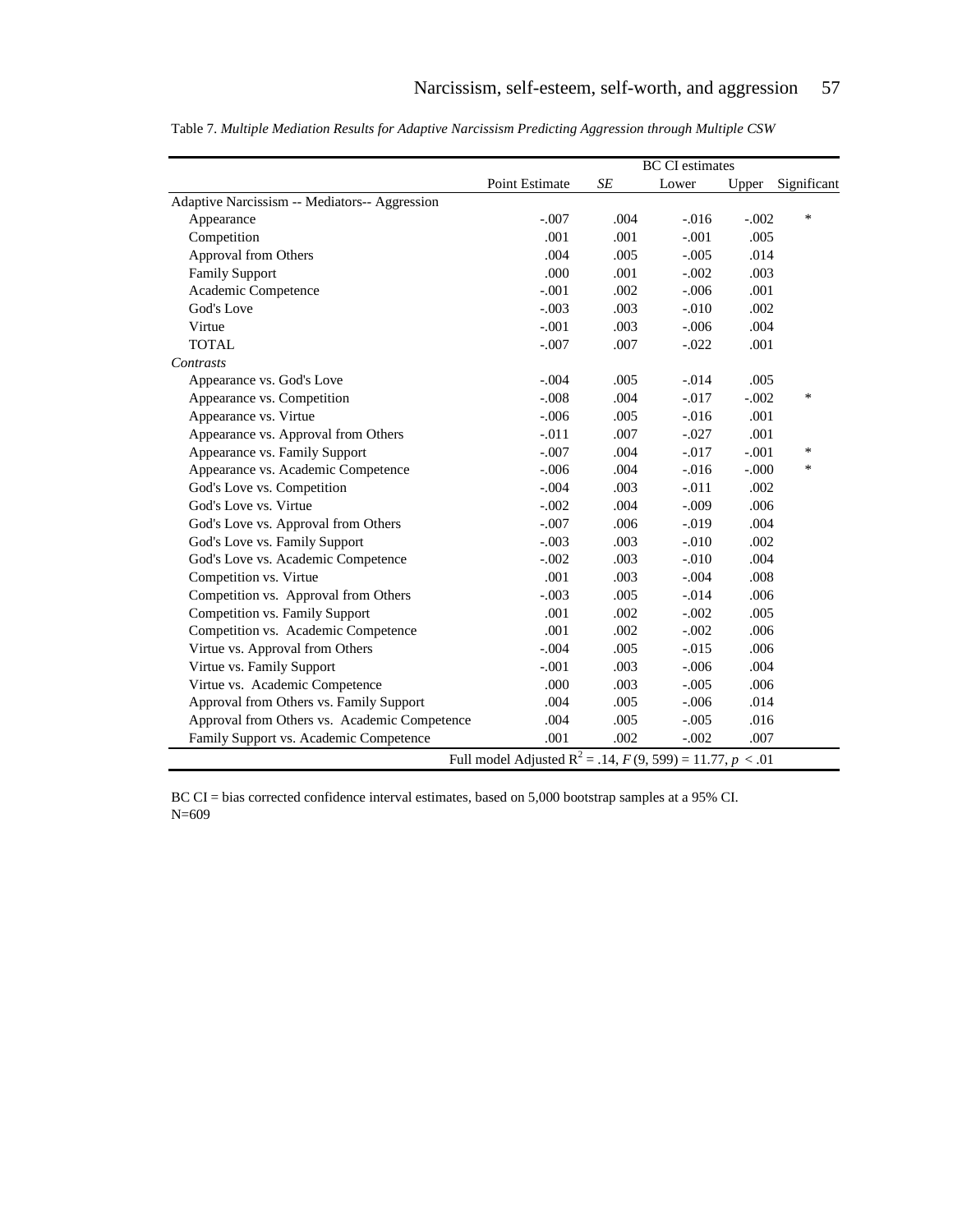|                                                                           | <b>BC</b> CI estimates |      |         |      |                   |  |
|---------------------------------------------------------------------------|------------------------|------|---------|------|-------------------|--|
|                                                                           | Point Estimate         | SE   | Lower   |      | Upper Significant |  |
| Maladaptive Narcissism -- Mediators-- Aggression                          |                        |      |         |      |                   |  |
| Appearance                                                                | .007                   | .004 | .002    | .017 | $\ast$            |  |
| Competition                                                               | .004                   | .005 | $-.004$ | .014 |                   |  |
| Approval from Others                                                      | $-.002$                | .002 | $-.007$ | .002 |                   |  |
| <b>Family Support</b>                                                     | .001                   | .002 | $-.002$ | .007 |                   |  |
| Academic Competence                                                       | $-.001$                | .001 | $-.005$ | .001 |                   |  |
| God's Love                                                                | .003                   | .003 | $-.002$ | .010 |                   |  |
| Virtue                                                                    | .011                   | .005 | .003    | .023 | *                 |  |
| <b>TOTAL</b>                                                              | .024                   | .008 | .010    | .042 | *                 |  |
| Contrasts                                                                 |                        |      |         |      |                   |  |
| Appearance vs. God's Love                                                 | .004                   | .005 | $-.003$ | .015 |                   |  |
| Appearance vs. Competition                                                | .003                   | .006 | $-.009$ | .017 |                   |  |
| Appearance vs. Virtue                                                     | $-.003$                | .006 | $-.016$ | .008 |                   |  |
| Appearance vs. Approval from Others                                       | .009                   | .005 | .002    | .022 | *                 |  |
| Appearance vs. Family Support                                             | .006                   | .004 | $-.001$ | .015 |                   |  |
| Appearance vs. Academic Competence                                        | .008                   | .004 | .002    | .017 | *                 |  |
| God's Love vs. Competition                                                | $-.002$                | .006 | $-.013$ | .009 |                   |  |
| God's Love vs. Virtue                                                     | $-.008$                | .006 | $-.021$ | .001 |                   |  |
| God's Love vs. Approval from Others                                       | .004                   | .004 | $-.002$ | .013 |                   |  |
| God's Love vs. Family Support                                             | .002                   | .004 | .006    | .010 | *                 |  |
| God's Love vs. Academic Competence                                        | .003                   | .003 | $-.001$ | .011 |                   |  |
| Competition vs. Virtue                                                    | $-.006$                | .006 | $-.012$ | .005 |                   |  |
| Competition vs. Approval from Others                                      | .006                   | .005 | $-.003$ | .017 |                   |  |
| Competition vs. Family Support                                            | .031                   | .005 | $-.005$ | .014 |                   |  |
| Competition vs. Academic Competence                                       | .004                   | .005 | $-.003$ | .015 |                   |  |
| Virtue vs. Approval from Others                                           | .012                   | .005 | .004    | .025 | *                 |  |
| Virtue vs. Family Support                                                 | .009                   | .005 | .001    | .022 | *                 |  |
| Virtue vs. Academic Competence                                            | .011                   | .005 | .003    | .024 | *                 |  |
| Approval from Others vs. Family Support                                   | $-.003$                | .003 | $-.010$ | .003 |                   |  |
| Approval from Others vs. Academic Competence                              | $-.001$                | .003 | $-.007$ | .004 |                   |  |
| Family Support vs. Academic Competence                                    | .002                   | .003 | $-.002$ | .009 |                   |  |
| Full model Adjusted R <sup>2</sup> = .14, $F(9, 599) = 11.77$ , $p < .01$ |                        |      |         |      |                   |  |

Table 8. *Multiple Mediation Results for Maladaptive Narcissism Predicting Aggression through Multiple CSW*

BC CI = bias corrected confidence interval estimates, based on 5,000 bootstrap samples at a 95% CI. N=609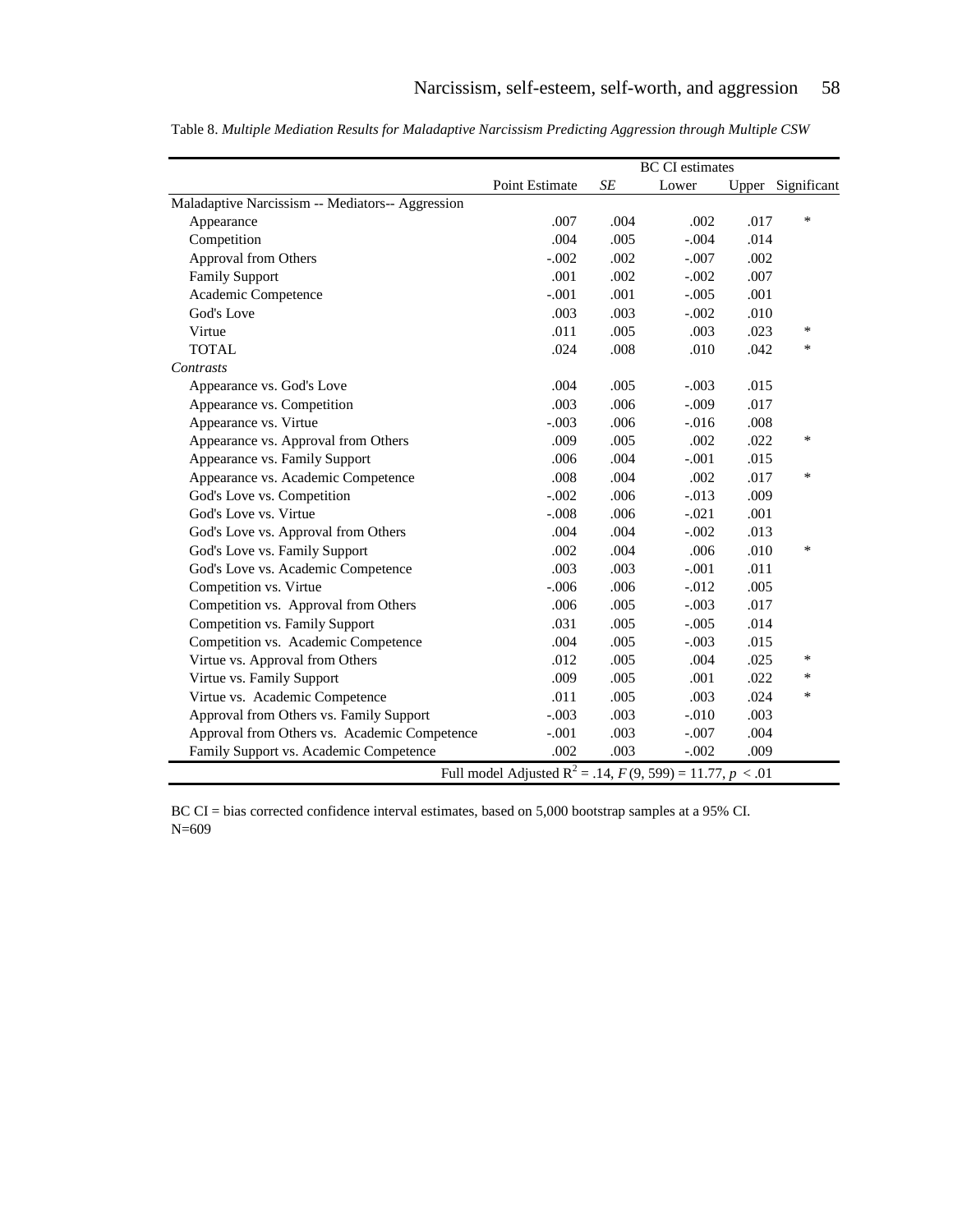

Figure 1. *Path Model Summarizing Multiple Mediation Analysis results for Adaptive Narcissism predicting Aggression through Multiple CSW*

> Path  $c = -.051*$ Path  $c' = -.043**$ p<.01 \*\* p<.05\*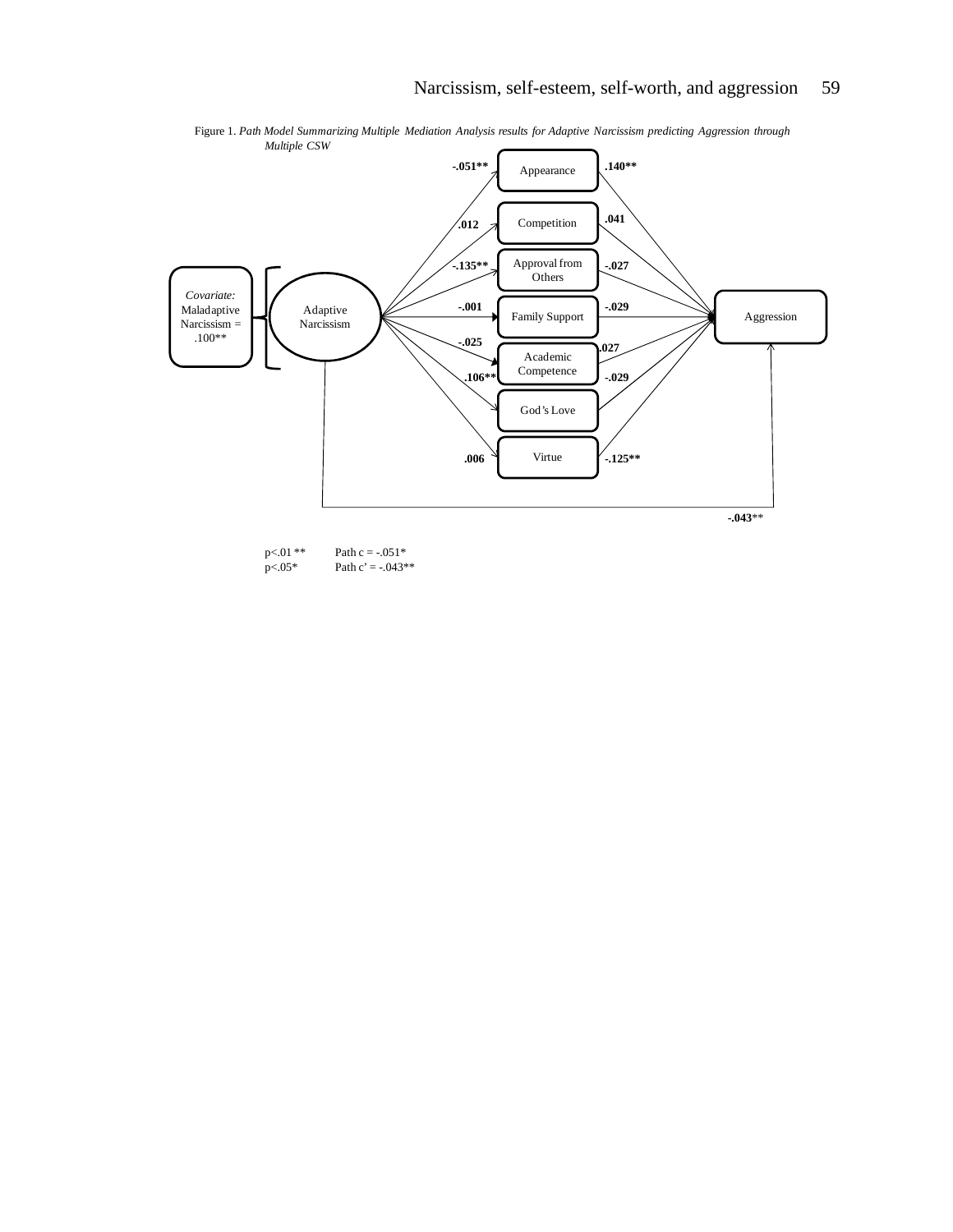

Figure 2*. Path Model Summarizing Multiple Mediation Analysis results for Maladaptive Narcissism predicting Aggression through Multiple CSW*

 $*$  = p<.01  $* = p < .05$ Path  $c = .124$ \*\* Path  $c' = .100**$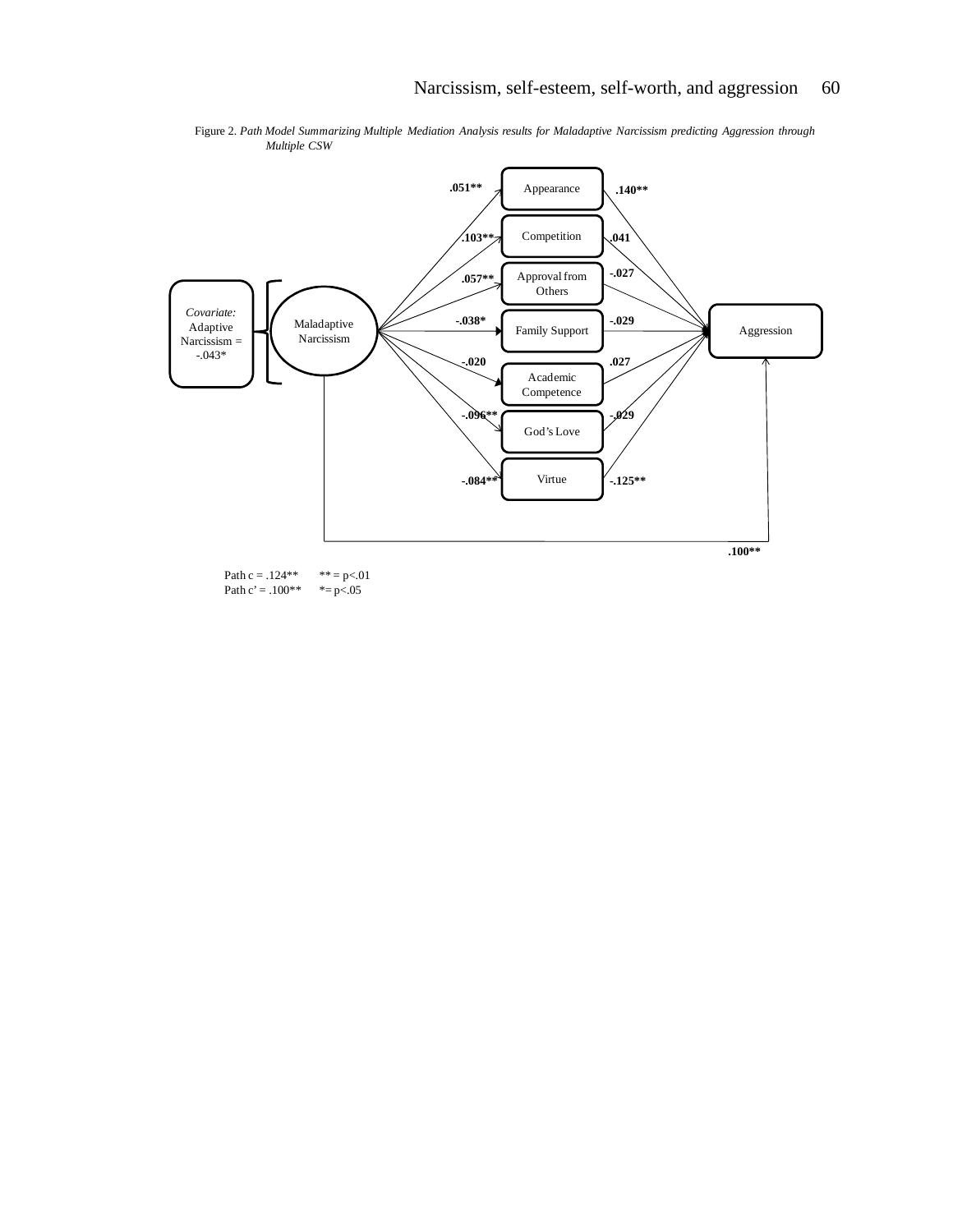# Appendix B

### **Sp08AgN**

In the following questionnaire there are five sections that record a number of your beliefs, attitudes, characteristics, and experiences. We would like you to read carefully the instructions for each section and then respond to all the items in that section. When you have decided your response to any particular item, you should note the letter which corresponds to your answer and blacken in the proper space on your answer sheet using a No. 2 pencil. Work fairly rapidly, and do not brood over any one statement too long. Except for questions measuring some of your personal characteristics (e.g., your gender and age), there are no right or wrong answers; some people will agree and others disagree with each of the statements. All your answers will be kept strictly confidential.

Before beginning, we would like you to supply the following information:

- **A.** Write **Sp08AgN** on your answer sheet where it says "INSTRUCTOR."
- **B.** In the first column for your student number, indicate your sex:
	- 0. Male
	- 1. Female
- **C.** In the next two columns of the student number, please enter your age.

**D.** In column 4 of the student number, please indicate your race:

| 0. African American/Black | 3. Middle Eastern |
|---------------------------|-------------------|
| 1. Caucasian/White        | 4. Asian/Oriental |

2. Hispanic 5. Other

Leave the remaining columns in the student number blank. Make sure that you have filled in **NONE** of the columns reserved for your name.

You may now begin the questionnaire. Please take care in understanding and responding to the instructions in each section. Please respond to all items and enter your responses clearly on the answer sheet.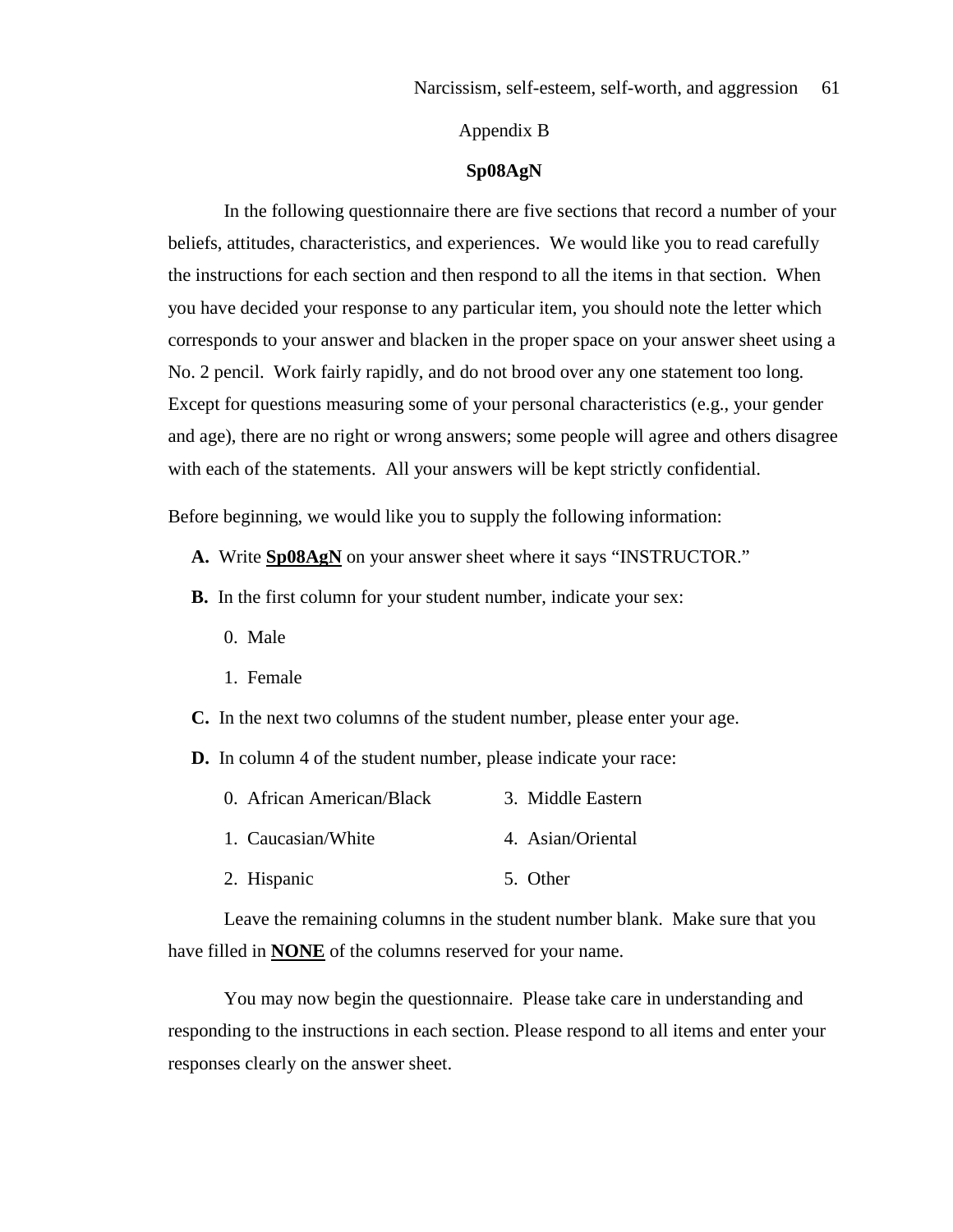# **SECTION 2**

**ITEMS: 26-35**: Carefully read each of the following statements and decide how inaccurately or accurately it describes you:

- **A. Very inaccurate**
- **B. Moderately inaccurate**
- **C. Neither inaccurate nor accurate**
- **D. Moderately accurate**
- **E. Very accurate**
- 26. I get angry easily.
- 27. I get irritated easily.
- 28. I rarely get irritated.
- 29. I am not easily annoyed.
- 30. I get upset easily.
- 31. I rarely complain.
- 32. I am often in a bad mood.
- 33. I lose my temper.
- 34. I seldom get mad.
- 35. I keep my cool.

# **GO ON TO THE NEXT SECTION**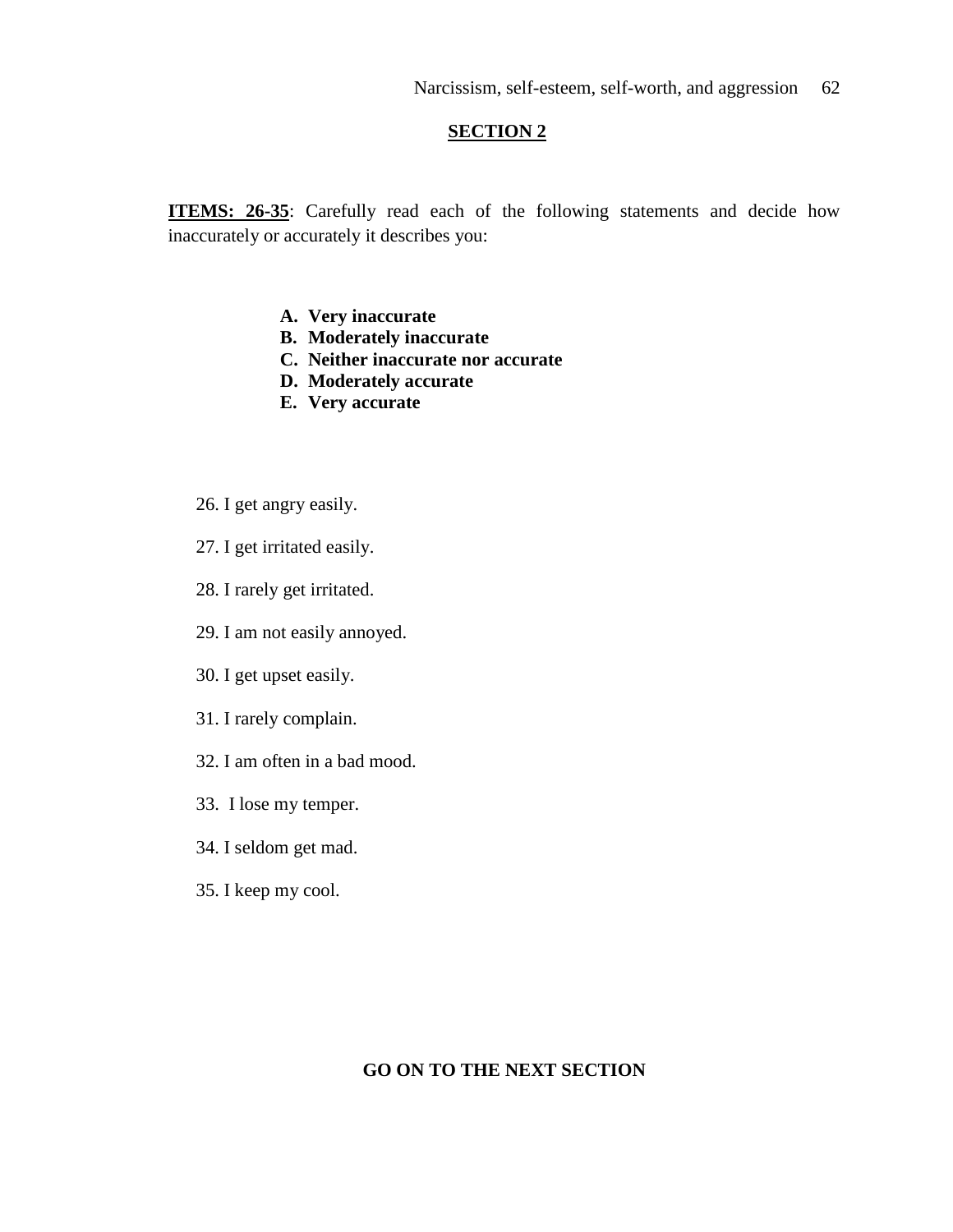#### **SECTION 3**

**ITEMS: 36-46**: Carefully read each of the following statement and decide how inaccurately or accurately it describes you:

- **A. Very inaccurate**
- **B. Moderately inaccurate**
- **C. Neither inaccurate nor accurate**
- **D. Moderately accurate**
- **E. Very accurate**
- 36. I feel comfortable with myself.
- 37. I just know that I'll be a success.
- 38. I am less capable than most people.
- 39. I seldom feel blue.
- 40. I like to take responsibility for making decisions.
- 41. I feel that my life lacks a direction.
- 42. I am carefully reading all the questions in this questionnaire.
- 43. I question my ability to do my work properly.
- 44. I know my strength.
- 45. I dislike myself.
- 46. I feel that I'm unable to deal with things.

# **GO ON TO THE NEXT SECTION**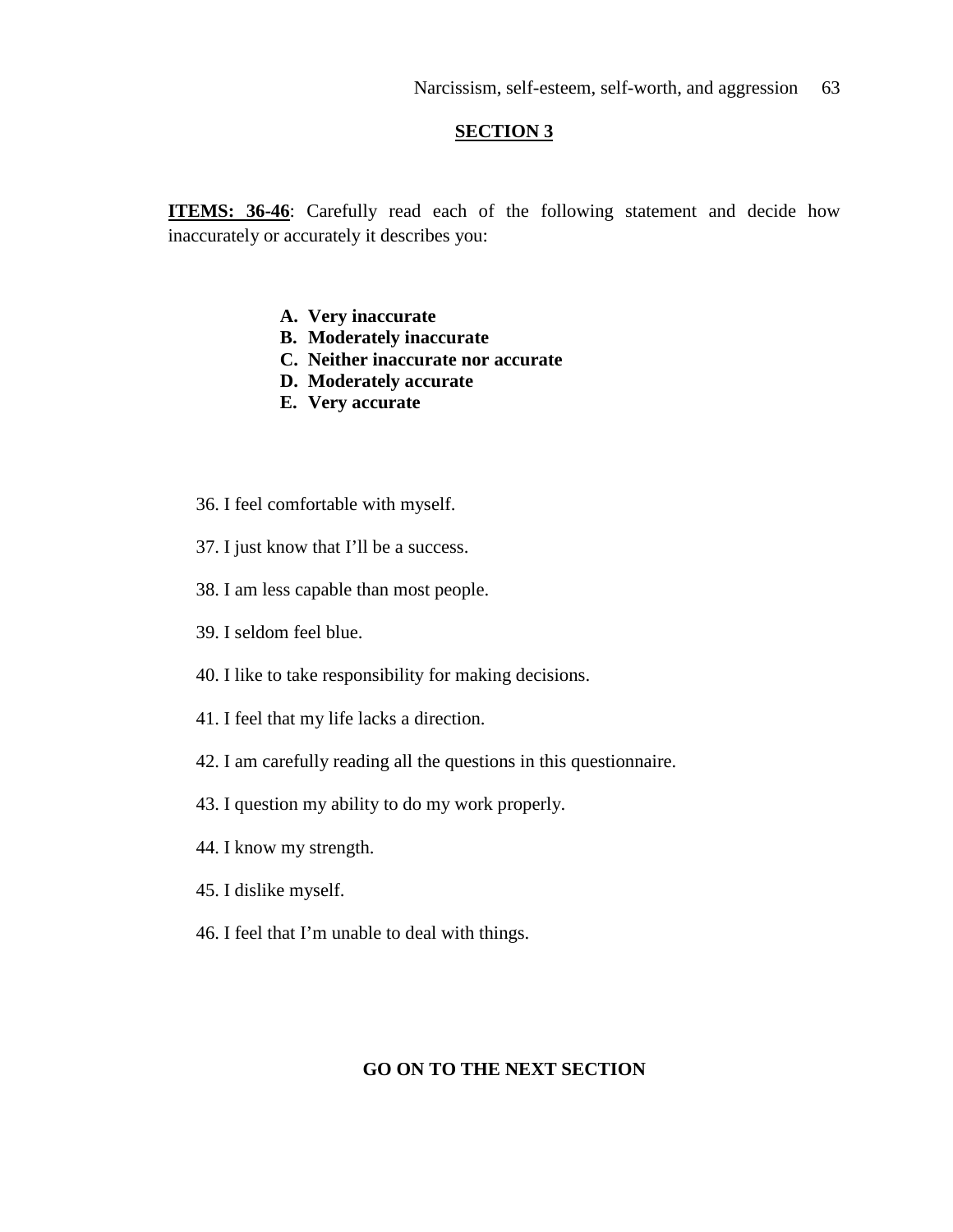#### **SECTION 4**

**ITEMS 47-101:** This section consists of a number of pairs of statements that you may or may not identify with. Look at the example below.

#### **A. I like having authority over other people.**

### **B. I don't mind following orders.**

Which of these two statements do you **most** agree with? If you identify with "liking to have authority over other people" more than you identify with "not minding following orders," then you should choose A over B.

You may identify with both A and B. In this case, you should choose that statement that you feel **most comfortable** identifying yourself with. If you do not identify with either statement, then choose the one that would be **least objectionable** for you to identify yourself with.

Read each pair of statements carefully and be sure to make a choice for every pair **marking the letter space "A" or "B"** on the answer sheet; **do not skip any.** This is not a test, so there are no right or wrong answers.

- 47. A. I am a fairly sensitive person.
	- B. I am more sensitive than most other people.
- 48. A. I have a natural talent for influencing people. B. I am not good at influencing people.
- 49. A. Modesty doesn't become me. B. I am essentially a modest person.
- 50. A. Superiority is something that you acquire with experience. B. Superiority is something you are born with.
- 51. A. I would do almost anything on a dare. B. I tend to be a fairly cautious person.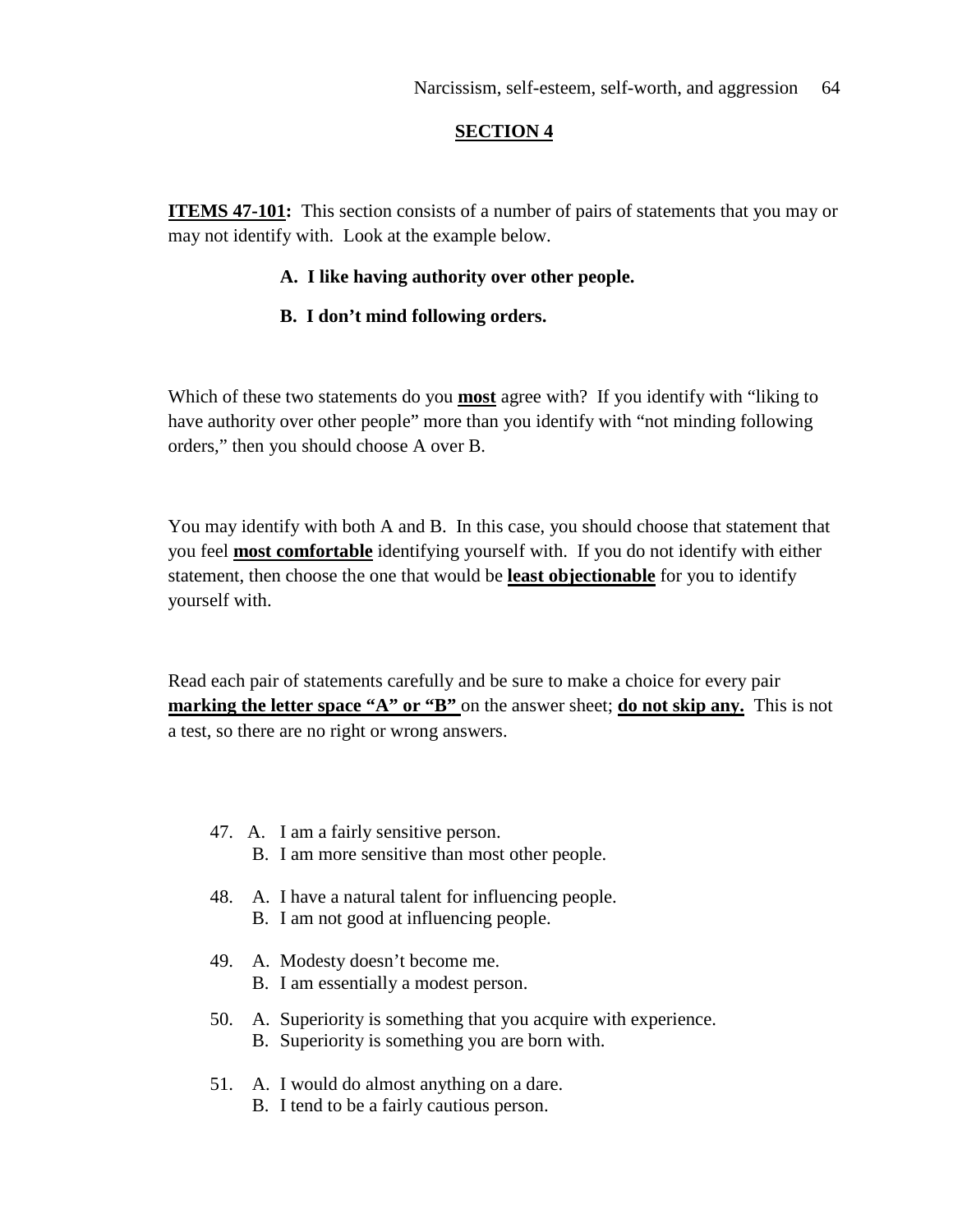- 52. A. I would be willing to describe myself as a strong personality. B. I would be reluctant to describe myself as a strong personality.
- 53. A. When people compliment me, I sometimes get embarrassed. B. I know that I am good because everybody keeps telling me so.
- 54. A. The thought of ruling the world frightens the hell out of me. B. If I ruled the world it would be a better place.
- 55. A. People just naturally gravitate towards me. B. Some people like me.
- 56. A. I can usually talk my way out of anything. B. I try to accept the consequences of my behavior.
- 57. A. When I play a game I don't mind losing once in a while. B. When I play a game I hate to lose.
- 58. A. I prefer to blend in with the crowd. B. I like to be the center of attention.
- 59. A. I will be a success. B. I'm not too concerned about success.
- 60. A. I am no better or no worse than most people. B. I think I am a special person.
- 61. A. I am not sure if I would make a good leader. B. I see myself as a good leader.
- 62. A. I am assertive. B. I wish I were more assertive.
- 63. A. I like having authority over people. B. I don't mind following orders.
- 64. A. There is a lot I can learn from other people. B. People can learn a great deal from me.
- 65. A. I find it easy to manipulate people. B. I don't like it when I find myself manipulating people.
- 66. A. I am not paying close attention to this questionnaire. B. I am carefully reading each question in this questionnaire.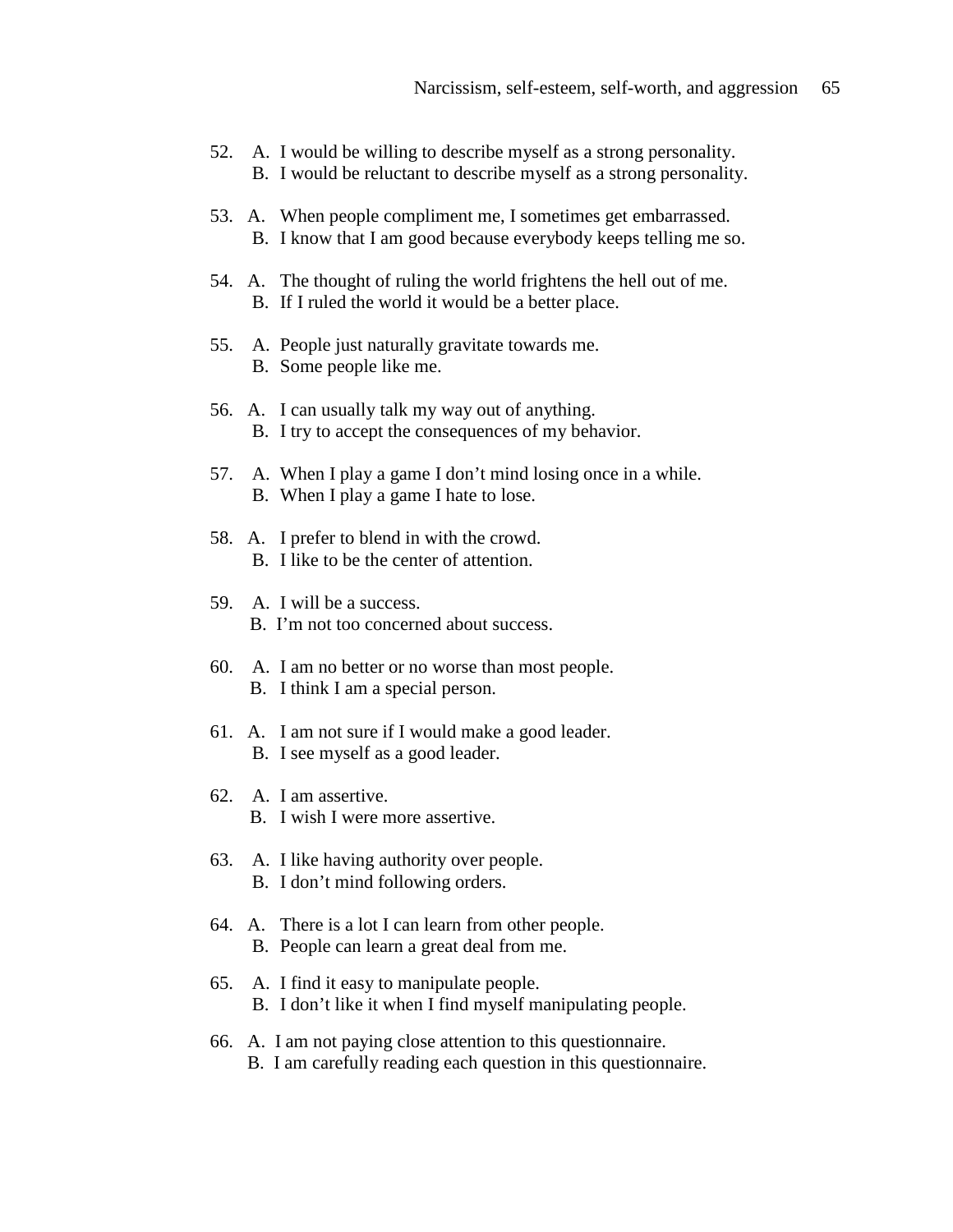- 67. A. I insist upon getting the respect that is due to me. B. I usually get the respect I deserve.
- 68. A. I don't particularly like to show off my body.
	- B. I like to display my body.
- 69. A. I can read people like a book. B. People are sometimes hard to understand.
- 70. A. If I feel competent, I am willing to take responsibility for making decisions.
	- B. I like to take responsibility for making decisions.
- 71. A. I am at my best when the situation is at its worst. B. Sometimes I don't handle difficult situations too well.
- 72. A. I just what to be reasonably happy. B. I want to amount to something in the eyes of the world.
- 73. A. My body is nothing special. B. I like to look at my body.
- 74. A. Beauty is in the eye of the beholder. B. I have good taste when it comes to beauty.
- 75. A. I try not to be a show off. B. I am apt to show off if I get the chance.
- 76. A. I always know what I am doing. B. Sometimes I'm not sure of what I am doing.
- 77. A. I sometimes depend on people to get things done. B. I rarely depend on anyone else to get things done.
- 78. A. I'm always in perfect health. B. Sometimes I get sick.
- 79. A. Sometimes I tell good stories. B. Everybody likes to hear my stories.
- 80. A. I usually dominate any conversation. B. At times, I am capable of dominating a conversation.
- 81. A. I expect a great deal from other people. B. I like to do things for other people.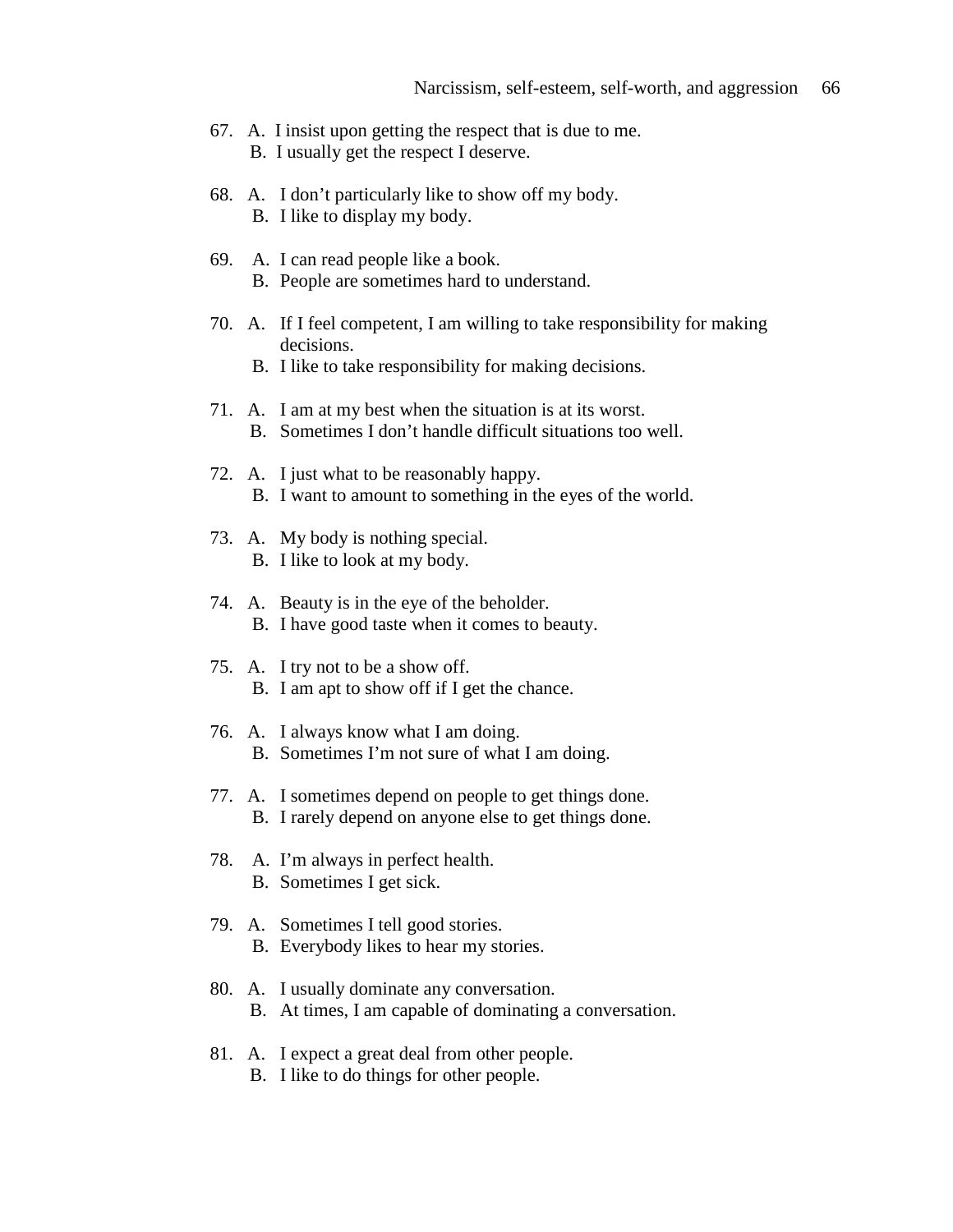- 82. A. I will never be satisfied until I get all that I deserve.
	- B. I take my satisfactions as they come.
- 83. A. Compliments embarrass me.
	- B. I like to be complimented.
- 84. A. My basic responsibility is to be aware of the needs of others. B. My basic responsibility is to be aware of my own needs.
- 85. A. I have a strong will to power. B. Power for its own sake doesn't interest me.
- 86. A. I don't very much care about new fads and fashions. B. I like to start new fads and fashions.
- 87. A. I am envious of other people's good fortune. B. I enjoy seeing other people have good fortune.
- 88. A. I am loved because I am lovable. B. I am loved because I give love.
- 89. A. I like to look at myself in the mirror. B. I am not particularly interested in looking at myself in the mirror.
- 90. A. I am not especially witty or clever. B. I am witty and clever.
- 91. A. I really like to be the center of attention. B. It makes me uncomfortable to be the center of attention.
- 92. A. I can live my life any way I want to. B. People can't always live their lives in terms of what they want.
- 93. A. Being an authority doesn't mean that much to me.
	- B. People always seem to recognize my authority.
- 94. A. I would prefer to be a leader.
	- B. It makes little difference to me whether I am a leader or not.
- 95. A. I am going to be a great person.
	- B. I hope I am going to be successful.
- 96. A. People sometimes believe what I tell them.
	- B. I can make anybody believe anything I want them to.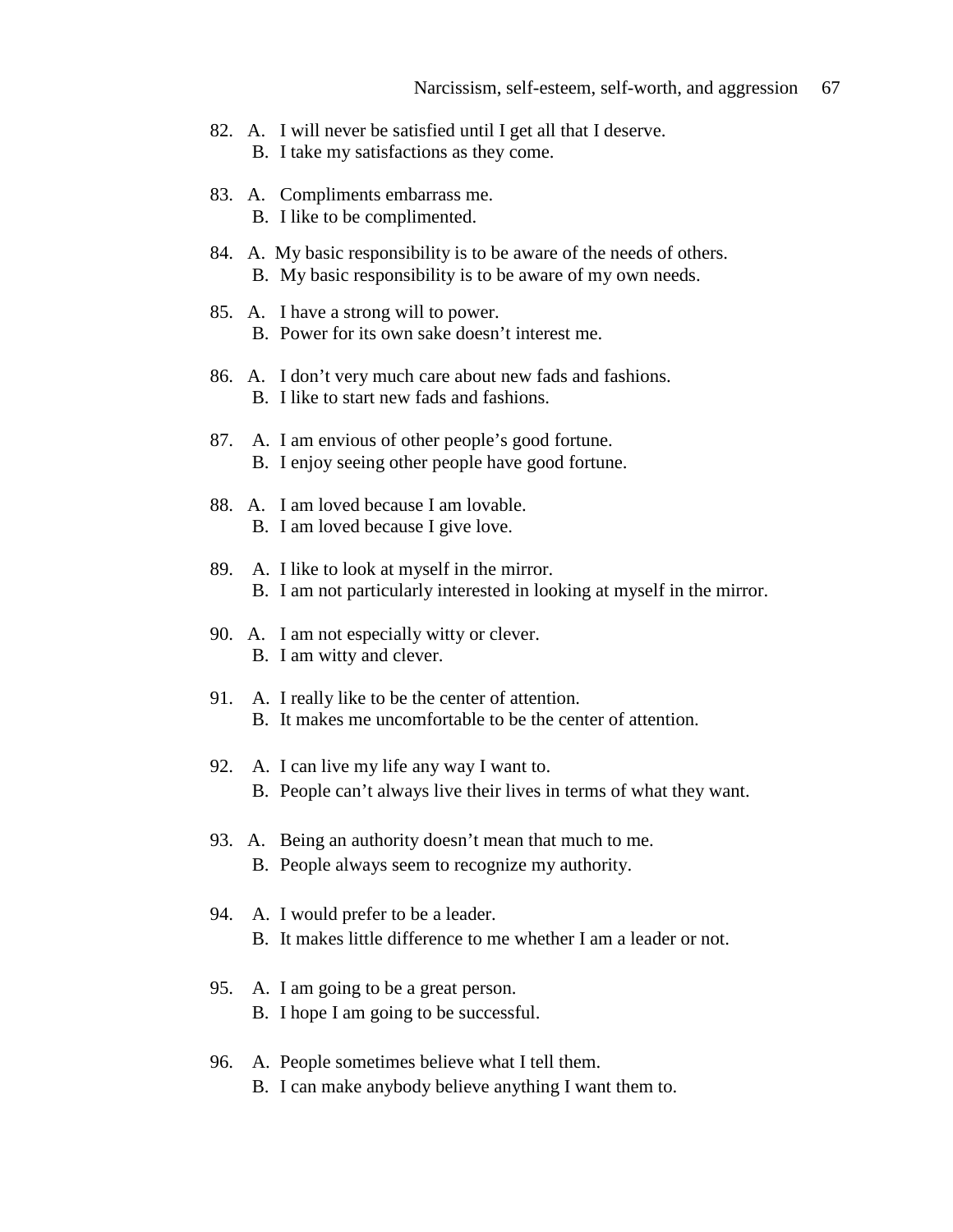- 97. A. I am a born leader.
	- B. Leadership is a quality that takes a long time to develop.
- 98. A. I wish someone would someday write my biography.
	- B. I don't like people to pry into my life for any reason.
- 99. A. I get upset when people don't notice how I look when I go out in public. B. I don't mind blending into the crowd when I go out in public.
- 100. A. I am more capable than other people.
	- B. There is a lot that I can learn from other people.
- 101. A. I am much like everybody else.
	- B. I am an extraordinary person.

# **GO ON TO THE NEXT SECTION**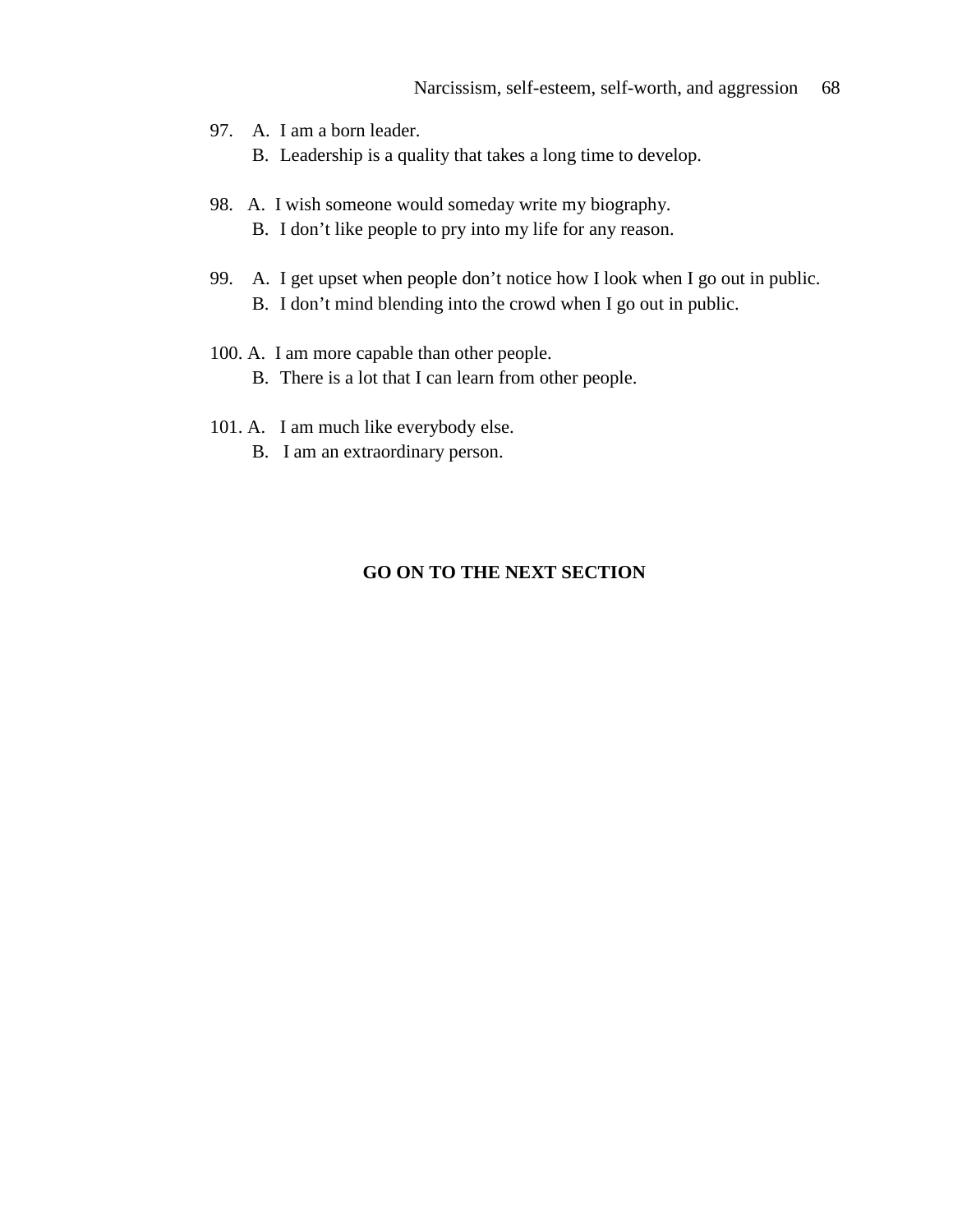## **SECTION 5**

**ITEMS 102-137**: Carefully read each of the following statements and decide how you would feel. If you haven't experienced the situation in a particular statement, please answer how you think you would feel if that situation occurred.

- **A. I Strongly disagree**
- **B. I tend to disagree**
- **C. Neither disagree nor agree**
- **D. I tend to agree**
- **E. I Strongly agree**
- 102. When I think I look attractive, I feel good about myself.
- 103. My self-worth is based on God's love.
- 104. I feel worthwhile when I perform better than others on a task or skill.
- 105. My self-esteem is unrelated to how I feel about the way my body looks.
- 106. Doing something I know is wrong makes me lose my self-respect.
- 107. I don't care if other people have a negative opinion about me.
- 108. Knowing that my family members love me makes me feel good about myself.
- 109. I feel worthwhile when I have God's love.
- 110. I can't respect myself if others don't respect me.
- 111. My self-worth is not influenced by the quality of my relationships with my family members.
- 112. Whenever I follow my moral principles, my sense of self-respect gets a boost.
- 113. Knowing that I am better than others on a task raises my self-esteem.
- 114. My opinion about myself isn't tied to how well I do in school.
- 115. I couldn't respect myself if I didn't live up to a moral code.
- 116. I don't care what other people think of me.
- 117. When my family members are proud of me, my sense of self-worth increases.
- 118. My self-esteem is influenced by how attractive I think my face or facial features are.
- 119. My self-esteem would suffer if I didn't have God's love.
- 120. Doing well in school gives me a sense of self-respect.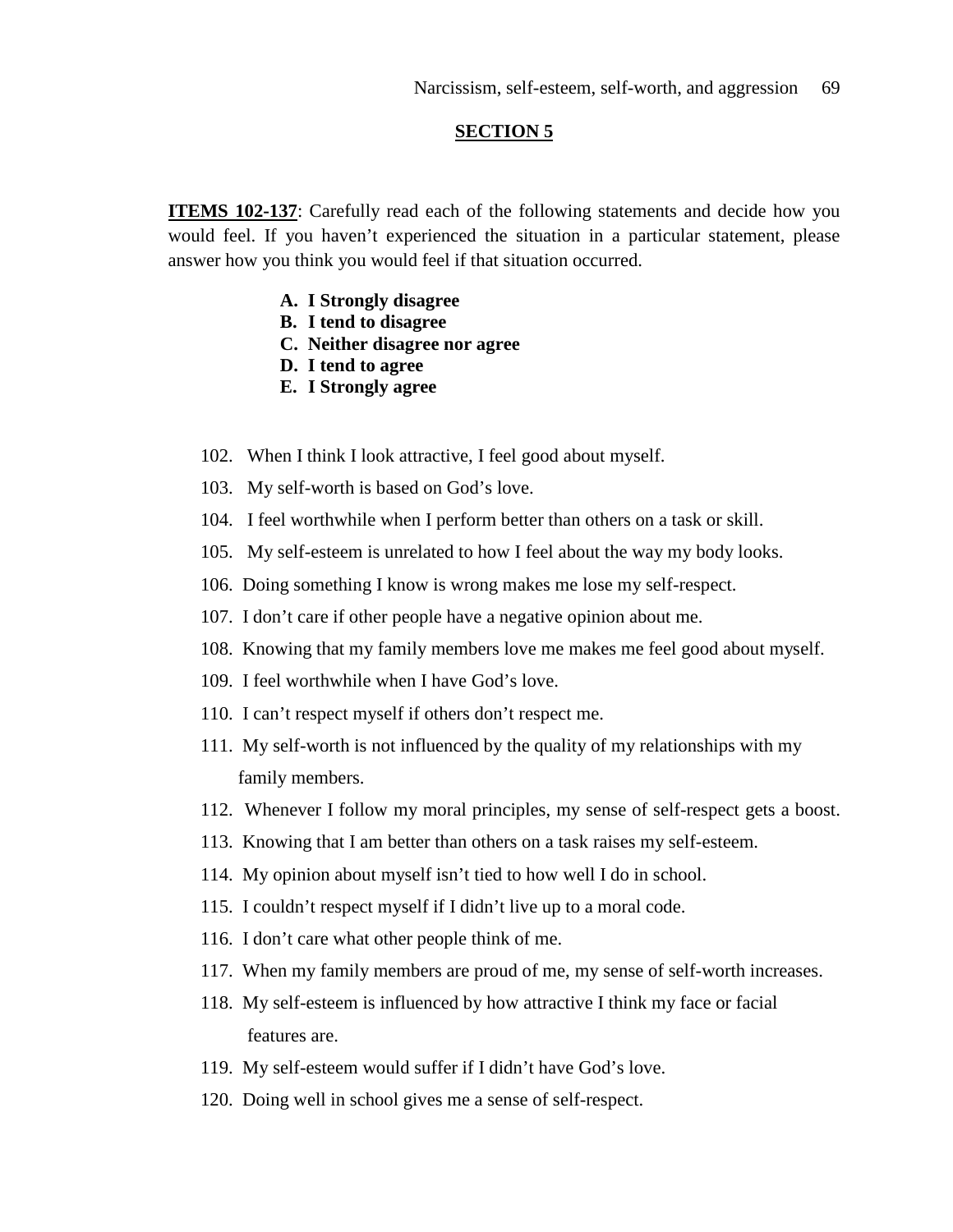- 121. Doing better than others gives me a sense of self-respect.
- 122. My sense of self-worth suffers whenever I think I don't look good.
- 123. I feel better about myself when I know I'm doing well academically.
- 124. What others think of me has no effect on what I think about myself.
- 125. When I don't feel loved by my family, my self-esteem goes down.
- 126. My self-worth is affected by how well I do when I am competing with others.
- 127. My self-esteem goes up when I feel that God loves me.
- 128. My self-esteem is influenced by my academic performance.
- 129. I have carefully read all questions in this questionnaire.
- 130. My self-esteem would suffer if I did something unethical.
- 131. It is important to my self-respect that I have a family that cares about me.
- 132. My self-esteem does not depend on whether or not I feel attractive.
- 133. When I think that I'm disobeying God, I feel bad about myself.
- 134. My self-worth is influenced by how well I do on competitive tasks.
- 135. I feel bad about myself whenever my academic performance is lacking.
- 136. My self-esteem depends on whether or not I follow my moral/ethical principles.
- 137. My self-esteem depends on the opinions others hold of me.

# **That completes this questionnaire**

# **THANK YOU FOR YOUR HELP!!!**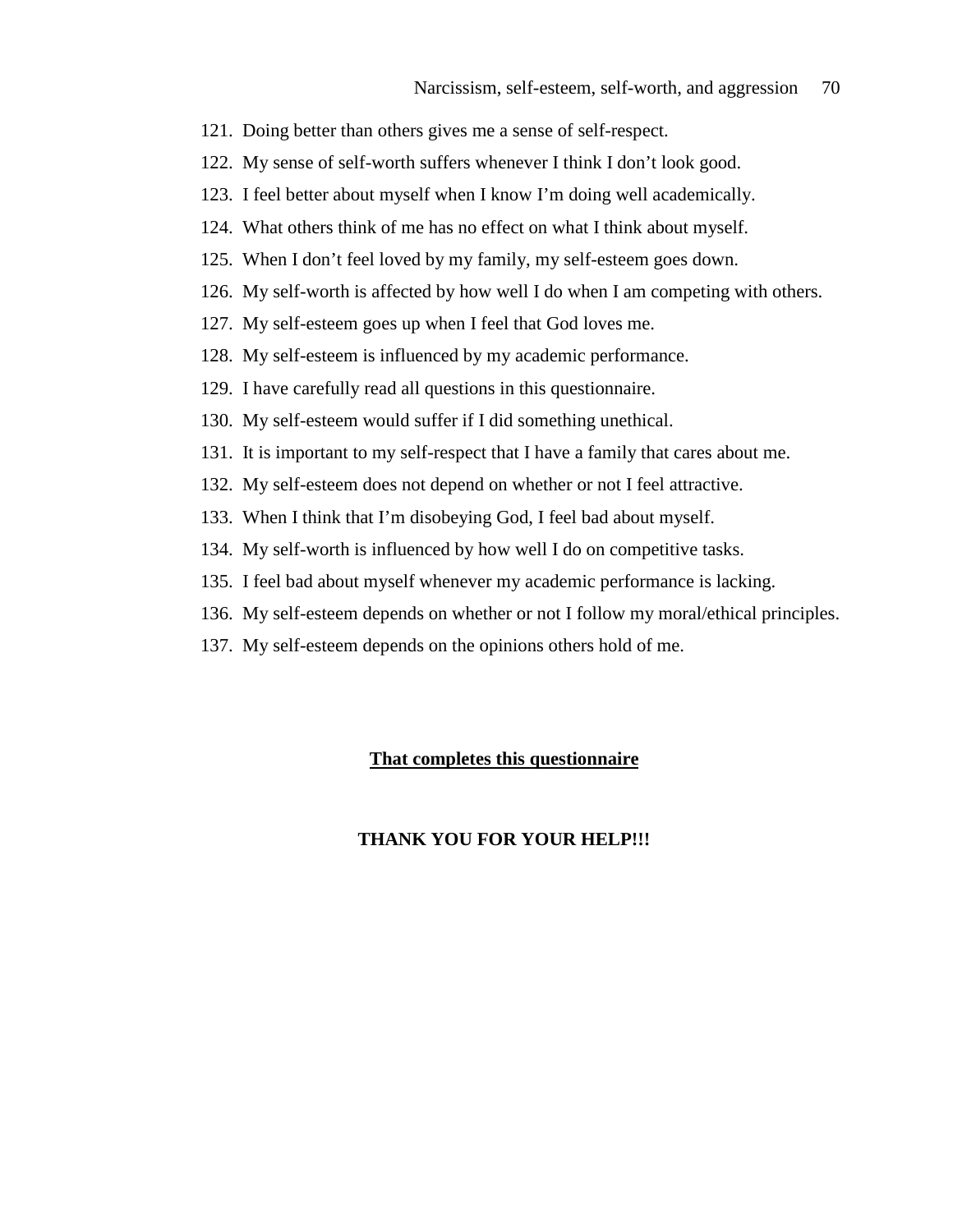## Appendix C

#### THE UNIVERSITY OF TENNESSEE AT CHATTANOOGA

Institutional Review Board Dept 5305 615 McCallie Avenue Chattanooga, TN 37403.2598 (423)425.5369

### MEMORANDUM

#### **IRB #: 08-043**

| TO:             | Grisel Garcia<br>c/o Dr. Paul Watson                                                                      |
|-----------------|-----------------------------------------------------------------------------------------------------------|
| FROM:           | Lindsay Pardue, Director of Research Integrity                                                            |
| DATE:           | March 27, 2008                                                                                            |
| <b>SUBJECT:</b> | IRB #08-043: Narcissism, Self-Esteem, and Self-Worth as Predictors of<br>Implicit and Explicit Aggression |

The Institutional Review Board has reviewed and approved your application and assigned you the IRB number listed above. You must include the following approval statement on research materials seen by participants and used in research reports:

*The Institutional Review Board of the University of Tennessee at Chattanooga (FWA00004149) has approved this research project # 08-043.* 

Please remember that you must complete Form C when the project is completed or provide an annual report if the project takes over one year to complete. The IRB Committee will make every effort to remind you prior to your anniversary date; however, it is your responsibility to ensure that this additional step is satisfied.

Please remember to contact the IRB Committee immediately and submit a new project proposal for review if significant changes occur in your research design or in any instruments used in conducting the study. You should also contact the IRB Committee immediately if you encounter any adverse effects during your project that pose a risk to your subjects.

For any additional information, please consult our web page http://www.utc.edulirb or email instrb@utc.edu

Best wishes for a successful research project.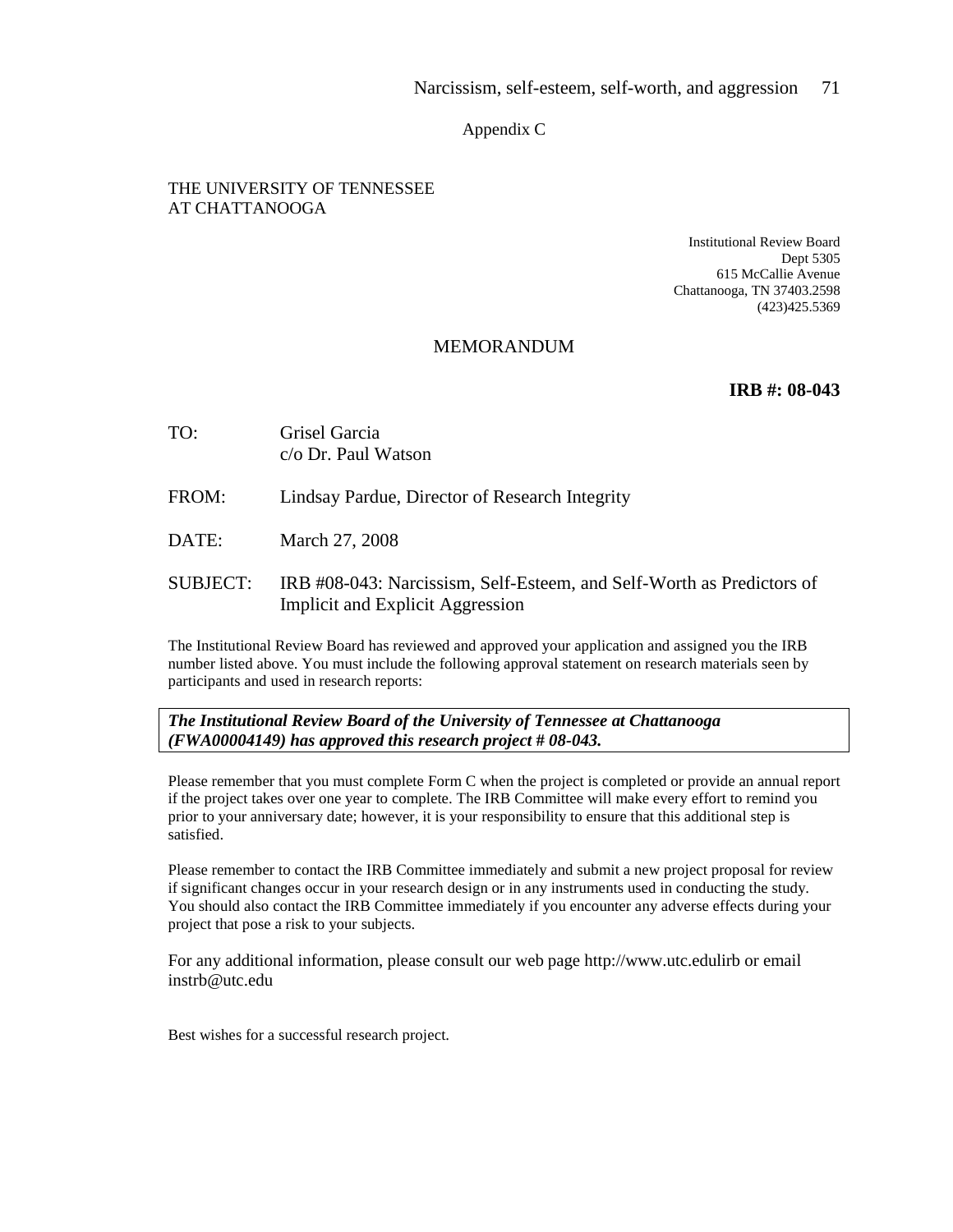# Curriculum Vitae **Grisel M. García Ramírez**

Address: PO Box 7

San Sebastián, PR 00685

Phone number: (787)560-8643

E-mail: Grisel-Garcia@utc.edu

#### *Education*

Graduate:

University of Tennessee, Chattanooga, TN

M.S. Psychology - Research Concentration

Expected Graduation date: August 2009

Advisor: Paul Watson, PhD

Thesis Title: Narcissism, Self-esteem and Self-worth as Predictors of Aggression

# Undergraduate:

2007, University of Puerto Rico, Mayagüez, PR

B.A. Psychology

# *Research Experience*

January 2009-May2009: **Research Assistant:** Relationships of Religious Wisdom and Belief with Subjective Well-Being, Gratitude, and Optimism

University of Tennessee, Chattanooga, EU

Supervisor: Paul Watson, PhD

Duties:

- Gather data
- Prepare data file on SPSS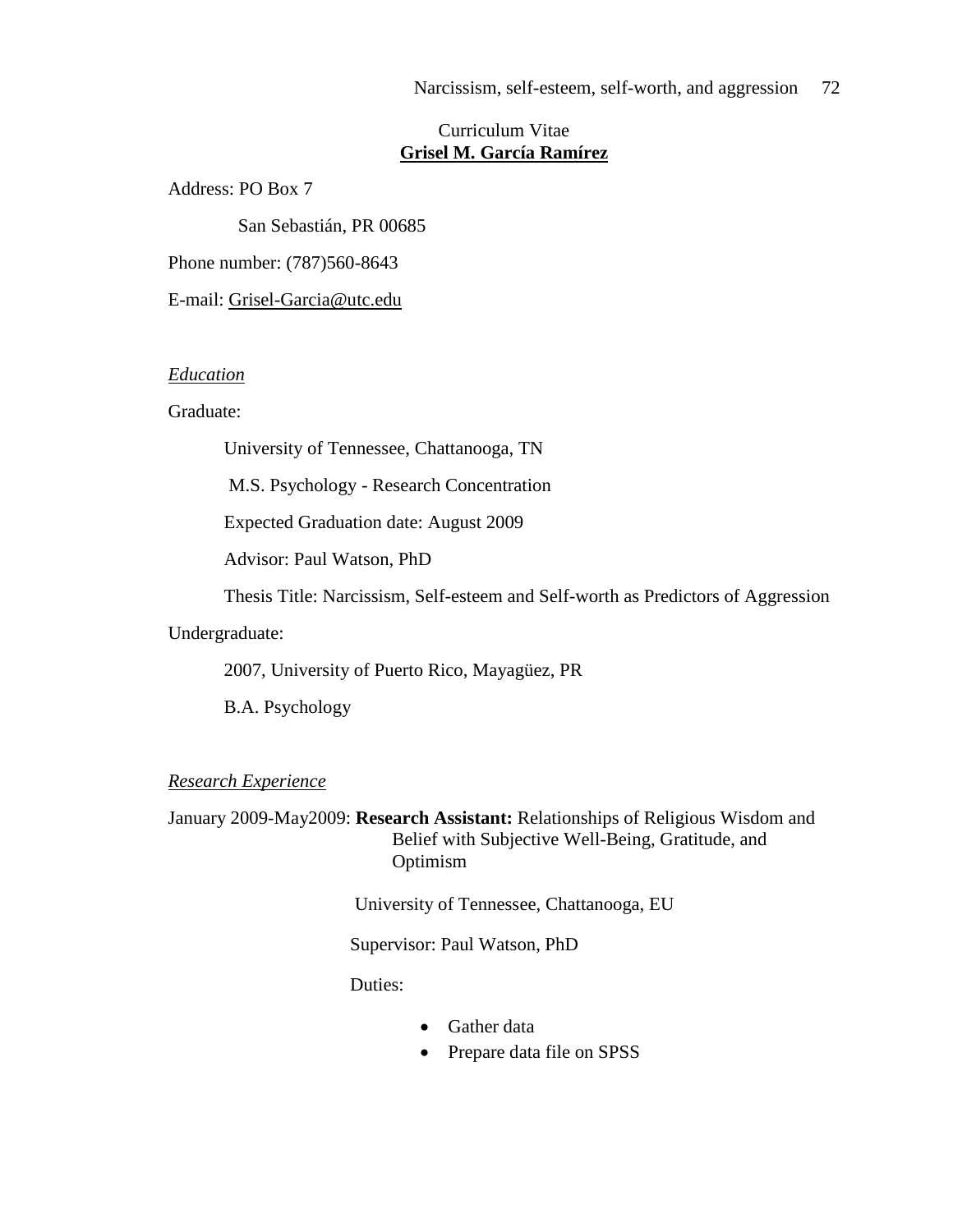# August 2007-December 2008: **Graduate Assistant**

United Way, Chattanooga TN

Duties:

- Data analysis
- Administering questionnaires
- Entering data (SPSS, Excel)
- Maintaining data file

August 2007-December 2007: **Research Assistant**: Relationships of Anti-Catholic Attitudes with Religious Orientation, Right Wing Authoritarianism, and Background Religious and Political Characteristics

University of Tennessee, Chattanooga, EU

Supervisor: Paul Watson, PhD

### Duties:

- Gather data
- Prepare data file on SPSS

# August 2006- December 2006: **Research Assistant**

University of Puerto Rico, Mayagüez PR

Supervisor: Milagritos González Rivera, PhD

Duties:

• Search and analyze literature for a future project on Academic Dishonesty.

#### July 2006: **Research Assistant**

Tufts University, Medford, MA

Supervisor: Samuel Sommers, PhD

Duties:

- Gather Data
- Enter data into SPSS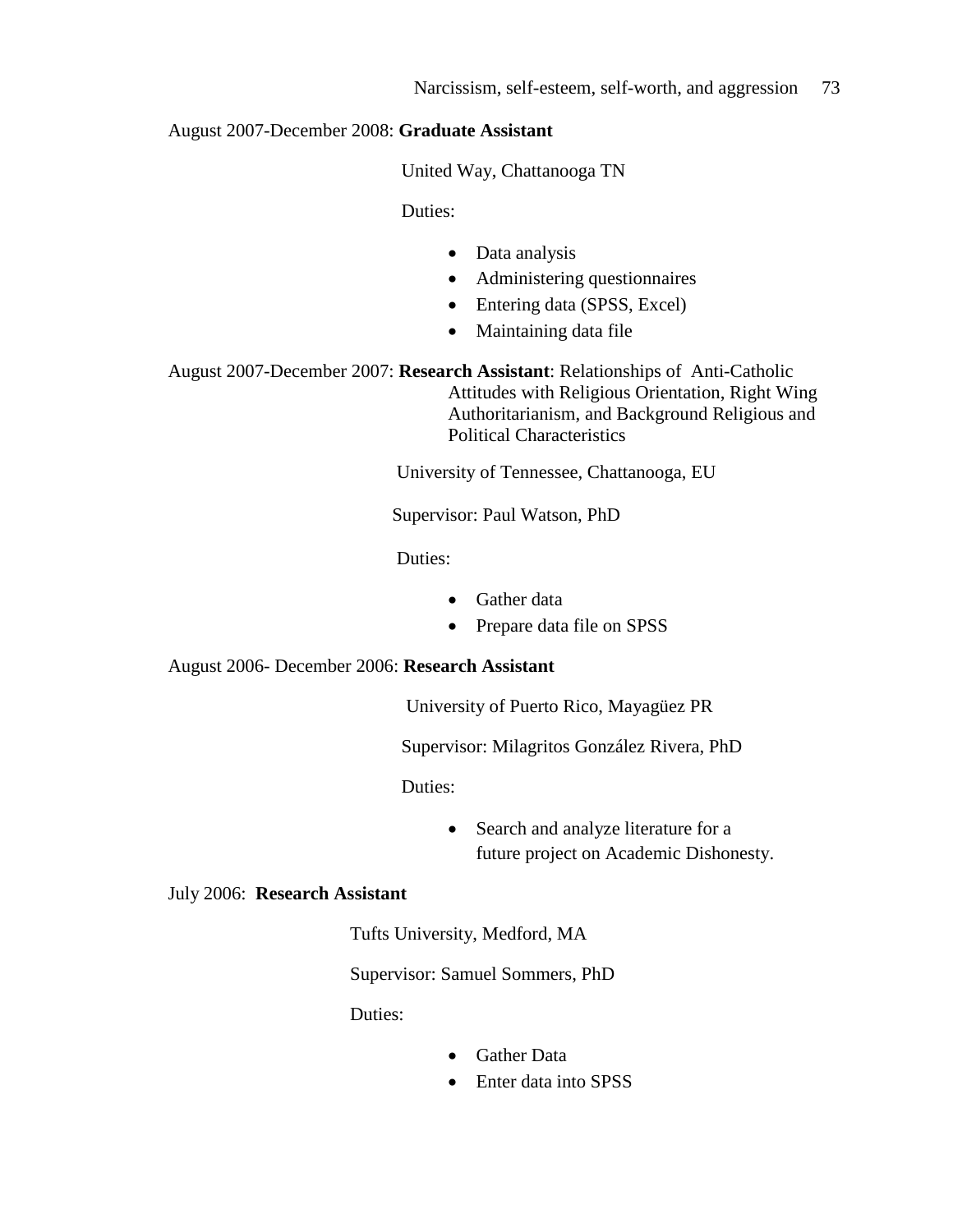# January - May 2005: **Research Assistant:**

Assistant in the Project "Group between Us"

University of Puerto Rico, Mayagüez PR

Supervisor: Milagritos González Rivera, PhD

Duties:

• Edit a program manual for educating HIV enrolled in a prevention and support program.

# *Teaching Experience*

### August 2007-May 2008: **Teaching Assistant**

University of Tennessee, Chattanooga TN

Supervisor: Michael Biderman, PhD

Duties: Instructor of Statistics 204.

- This includes weekly lab practicum on how to use SPSS
- Administering grades of the labs.

December 2007- August 2007:

Enrolled in Graduate Teaching of College Psychology. Three credit hour graduate course taught by Dr. Ozbek.

Duties:

- Preparing the syllabus of the class
- Preparing one undergraduate psychology class lecture
- Giving one undergraduate psychology class lecture and video taping of lecture
- Critique of teaching video tapes by classmates
- Research project topic: How to Teach Cross-Cultural Perspectives